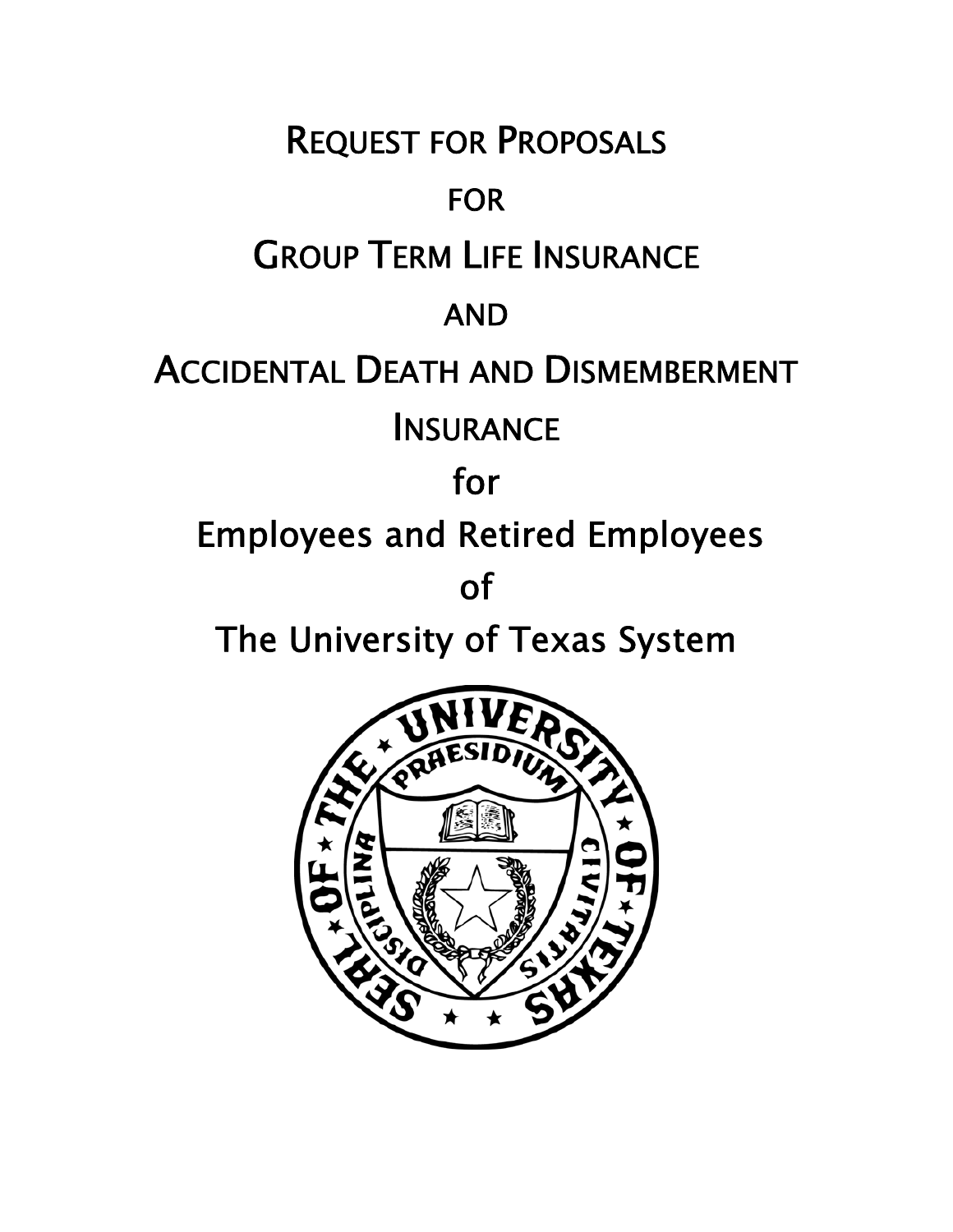To be effective September 1, 2010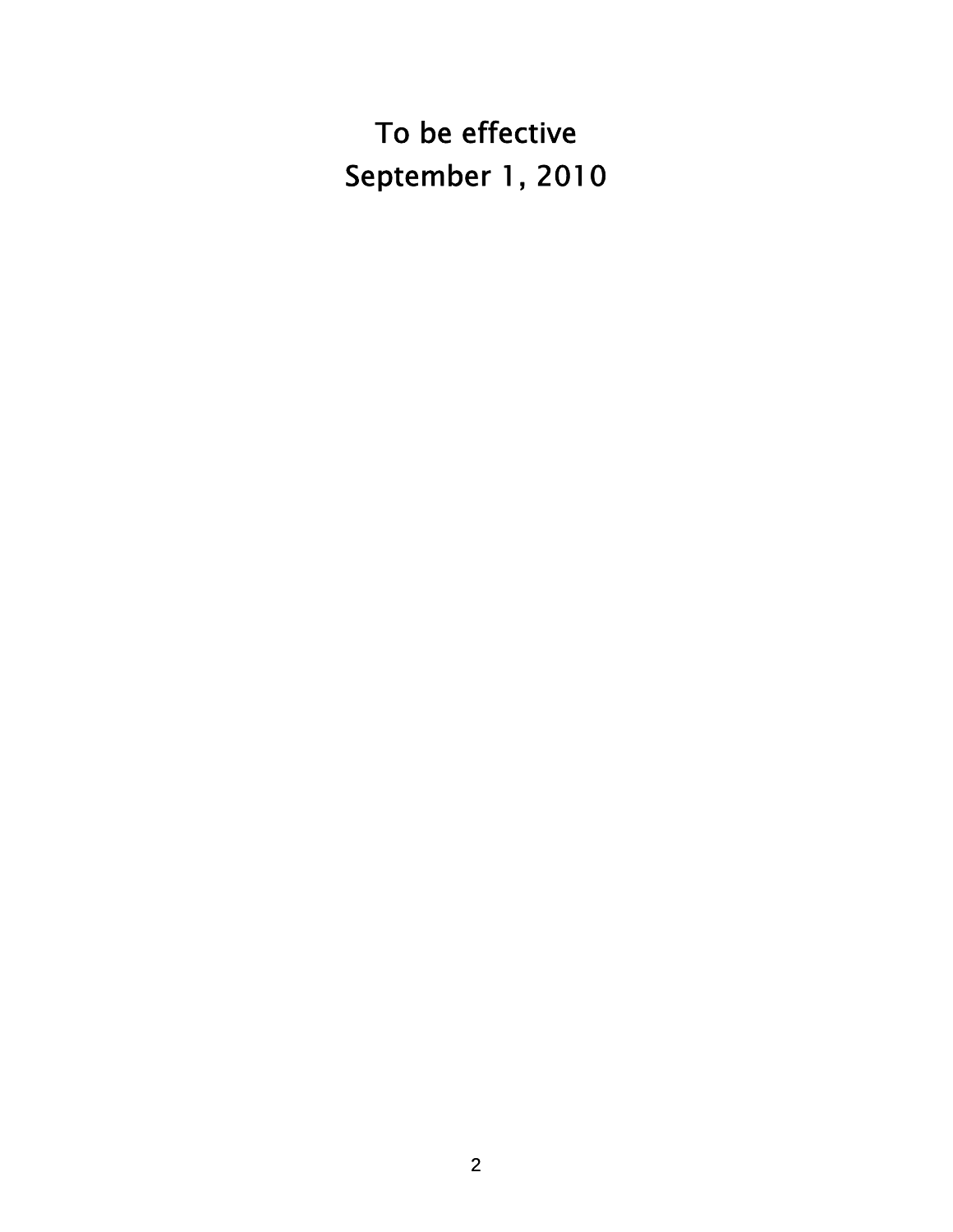#### Office of Employee Benefits

702 Colorado Street, Ste. 2.100, Austin, Texas 78701 Phone: 512-499-4616 Fax: 512-499-4620

November 24, 2009

To qualified Group Term Life and Accidental Death and Dismemberment Insurance Carriers:

The Office of Employee Benefits (OEB) of The University of Texas System (System) is issuing a Request for Proposals (RFP) for a fully insured Group Term Life Insurance plan and a fully insured Accidental Death and Dismemberment (AD&D) Insurance plan for eligible employees to be effective September 1, 2010.

The enclosed specifications and appendices have been developed to provide the data, proposed coverage, and other information needed to respond to this RFP. It is the intent of the System to select only one qualified vendor to administer the Group Term Life and AD&D plans.

One original, ten (10) identical copies, and two (2) electronic versions on CD or disk of the vendor's response to these specifications should be submitted on or before 3:00 p.m. Central Time on Wednesday, January 20, 2010 to:

> Laura C. Chambers, Director Office of Employee Benefits The University of Texas System 702 Colorado Street, Suite 2.100 Austin, Texas 78701

To provide representatives of interested vendors an opportunity to pose questions regarding the specifications and selection process, the System has scheduled a teleconference for prospective respondents on Thursday, December 17, 2009 beginning at 10:00 a.m. Central Time. If you are interested in attending this event, please register on-line at http://utdirect.utexas.edu/rfp.

Following the teleconference, all questions and comments related to the RFP must be sent via e-mail using the appropriate e-mail link on the RFP Web site.

To ensure that all replies can be provided to all prospective responding vendors prior to the deadline for submission of proposals, no questions received after 5:00 p.m. Central Time on Monday, January 11, 2010 will be considered or responded to by the System.

Sincerely,

3 Office of Employee Benefits Laura C. Chambers, Director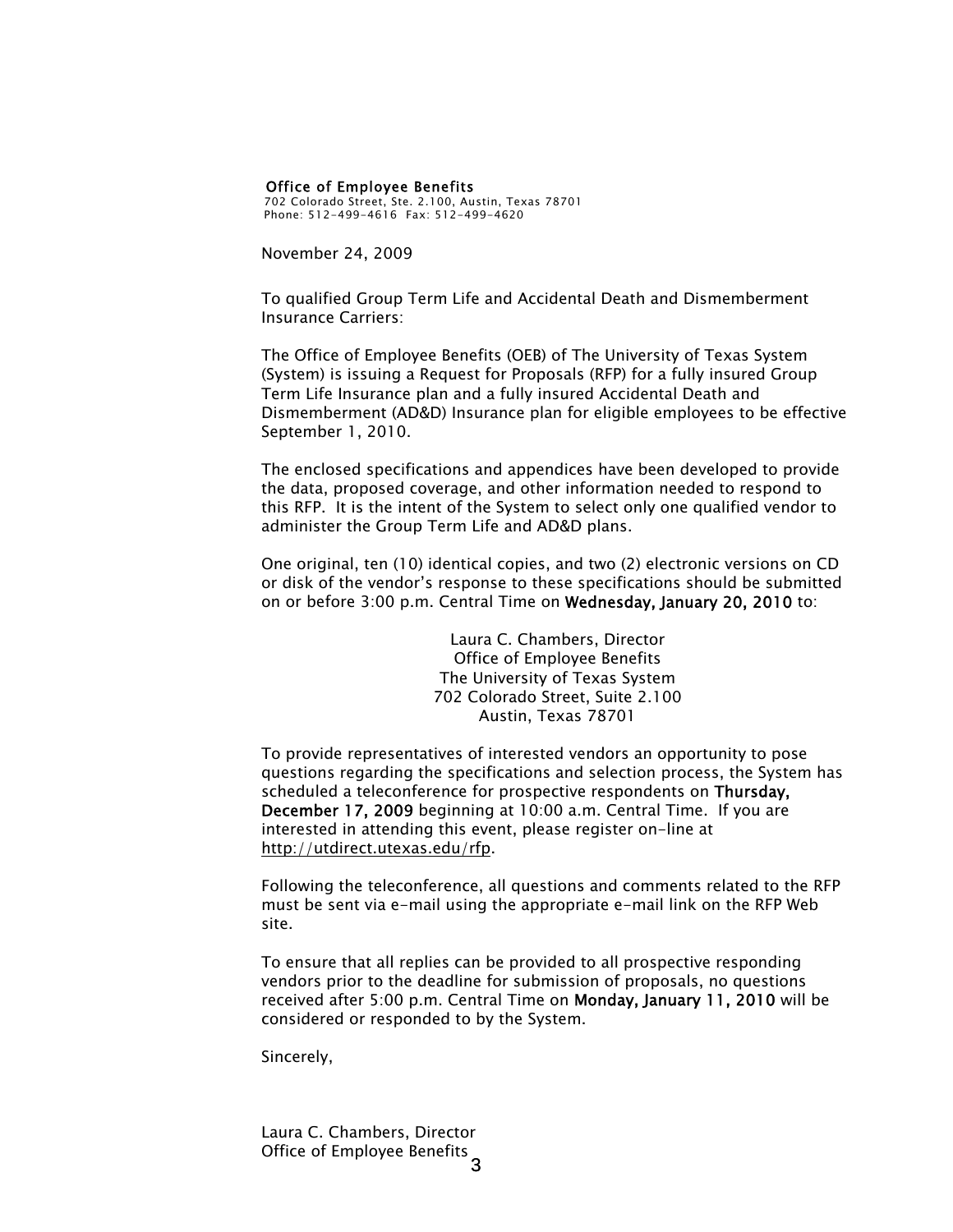# TABLE OF CONTENTS

| 1.0  |  |
|------|--|
| 2.0  |  |
| 3.0  |  |
| 4.0  |  |
| 5.0  |  |
| 6.0  |  |
| 7.0  |  |
| 8.0  |  |
| 9.0  |  |
| 10.0 |  |
| 11.0 |  |
| 12.0 |  |
| 13.0 |  |

#### **APPENDICES**

| Appendix A: Schedules of Benefits       |  |  |
|-----------------------------------------|--|--|
| A-1: Group Term Life                    |  |  |
| A-2: Accidental Death and Dismemberment |  |  |

- Appendix B: Dataset Layouts
- Appendix C: Group Term Life and AD&D Utilization And Enrollment
- Appendix D: Sample Contract
- Appendix E: Chapter 1601, Texas Insurance Code

#### Appendix F: Historically Underutilized Business (HUB) Policy

#### Appendix G: Administrative Performance Requirements Report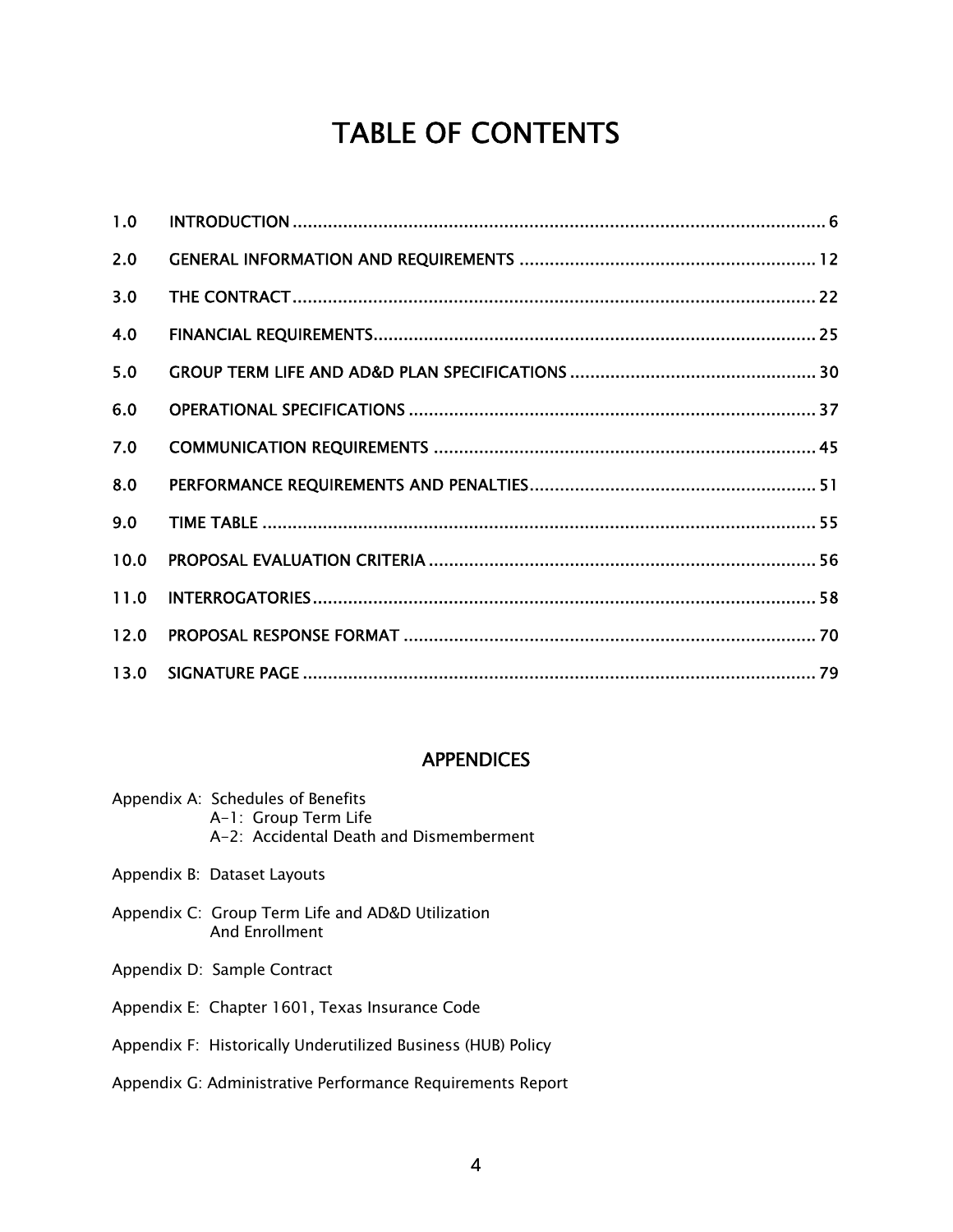Appendix H: Electronic and Information Resources (EIR) Accessibility Checklist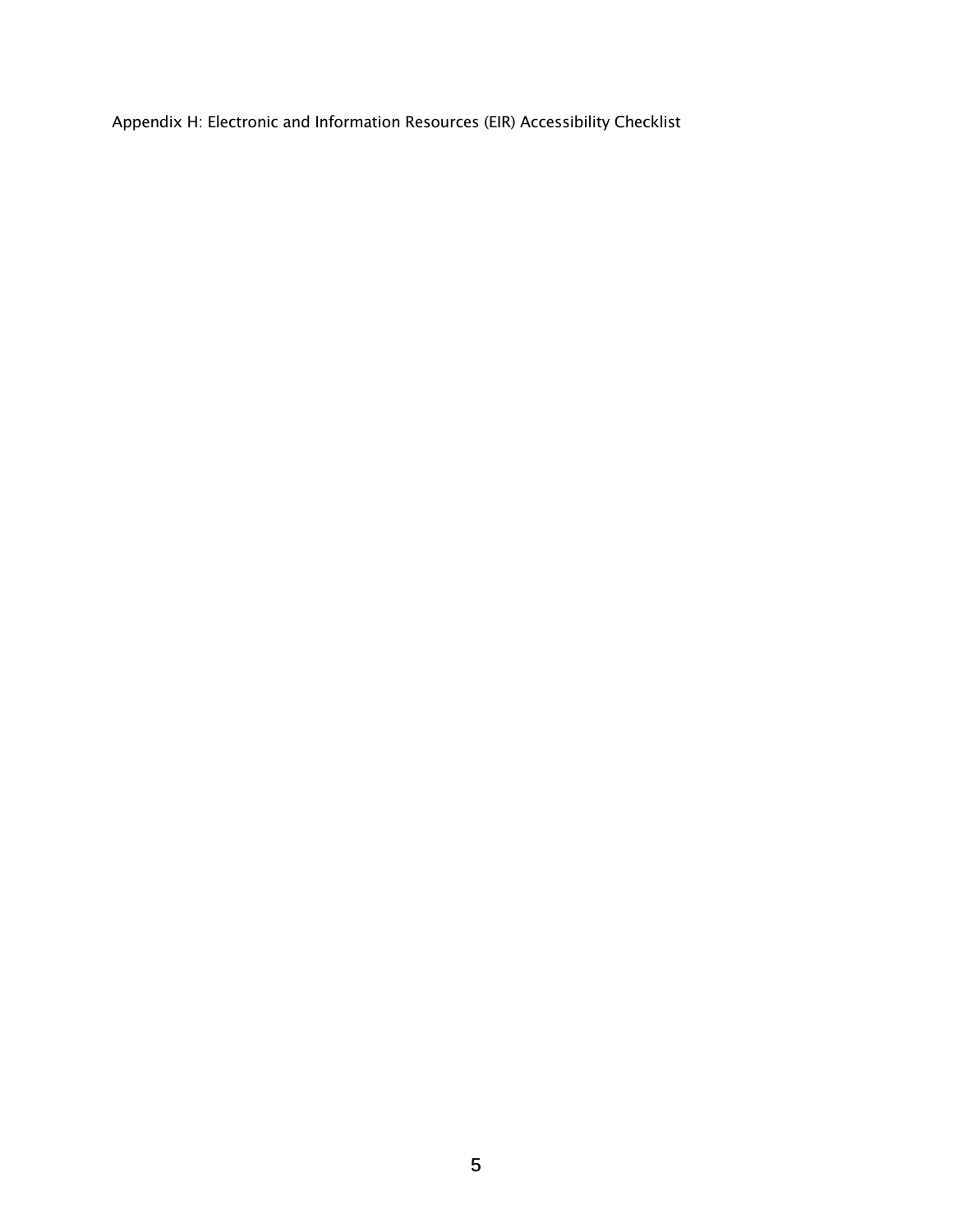# 1.0 INTRODUCTION

#### 1.1 DESCRIPTION OF THE UNIVERSITY OF TEXAS SYSTEM

The Texas Constitution of 1876 provided that "the Legislature shall, as soon as practical, establish, organize and provide for maintenance, support and direction of a university of the first class, to be located by vote of the people of this State, and styled 'The University of Texas.'" In 1881, the 17th Texas Legislature passed an act to establish The University of Texas. Later that year, voters determined that the Main System was to be located in Austin and the Medical School was to be located in Galveston.

Today, The University of Texas System (System) includes nine (9) academic institutions in Arlington, Austin, Brownsville, Dallas, Edinburg (Pan American), El Paso, Odessa (Permian Basin), San Antonio and Tyler, plus six (6) health institutions in Dallas, Galveston, Houston (2), San Antonio and Tyler. In addition, the main System Administration office is located in Austin; however, many of the operations of System Administration are decentralized and therefore located in numerous areas of Texas as well as in Washington, D.C. Most institutions have their own payroll systems. The System has approximately 82,000 benefits-eligible employees who are eligible for Group Term Life (GTL) and Accidental Death and Dismemberment (AD&D) insurance coverage. The System has approximately 18,000 benefits-eligible retired employees who are eligible for Group Term Life coverage. Retired employees are not eligible for AD&D insurance even if they return to work in an otherwise benefits-eligible position.

| THE UNIVERSITY OF TEXAS SYSTEM |                                                                     |                                                    |                                                               |  |  |  |  |
|--------------------------------|---------------------------------------------------------------------|----------------------------------------------------|---------------------------------------------------------------|--|--|--|--|
| Location                       | The University of Texas<br><b>System Institutions</b>               | <b>Benefits-Eligible Employees</b><br>October 2009 | <b>Benefits-Eligible Retired</b><br>Employees<br>October 2009 |  |  |  |  |
|                                | The University of Texas at<br>Austin                                | 18,368                                             | 4,191                                                         |  |  |  |  |
| Austin                         | The University of Texas<br>System Administration                    | 734                                                | 214                                                           |  |  |  |  |
| <b>Brownsville</b>             | The University of Texas at<br>Brownsville                           | 1,232                                              | 192                                                           |  |  |  |  |
|                                | The University of Texas at<br>Arlington                             | 2,815                                              | 931                                                           |  |  |  |  |
| <b>Dallas</b>                  | The University of Texas at<br><b>Dallas</b>                         | 2,163                                              | 443                                                           |  |  |  |  |
|                                | The University of Texas<br>Southwestern Medical<br>Center at Dallas | 10,654                                             | 1,240                                                         |  |  |  |  |
| Edinburg                       | The University of Texas -<br>Pan American                           | 1,757                                              | 390                                                           |  |  |  |  |
| El Paso                        | The University of Texas at<br>El Paso                               | 2,222                                              | 699                                                           |  |  |  |  |
| Galveston                      | The University of Texas<br>Medical Branch at Galveston              | 10,404                                             | 3,647                                                         |  |  |  |  |

The table below shows the name, location, and the approximate number of benefits-eligible employees associated with each institution in the System.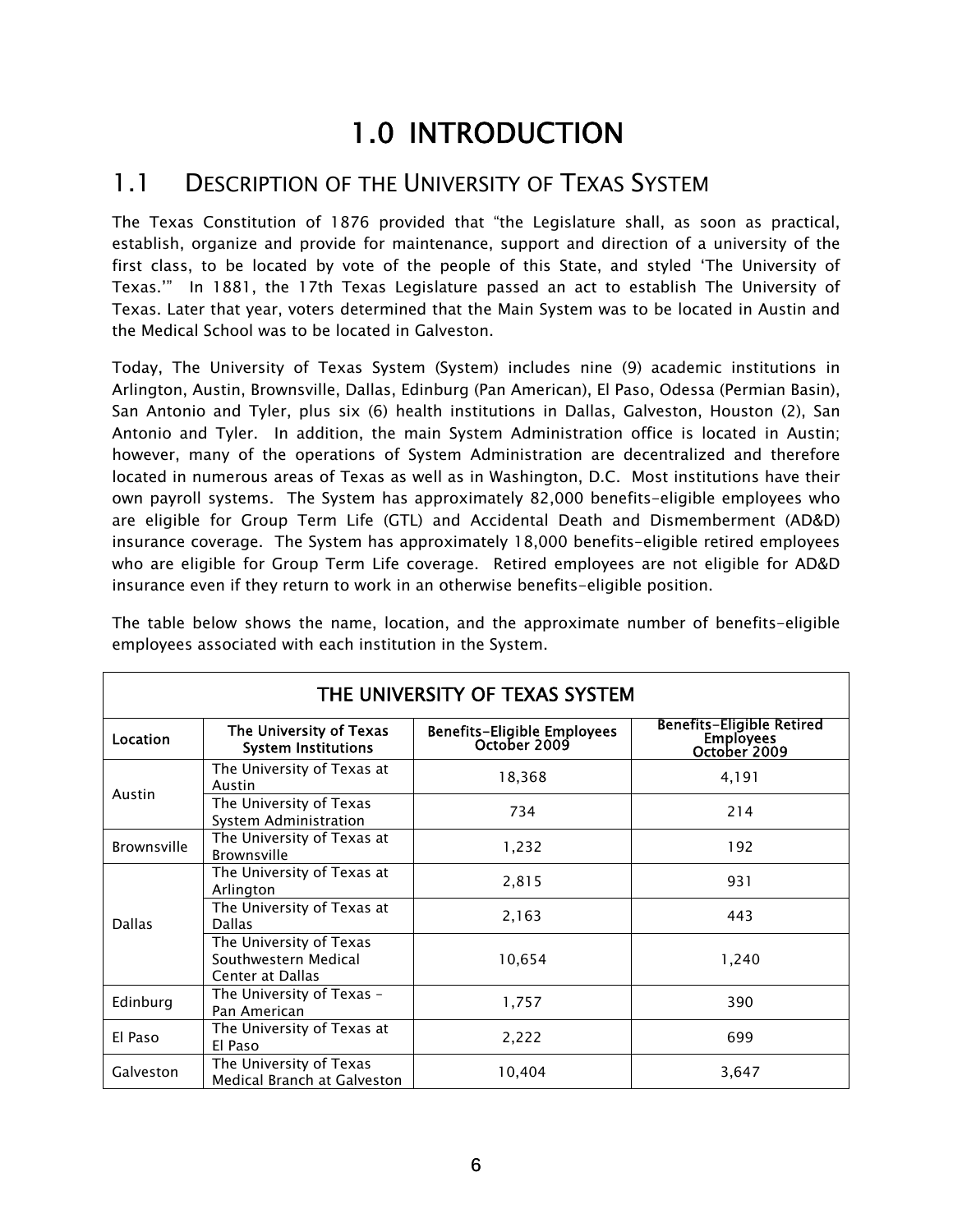|              | The University of Texas<br>Health Science Center at<br><b>Houston</b> | 5,039  | 1,231  |
|--------------|-----------------------------------------------------------------------|--------|--------|
| Houston      | The University of Texas<br>M.D. Anderson Cancer<br>Center             | 16,780 | 2,342  |
| Odessa       | The University of Texas of<br>the Permian Basin                       | 346    | 82     |
|              | The University of Texas at<br>San Antonio                             | 3,428  | 498    |
| San Antonio  | The University of Texas<br>Health Science Center at<br>San Antonio    | 4,827  | 1,196  |
|              | The University of Texas at<br>Tyler                                   | 583    | 170    |
| Tyler        | The University of Texas<br>Health Science Center at<br>Tyler          | 737    | 583    |
| <b>TOTAL</b> |                                                                       | 82,089 | 18,049 |

Although the University of Texas Medical Branch has the majority of its employees in the Galveston area, it has employees in many other areas of the State involved in providing medical care to prisoners at the State prisons located in the central and eastern parts of Texas. The University of Texas at Austin has staff members at the marine biology center in Port Aransas and at the astronomy observatory in Fort Davis. A small number of employees from several institutions either reside or work in other states.

Although most U.T. retired employees reside in Texas, many retired employees reside in other states or countries.

## 1.2 OBJECTIVES OF THE REQUEST FOR PROPOSAL

The University of Texas System (System) is soliciting proposals from qualified and appropriately licensed vendors to provide a fully insured Group Term Life (GTL) plan consisting of basic group term life (Basic GTL) and voluntary group term life (Voluntary GTL) and a fully insured Accidental Death and Dismemberment (AD&D) plan consisting of basic accidental death and dismemberment (Basic AD&D) and voluntary accidental death and dismemberment (Voluntary AD&D) available under the System Group Employee Benefits Program, for the three-year period beginning September 1, 2010 through August 31, 2013, with the opportunity at System's sole option to renew for an additional three year period, subject to terms and conditions acceptable to the System. It is the System's intention to have a signed contract in place and begin implementation planning by March 1, 2010.

## 1.3 SUMMARY OF CURRENT BENEFIT PLANS

The System has more than 100,000 employees and retired employees plus approximately 100,000 dependents participating in the Group Employee Benefits Program. In addition, there are approximately 1,600 COBRA participants in the health plans. The System offers a selffunded medical PPO plan (UT SELECT) in all areas. Approximately 98,000 employees and retired employees and 76,000 dependents are covered by UT SELECT. UT SELECT medical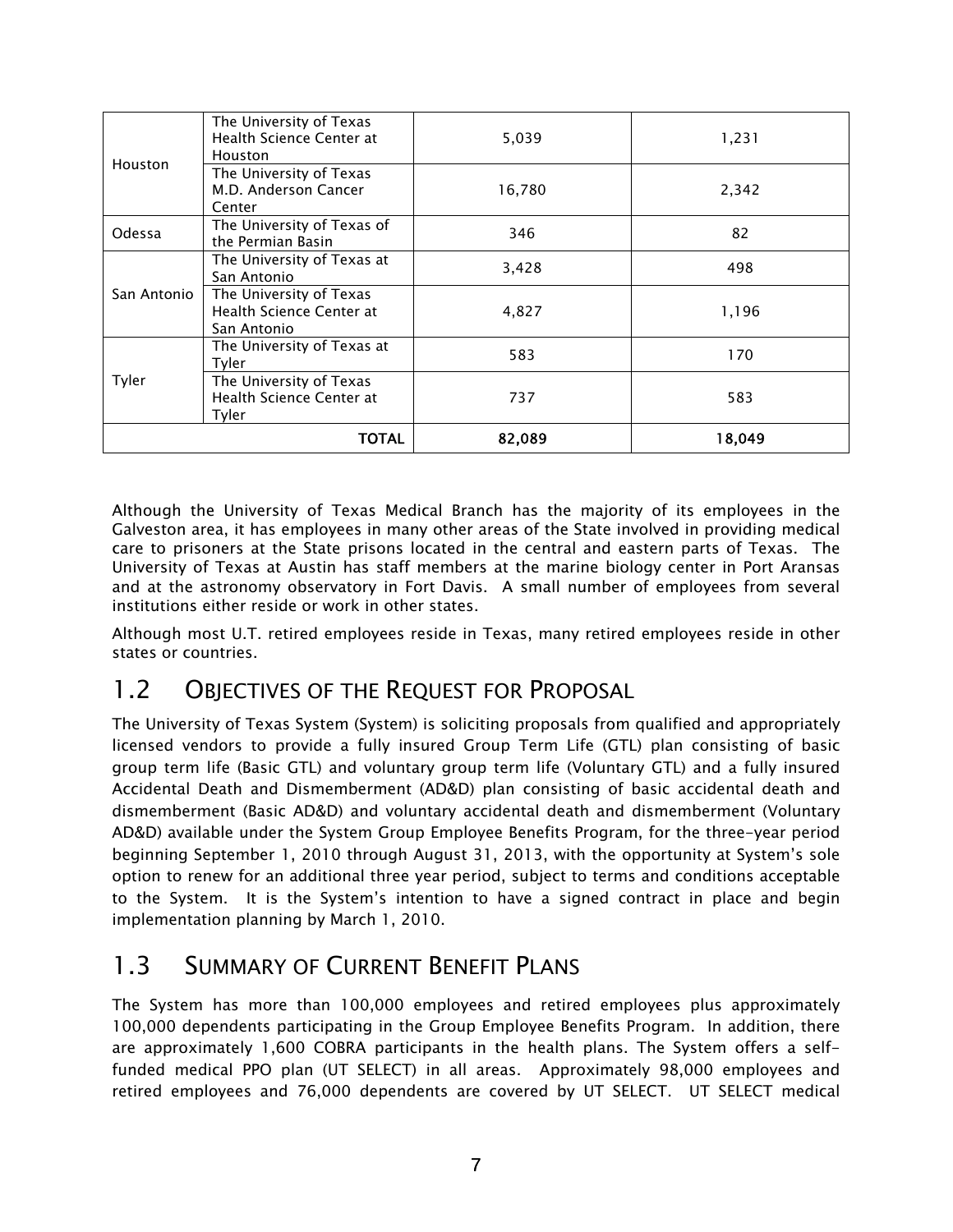benefits are currently administered by Blue Cross and Blue Shield of Texas, and the pharmacy benefits are currently administered by Medco Health Solutions, Inc. (Medco).

The System also currently offers the following optional plans: a self-funded dental PPO plan (UT SELECT Dental), a fully insured dental health maintenance organization administered by Assurant Employee Benefits, voluntary group term life and accidental death and dismemberment coverage administered by Fort Dearborn Life Insurance, dependent group term life and accidental death and dismemberment coverage administered by Fort Dearborn Life Insurance, short and long term disability administered by Fort Dearborn Life Insurance, vision care administered by Superior Vision, dependent medical, dependent dental, dependent vision care, flexible spending accounts through PayFlex Inc., and long term care insurance through CNA. Participation in these plans is voluntary, and generally the premiums are fully paid by the participating employees and retired employees.

This summary of current plans is provided to illustrate the number of potential plan participants eligible for the System GTL and AD&D plans. Appendix C provides System GTL and AD&D plan statistics including enrollment, demographic data, and plan utilization data.

The System's Office of Employee Benefits (OEB), located at System headquarters in Austin, Texas, administers all insurance plans provided by the System. A primary objective of the Group Employee Benefits Program is to maximize the benefits and services that eligible System employees, retired employees and their covered dependents receive for each dollar spent on insurance benefits. The duties of OEB are described elsewhere in this RFP.

#### ENROLLMENT IN VOLUNTARY GROUP TERM LIFE (October 2009)

- Employees: 46,894
	- o Dependents: 53,789
- Retired Employees: 9,868
	- o Dependents: Not Eligible

#### ENROLLMENT IN VOLUNTARY AD&D (October 2009)

- Employees: 41,707
	- o Dependents: 48,478
- Retired Employees: Not Eligible
	- o Dependents: Not Eligible

# 1.4 PURPOSE OF THIS RFP

Section 1601.054 of the Texas Insurance Code requires the System to submit all of its group insurance plan agreements for bid at least once every six years. In accordance therewith, the System is submitting its Group Term Life and AD&D insurance plans for competitive bidding as described in this Request for Proposal (RFP). All qualified vendors, including the current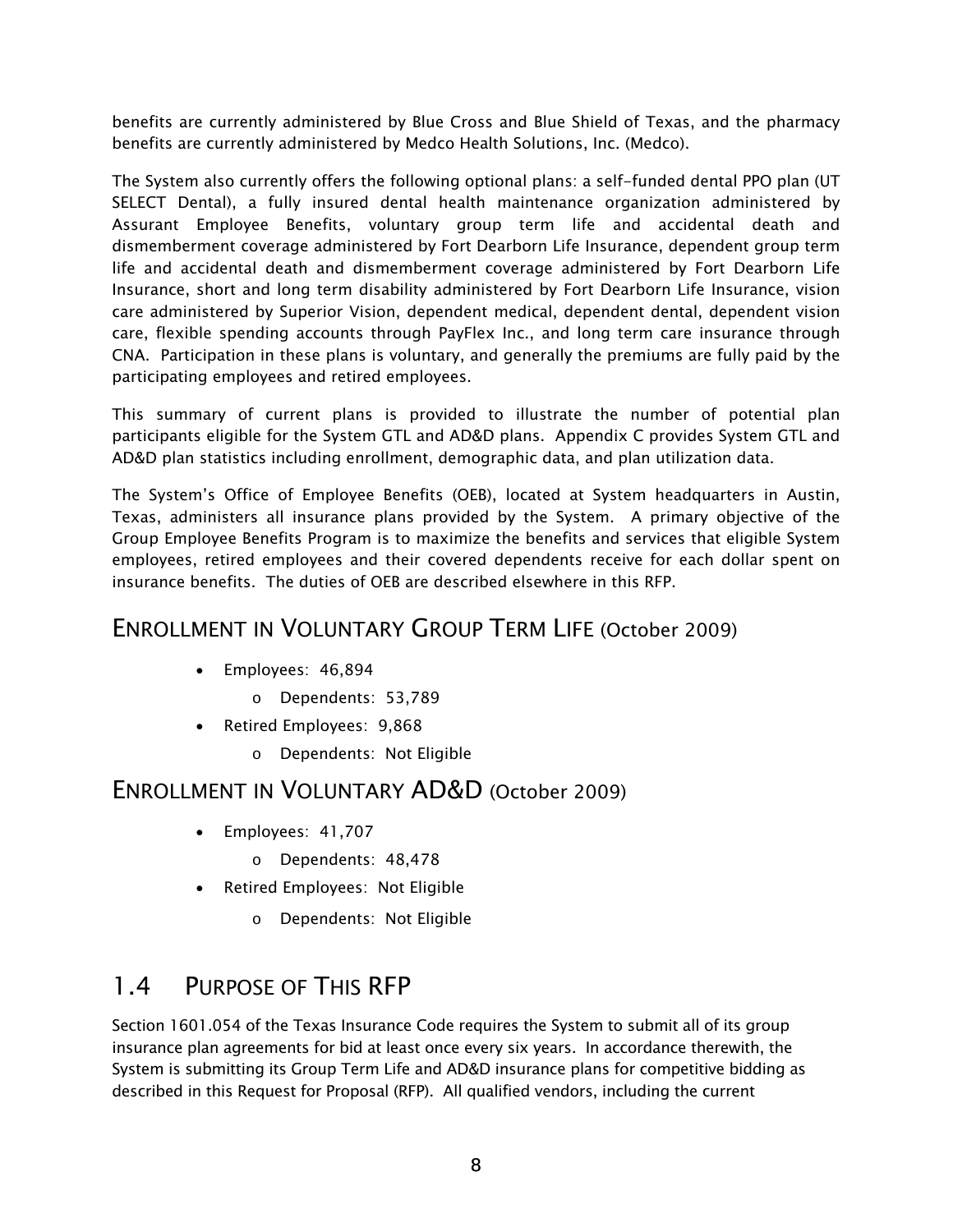contracting vendor, are invited to submit a proposal for a fully insured Group Term Life (GTL) plan, consisting of basic group term life (Basic GTL) and voluntary group term life (Voluntary GTL) benefits for the three-year term beginning September 1, 2010 and extending through August 31, 2013, to be renewable for an additional three-year period from September 1, 2013 through August 31, 2016, at System's option.

In addition, the System requests a proposal for a fully insured accidental death and dismemberment (AD&D) plan, consisting of basic accidental death and dismemberment (Basic AD&D) and voluntary accidental death and dismemberment (Voluntary AD&D) benefits, for the three-year term beginning September 1, 2010 and extending through August 31, 2013, to be renewable for an additional three-year period from September 1, 2013 through August 31, 2016, at System's option.

To be eligible for consideration, a vendor must submit a proposal to the System for both the GTL and AD&D plans. A response that does not include proposals for both the GTL plan and the AD&D plan will not be considered by the System.

The System requires responding vendors to present proposals in Section 12.2 of this RFP for the GTL benefit design described in Appendix A-1 and for the AD&D benefits design described in Appendix A-2 of this RFP. The vendor proposals must include a commitment to work closely with the System to ensure a seamless transition for the current Group Term Life and AD&D plan participants, in the event the current plan provider is not selected for the new contract period.

The System also requires responding vendors to present a proposal in Section 12.3 of this RFP for a potential new alternative Basic GTL benefit for Employees and Retired Employees. Also, the System requires responding vendors to present a proposal in Section 12.4 of this RFP for a potential new Voluntary GTL benefit of \$3,000 for the covered spouse of a Retired Employee. The System will determine if either of these potential benefits will be offered.

# 1.5 SELECTION CRITERIA

Proposals submitted in response to this RFP will be evaluated on the basis of the criteria included in this section. The criteria are not necessarily listed in order of importance. The criteria will provide the basis for an objective evaluation of each proposal and will apply to both the GTL and AD&D plans.

#### 1.5.1 Compliance with the RFP

Proposals containing deviations are strongly discouraged and must be specifically identified and described in detail in order to be considered. While a proposal with minor deviations from the RFP will not be disqualified, preference will be shown to those responding vendors with the fewest and least significant deviations. The System will interpret the responses to match the specifications herein except for deviations specifically noted and described in response to this item. Deviations will not become a part of the final contract unless expressly accepted and agreed to by the System in writing and accepted by the Board of Regents. In all cases, the RFP, the RFP response, and contract terms shall control.

#### 1.5.2 Required Experience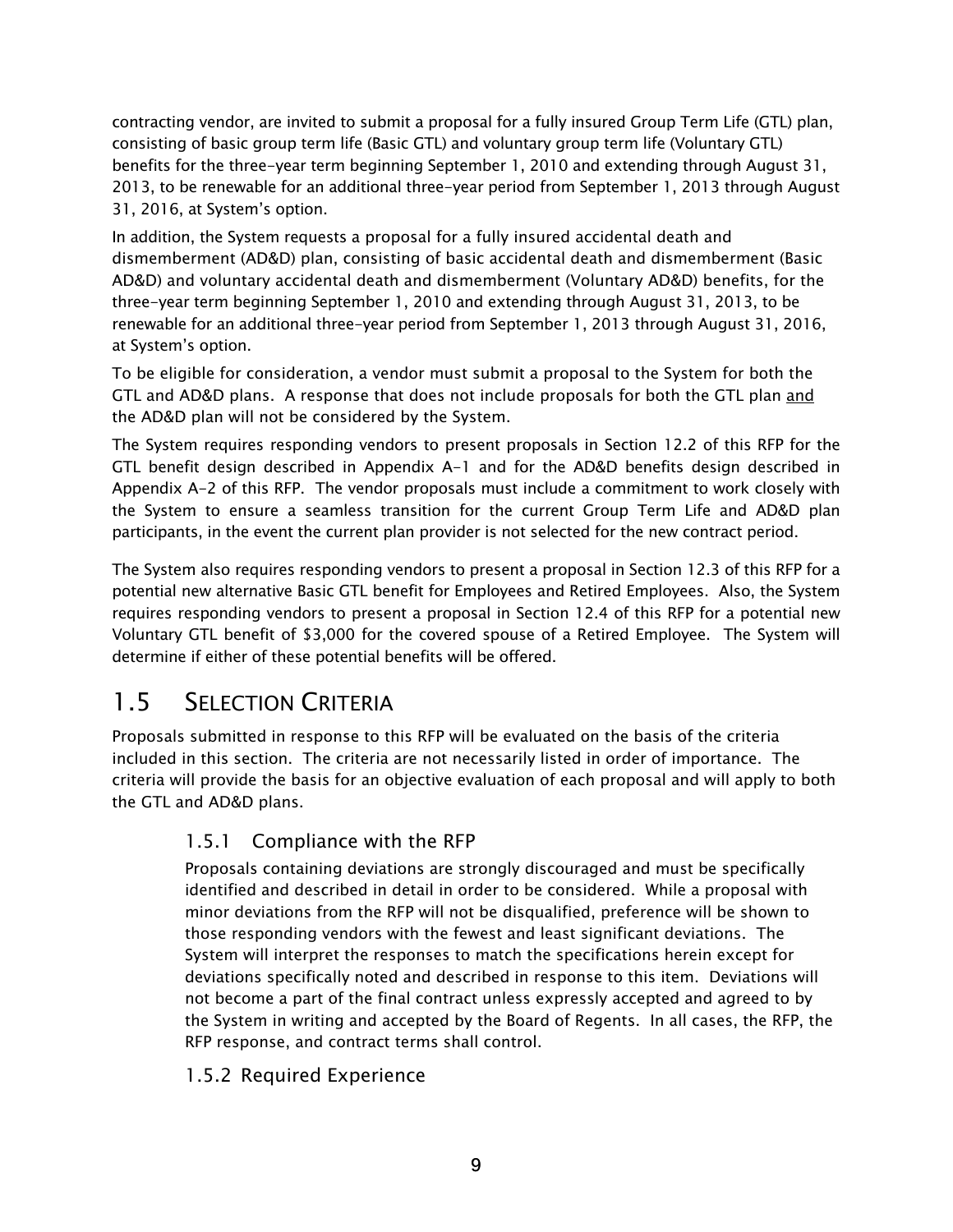The responding vendor must demonstrate experience in providing benefits to a large public employer plan or similar operation.

#### 1.5.3 Time Table

The responding vendor's ability to meet the required due dates as specified in the Time Table in Section 9.0 of this RFP will be an important consideration in the evaluation of the vendor proposals.

#### 1.5.4 Data Transmission

The responding vendor's ability to provide data transmission, as specified in this RFP, will be an important consideration in the selection process. Some of the features include the following:

- A management information system that will support database maintenance and management reporting required herein.
- The responding vendor's ability to accept eligibility datasets via the Internet and to reflect updated eligibility in a timely manner.
- The responding vendor's ability to accept Security Assertion Markup Language (SAML) as described in Section 6.2.6 of the RFP by no later than three months after the first day of the first plan year in which the vendor offers the GTL and AD&D plans to System uniform group insurance program subscribers.
- The responding vendor's ability to accept billing support via e-mail and datasets.
- **The responding vendor's ability to accept electronic coverage applications via** System-defined datasets including electronic signatures maintained by System. Vendor must also be able to respond with status of applications via datasets at least weekly.

#### 1.5.5 Customer Service

The responding vendor's ability and willingness to provide customer service according to the standards specified in this RFP include the responding vendor's:

- **EXTE:** Customer service and data reporting capabilities
- Ability to provide general administrative services
- Willingness to commit to specified service and quality performance levels
- Willingness to provide communications and personnel for attendance at the annual Insurance Benefits Meeting for the System HR/Benefits Office staff (usually held in Austin for 2-3 days in June of each year) and state-wide attendance at Annual Enrollment meetings for employees (beginning in late June through the entire month of July)
- Ability to provide all of the institutions with on-site training for each plan prior to May 28, 2010, if requested
- Ability to meet the Electronic Information and Resources (EIR) Warranty requirements described in Section 7.4.3 of this RFP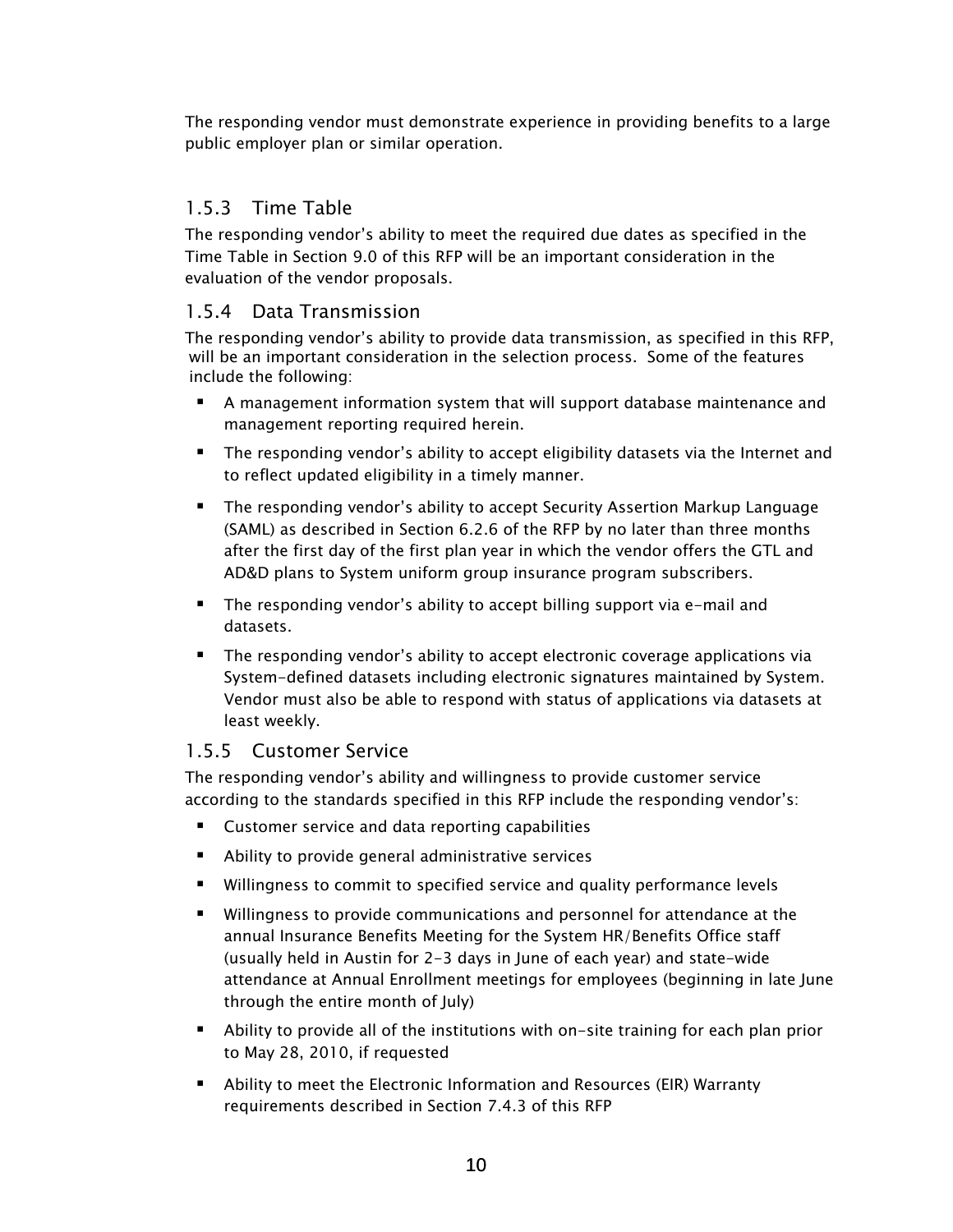#### 1.5.6 The Contract

Important factors in the selection criteria include the responding vendor's willingness to accept the provisions of the System contract (see Sample Contract in Appendix D) and to sign the contract without deviations.

#### 1.5.7 Other Factors

Based on responses provided to the interrogatories, other factors are considered, including the following:

- **The responding vendor's financial stability**
- An organizational structure and a delivery mechanism that have demonstrated ability to deliver cost-effective GTL and AD&D benefits
- **The information received from the responding vendor's list of references**
- **The review by the System's consulting actuary of the submitted rate proposals** Rates are a crucial, but not the only, factor in selecting a proposal

The System reserves the right to make site visits to selected finalists and to utilize information gained in the site visits in the evaluation process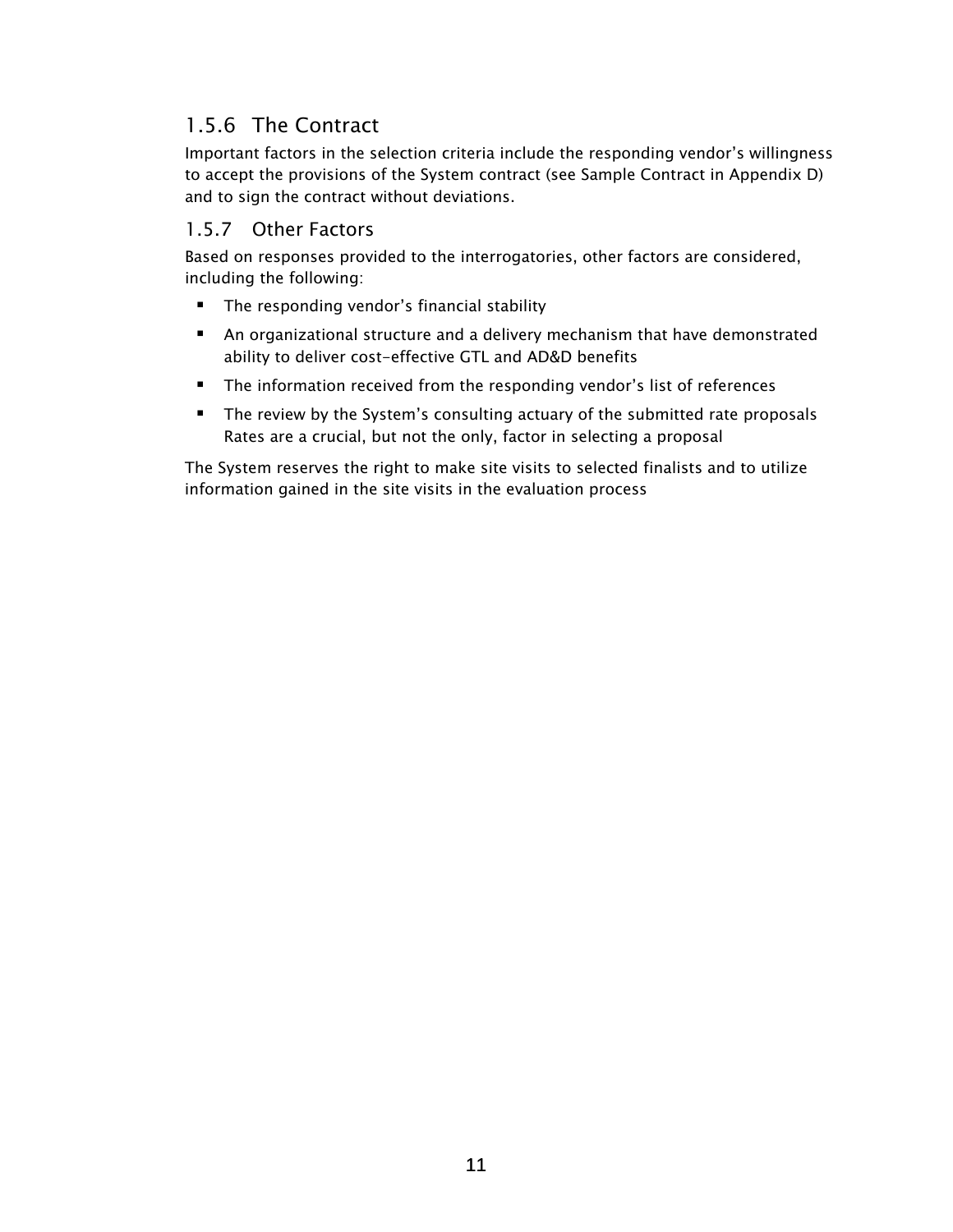# 2.0 GENERAL INFORMATION AND REQUIREMENTS

# 2.1 THE BENEFIT YEAR OR PLAN YEAR

The System's benefits Plan Year begins on September 1st and ends the following August 31st. This period corresponds with the fiscal year of the System and the State of Texas.

## 2.2 CONFLICT OF INTEREST

No member of the System Board of Regents or System employees (including the Chancellor, Vice Chancellor for Administration, Assistant Vice Chancellor for Employee Services, and Office of Employee Benefits management) may have any direct interest in the awarding of the Contract or any indirect conflict of interest involving the vendor, including but not limited to any financial interest.

## 2.3 AGENT OF RECORD

The System will not designate an Agent of Record or any other such company employee or commissioned representative. All requests for the System to provide such designation shall be rejected. An officer of the responding vendor may designate a company representative to service the Contract. Vendors are specifically instructed to submit proposals directly to the System as specified herein in Sections 2.9.4 and 2.31. Proposals submitted through a third party agent will not be accepted.

## 2.4 NEWS RELEASES

Written approval by the System will be required prior to the issuance of any news release or other public communication regarding any Contract awarded to a responding vendor.

# 2.5 RESPONSES, ORDERING OF CONTENTS, DEVIATIONS

The content of all responses submitted must be ordered to correspond with the specifications as they appear in this RFP. Unless a deviation is specifically noted in a response, it will be assumed that the responding vendor agrees to meet all specifications exactly as set forth in this RFP.

#### 2.6 RESERVATION OF RIGHTS

2.6.1 The System retains the right to reject any and/or all proposals submitted and/or call for new proposals. The System is not required to select the proposal with the lowest administrative fee, but shall take into consideration other factors as described herein. The System reserves the right to enter into discussions and negotiations with one or more vendors selected at its discretion to determine the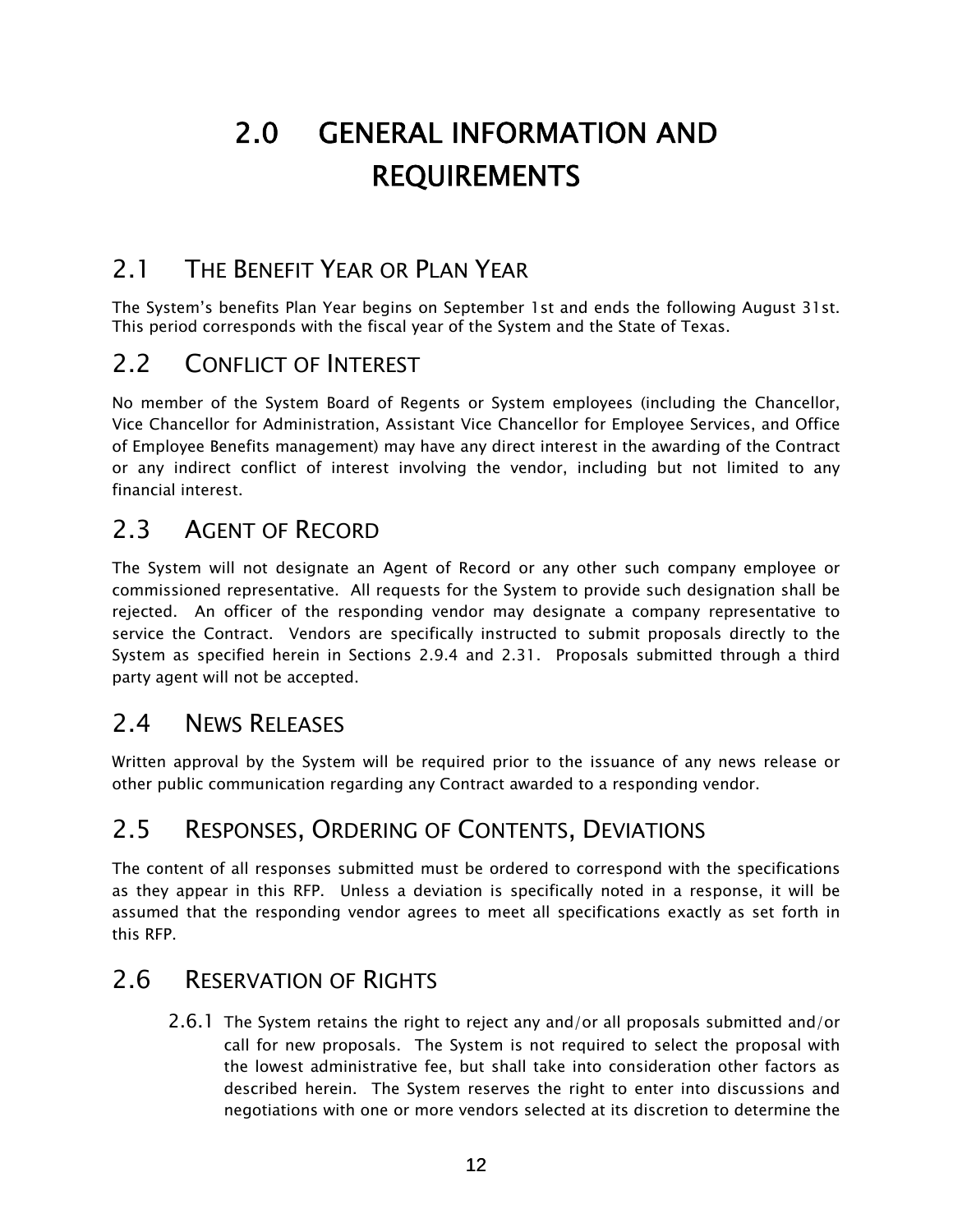best and final terms. The System is not under obligation to hold these discussions or negotiations with each responding vendor that submits a proposal. The System is under no legal obligation to execute a Contract on the basis of this RFP or upon receipt of a proposal.

- 2.6.2 The System specifically reserves the right to revise any or all RFP or Contract provisions set forth at any time prior to the System's execution of a Contract where the System deems it to be in the best interest of the System GTL and AD&D plans and its participants.
- 2.6.3 The System reserves the right to audit/validate all materials and responses submitted with the vendor's proposal.

## 2.7 TERM OF ACCEPTANCE

It is the intent of the System, at this time, to enter into a three-year contract for the provision of a fully insured GTL plan and an AD&D insurance plan beginning September 1, 2010. At the System's option, this Contract may be renewed for an additional three-year period beginning September 1, 2013, subject to terms and conditions acceptable to the System.

#### 2.8 USE OF SYSTEM INFORMATION FOR SOLICITATION PROHIBITED

The selected vendor must specifically agree that it shall never use any information about System employees received from any source for any marketing purpose, or to solicit business of any other type. This agreement extends the provision to other vendors' lists of System employees, discussions, advertisement, distribution, or other marketing by the vendor or a parent or subsidiary to coverage, products, or materials other than those explicitly relating to the selected vendor's participation in the System disability plans. This prohibition applies to any use of the vendor's System-specific Web site. This prohibition applies even after termination of the Contract.

# 2.9 SYSTEM'S HISTORICALLY UNDERUTILIZED BUSINESS (HUB) PROGRAM

The System is committed to providing full and equal opportunity for all businesses to provide goods and services needed in support of the System's missions. This effort is carried out through the System Historically Underutilized Business (HUB) Program. The HUB program ensures compliance with state HUB laws and educates the university and business communities about the benefits of using HUB vendors. In all contracts for professional services, contracting services, and/or commodities with an expected value of \$100,000 or more, the System must indicate in the purchase solicitation whether or not the System has determined that subcontracting opportunities are probable in connection with the contract. A HUB Subcontracting Plan is a required element of the vendor response to the RFP.

2.9.1 All agencies of the State of Texas are required to make a good faith effort to assist historically underutilized businesses (each a "HUB") in receiving contract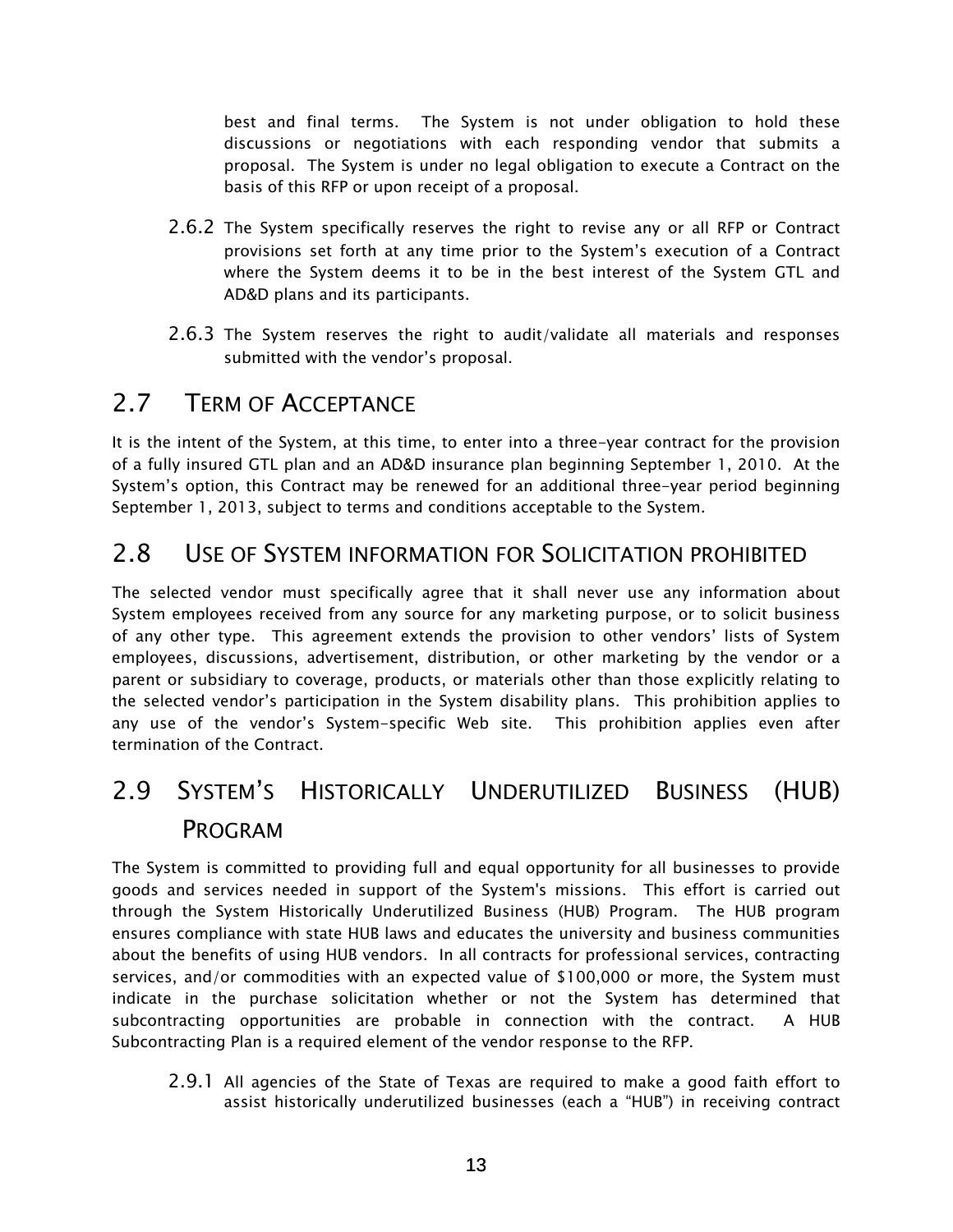awards. The goal of the HUB program is to promote full and equal business opportunity for all businesses in contracting with state agencies. Pursuant to the HUB program, if under the terms of any agreement or contractual arrangement resulting from this RFP the Contractor subcontracts any of the Program, then the Contractor must make a good faith effort to utilize HUBs certified by the Procurement and Support Services Division of the Texas Comptroller of Public Accounts. Proposals that fail to comply with the requirements contained in this Section 2.9 will constitute a material failure to comply with advertised specifications and will be rejected by System as non-responsive. Additionally, compliance with good faith effort guidelines is a condition precedent to awarding any agreement or contractual arrangement resulting from this RFP. Proposing vendor acknowledges that, if selected by System, its obligation to make a good faith effort to utilize HUBs when subcontracting any of the Program will continue throughout the term of all agreements and contractual arrangements resulting from this RFP. Furthermore, any subcontracting of the Program by the vendor is subject to review by System to ensure compliance with the HUB program.

- 2.9.2 System has reviewed this RFP in accordance with Title 34, Texas Administrative Code, Section 20.13 (a), and has determined that subcontracting opportunities are probable under this RFP.
- 2.9.3 A HUB Subcontracting Plan ("HSP") is required as part of vendor's proposal. The HSP will be developed and administered in accordance with System's Policy on Utilization of Historically Underutilized Businesses attached as APPENDIX F and incorporated for all purposes.

Each proposing vendor must complete and return the HSP in accordance with the terms and conditions of this RFP, including APPENDIX F. Vendors that fail to do so will be considered non-responsive to this RFP in accordance with Section 2161.252, Texas Government Code.

The Contractor will not be permitted to change its HSP unless: (1) the Contractor completes a newly modified version of the HSP in accordance with the terms of APPENDIX F that sets forth all changes requested by the Contractor, (2) the Contractor provides System with such a modified version of the HSP, (3) System approves the modified HSP in writing, and (4) all agreements or contractual arrangements resulting from this RFP are amended in writing by System and the Contractor to conform to the modified HSP.

- 2.9.4 Proposing vendor must submit three (3) originals of the HSP to System at the same time it submits its proposal to System (ref. Section 2.31 of this RFP.) The three (3) originals of the HSP must be submitted under separate cover and in a separate envelope (the "HSP Envelope") that is attached to the outside of the box containing the other proposal materials submitted by the vendor or otherwise provided contemporaneously with the other proposal materials. Vendor must ensure that the top outside surface of its HSP Envelope clearly shows and makes visible:
	- 2.9.4.1 The RFP title (ref. cover page of this RFP) and the Submittal Deadline (ref. Section 2.31.1 of this RFP), both located in the lower left hand corner of the top surface of the envelope,
	- 2.9.4.2 The name and the return address of the proposing vendor, and
	- 2.9.4.3 The phrase "HUB Subcontracting Plan".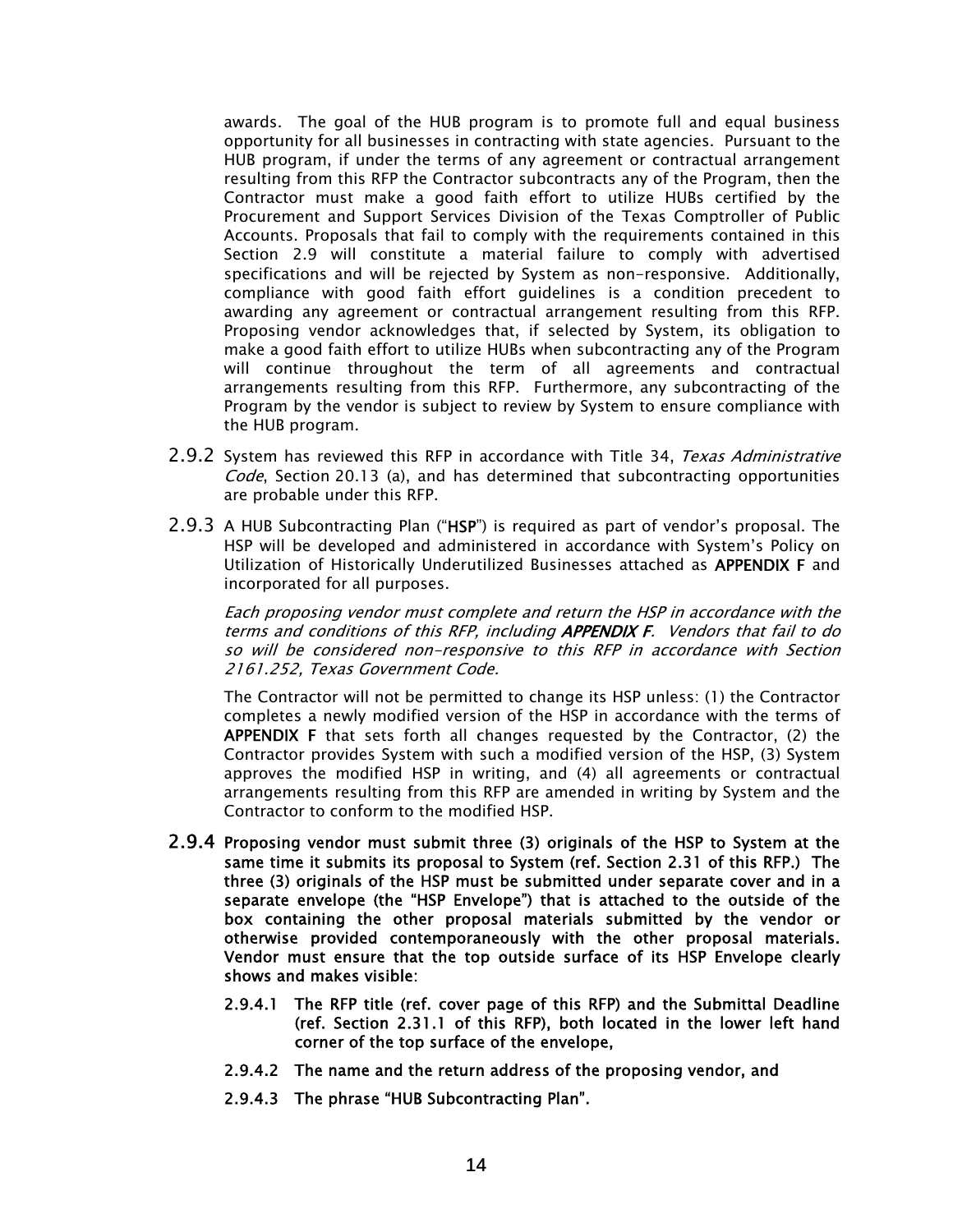Any proposal submitted in response to this RFP that is not accompanied by a separate HSP Envelope meeting the above requirements will be rejected by System and returned to the vendor unopened as that proposal will be considered non-responsive due to material failure to comply with advertised specifications. It is the vendor's sole responsibility to ensure that the HSP arrives concurrently with the other proposal materials. System will open a vendor's HSP Envelope prior to opening the proposal submitted by the vendor, in order to ensure that the vendor has submitted the number of completed and signed originals of the vendor's HUB Subcontracting Plan ("HSP") that are required by this RFP.

A VENDOR'S FAILURE TO SUBMIT THE NUMBER OF COMPLETED AND SIGNED ORIGINALS OF THE HSP THAT ARE REQUIRED BY THIS RFP WILL RESULT IN SYSTEM'S REJECTION OF THE PROPOSAL SUBMITTED BY THAT VENDOR AS NON-RESPONSIVE DUE TO MATERIAL FAILURE TO COMPLY WITH ADVERTISED SPECIFICATIONS; WITHOUT EXCEPTION, SUCH A PROPOSAL WILL BE RETURNED TO THE VENDOR UNOPENED.

Note: The requirement that the proposing vendor provide three originals of the HSP under this Section 2.9.4 is separate from and does not affect vendor's obligation to provide System with the number of copies of its proposal as specified in Section 2.31 of this RFP.

## 2.10 SUBCONTRACTORS

Any planned or proposed use of subcontractors by the vendor must be clearly disclosed and documented in the Proposal and agreed to by the System The vendor shall be completely responsible for all services performed and fulfillment of its obligations under the Contract even if such services are delegated to a subcontractor. Any proposal to utilize subcontracting must be addressed in the vendor's Subcontracting HUB Plan. See Section 2.9, supra.

## 2.11 CERTIFICATION

An authorized officer of any responding vendor submitting a proposal must certify that the proposal complies with the RFP specifications by signing and returning the Signature Page in Section 13.0 of this RFP.

# 2.12 ADDITIONAL INFORMATION FROM RESPONDING VENDORS

System reserves the right to request additional documentation and responding vendor agrees to provide the information requested.

# 2.13 DEFINITIONS

For purposes of this RFP and any responses provided, the terms "employee", "dependent", "optional coverage", "retired employee", and "The University of Texas System ("System"), shall have the same meaning as set forth in Chapter 1601 of the Texas Insurance Code. A copy of the entire statute is found in Appendix E of this RFP.

## 2.14 REFERENCES

Each responding vendor must provide a list of current major customers for their GTL and AD&D coverage, as requested in this RFP. These customers may be contacted by the System to provide information regarding the vendor's overall record of service in providing the program for their employees.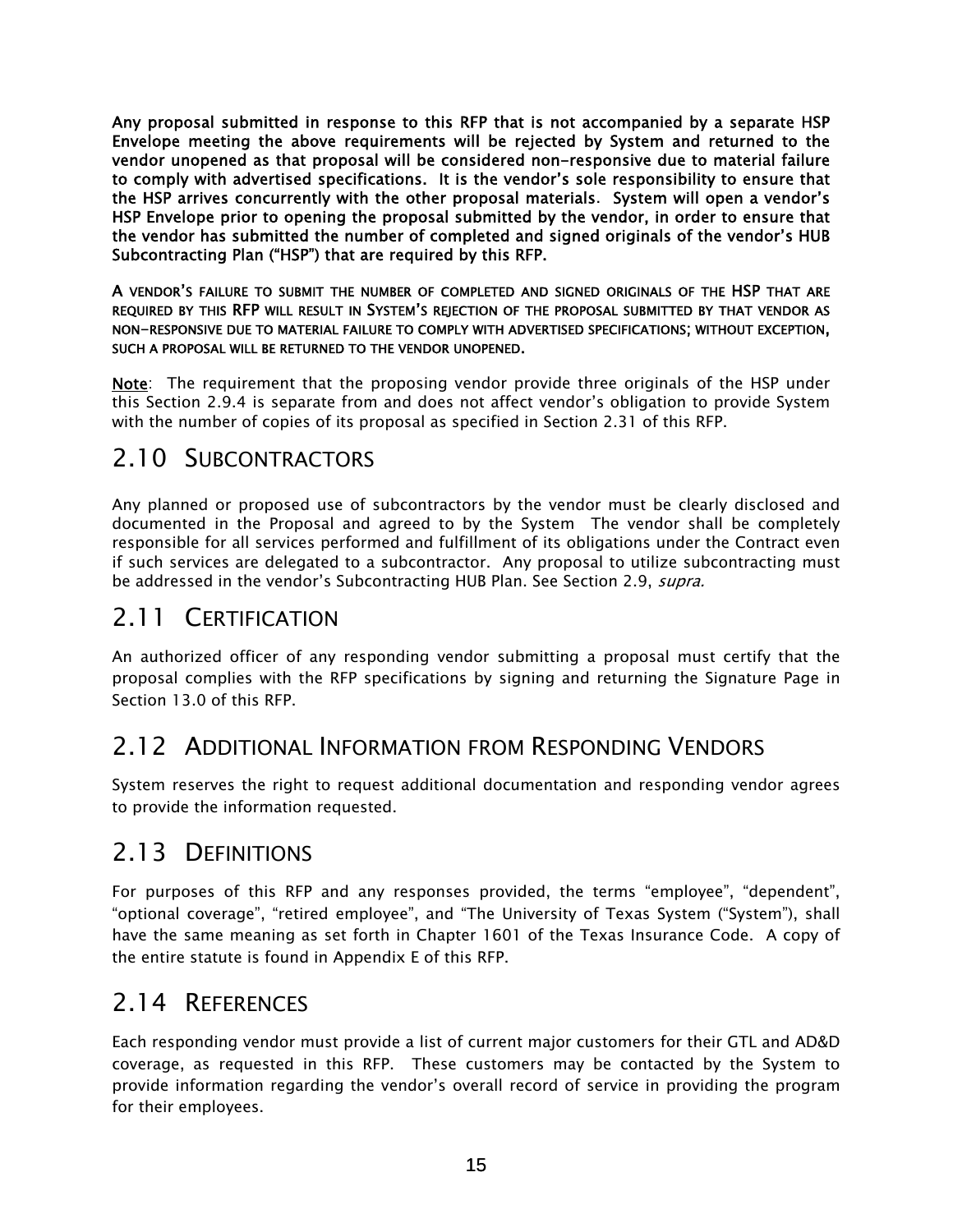The provision of references by the responding vendor shall constitute verification that the System has the responding vendor's permission to contact these organizations and obtain any required information without obtaining further permission from the responding vendor.

# 2.15 NON-RESPONSIVE PROPOSALS

The System will not accept for consideration any proposals that do not comply with the criteria set forth herein. Failure to address any of the RFP requirements may result in rejection of a proposal.

# 2.16 CONFIDENTIAL STATUS, DISCLOSURE OF PROPOSAL CONTENTS

As a state institution of higher education, the System is subject to the Texas Public Information Act, Chapter 552 of the Texas Government Code ("the Act"). System has no authority to enter into a confidentiality agreement in contravention of the Act. Until any announcement regarding the selection or rejection of a proposal has been made by System, System shall deem and argue to the Attorney General in response to public information requests submitted under the Act that all proposals received in response to this RFP submitted by vendor organizations are confidential under the Act during the bidding process. However, once the RFP process is terminated, this exception no longer applies. At that time, if System receives a public information request for a proposal, it shall make a good faith effort pursuant to the Act, to notify the vendor of the request, at which time it shall become the vendor's sole responsibility to submit in writing to the Attorney General reasons why the information should be withheld, such as the exception applicable to certain commercial information.

In order to ensure that it can claim this exemption, the responding vendor must designate in its proposal and any accompanying materials any information it believes to be exempt from disclosure and provide legal justification for each instance. The responding vendor acknowledges and agrees that by submitting a proposal, the responding vendor indicates that it understands and agrees that System shall have no liability to the responding vendor or any other person or entity for disclosure of information in accordance with the Act.

It is the responding vendor's sole obligation to advocate the confidential or proprietary nature of any information it provides in its proposal. Responding vendors should be aware that the Texas Attorney General may determine that all or part of the claimed confidential or proprietary information should be disclosed. The System shall not advocate the confidentiality of the responding vendor's material to the Texas Attorney General or to any other person or entity. The responding vendor also understands and agrees that pursuant to the Act, the System may be required to release the responding vendor's entire proposal, including alleged information confidential or proprietary, upon request from a member of the Legislature where needed for legislative purposes. This section applies to all proposing vendors regardless of whether a contract is awarded as the result of this RFP.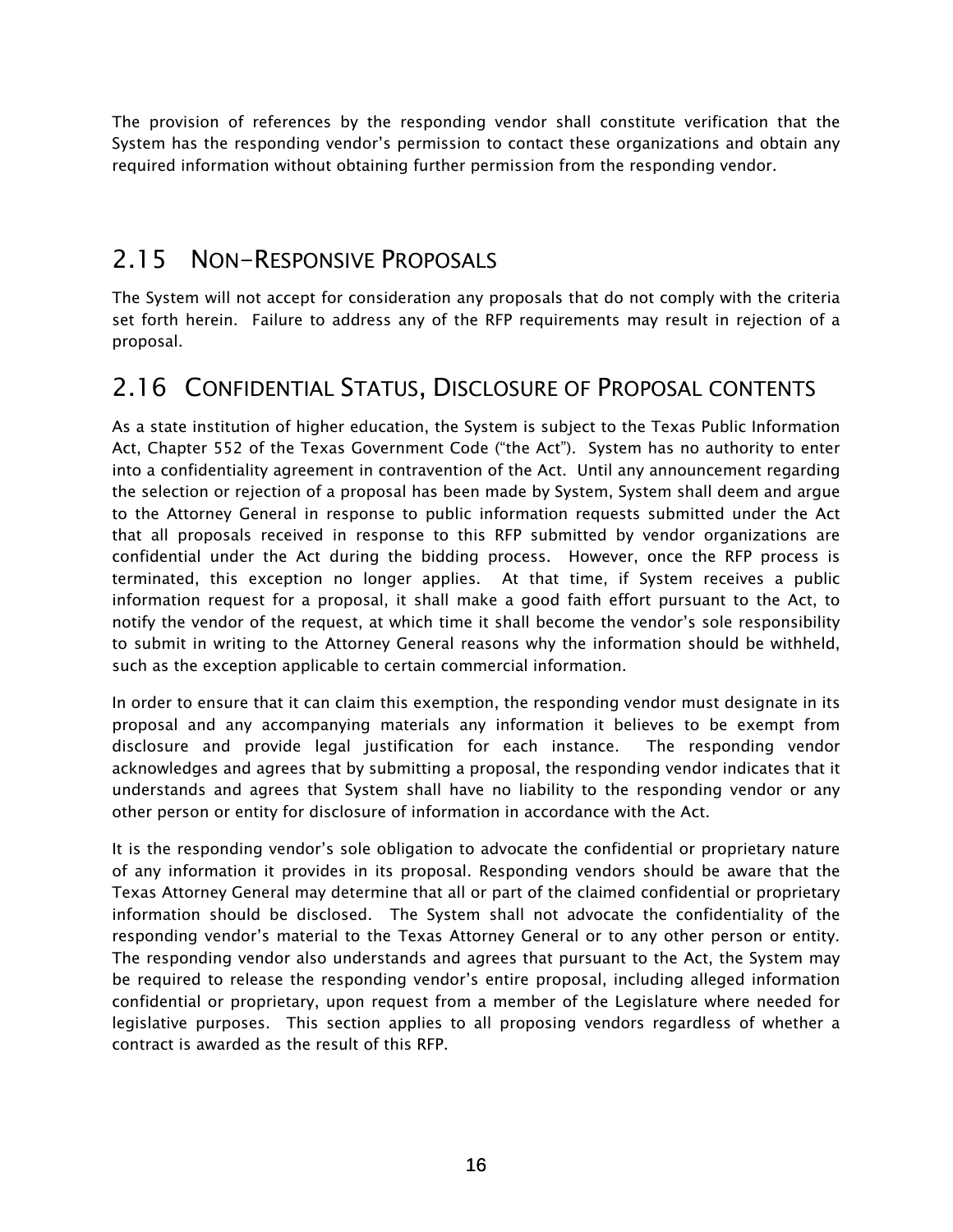# 2.17 COMPLIANCE WITH APPLICABLE LAW, CHANGES REQUIRED BY STATUTE OR REGULATION

All proposals must comply with all applicable laws and regulations including, but not limited to, the following:

- **State and federal laws and regulations; and**
- Rules promulgated by the Texas Department of Insurance.

The System recognizes that the requirements of these laws and regulations may change. The System requires a good faith effort on the part of the selected vendor to comply with additional responsibilities imposed by federal or state law without requiring mid-year administrative fee increases. The System reserves the right to negotiate with the contracting vendor to comply with any changes required by state or federal law or regulation.

#### 2.18 MEMBER IDENTIFICATION

The System issues unique 8-digit alphanumeric Benefits Identification (BID) numbers as the reference numbers to identify plan subscribers and their dependents (collectively referred to herein as "participants". The vendor must be able to identify a participant and/or the participant's coverage using the System issued BID during any telephone call, unencrypted electronic communication, or printed report. Vendors must be able to comply with all federal and Texas state legislation, as well as System policy, applicable to the protection and use of Social Security Numbers, including the limitations placed on the use of Social Security Numbers on ID cards and plan documents by Section 35.58 of the Texas Business and Commerce Code, CONFIDENTIALITY OF SOCIAL SECURITY NUMBER. The selected vendor must be able to coordinate with the System to fully comply with all applicable laws relating to the security, protection and use of plan participants' Social Security Numbers. Social Security Numbers may not be transmitted over the Internet unless the data is encrypted.

# 2.19 EXEMPTION FROM STATE TAXES

Coverages provided by the System are exempt from state premium and maintenance taxes.

#### 2.20 NONDISCRIMINATORY PRACTICE

A selected vendor shall not discriminate against eligible System employees by excluding, seeking to exclude, or otherwise imposing restrictions on services or benefits on the basis of gender, race, national origin, religion, age, sexual orientation, veteran status, disability, or pregnancy.

## 2.21 BINDING ARBITRATION CLAUSE EXCLUSION

Each proposal must specify that the vendor will not impose a binding arbitration requirement upon a plan participant. A proposal containing a requirement that plan participants must agree to engage in binding arbitration will not be accepted by the System.

## 2.22 RETENTION OF PROPOSALS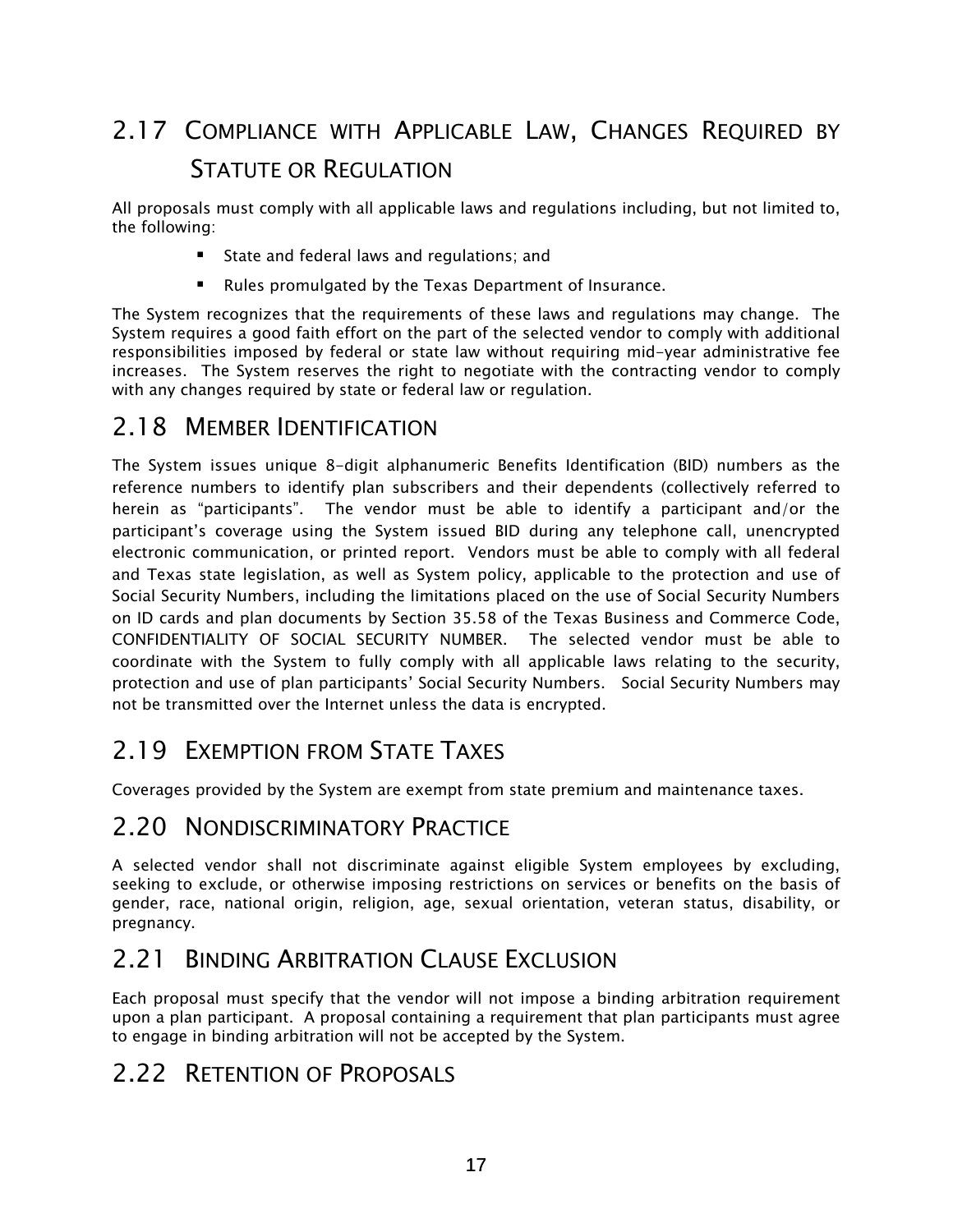All proposals submitted become the sole property of the System. During the evaluation process, the System shall make reasonable efforts as allowed by law to maintain proposals in confidence, and shall release proposals only to personnel involved with the evaluation of the proposals and implementation of the Contract unless otherwise required by law. See Section 2.16 (supra) for additional information.

## 2.23 MODIFICATION

No proposal may be changed, amended, or modified after submission to the System except to correct an inadvertent error.

# 2.24 ADDENDA TO RFP, INQUIRIES REGARDING SPECIFICATIONS

All questions and comments related to the RFP must be sent via e-mail by using the appropriate e-mail link on the RFP Web site:

#### http://utdirect.utexas.edu/rfp/

Any response to an inquiry that alters an interpretation of, or requires a change to, this RFP will be posted as addenda on the RFP Web site. All vendors will be responsible for regularly checking this Web site for RFP addenda and other announcements. All addenda issued by the System prior to receipt of a proposal shall be considered part of the RFP. All responding vendors are required to acknowledge all of the addenda issued on the space provided on the Signature Page of this proposal.

To ensure that all replies can be provided to all prospective responding vendors prior to the deadline for submission of proposals, no questions received after 5:00 p.m. Central Time on Monday, January 11, 2010 will be considered or responded to by the System.

# 2.25 CHANGES REQUIRED BY STATUTE, REGULATION, COURT

#### ORDER, OR PROGRAM APPROPRIATIONS

The System acknowledges that certain factors may necessitate change in the fully insured GTL and AD&D plan benefits and administration. Examples of such factors include but are not limited to:

- Changes in federal and state statutes, regulations, and new court decisions and administrative rulings; and
- Changes in anticipated funding appropriated by the Texas Legislature.

The vendor agrees to make a good faith effort to comply with any additional responsibilities or changes to the fully insured GTL and AD&D plans imposed as a result of the above factors, and other similar factors that may arise. Such factors may require plan design changes and/or an increase or decrease of vendor fees. The vendor agrees to cooperate with the System to effect any such changes and to execute any agreements that may be required as a result. However, should a mandated change materially affect the vendor's obligations under the Contract, the System reserves the right to negotiate with the vendor regarding any fee increase (or decrease) that may be appropriate under the circumstances, as provided in the Contract.

## 2.26 VENDOR INITIATED CHANGES TO VENDOR ACCOUNT TEAM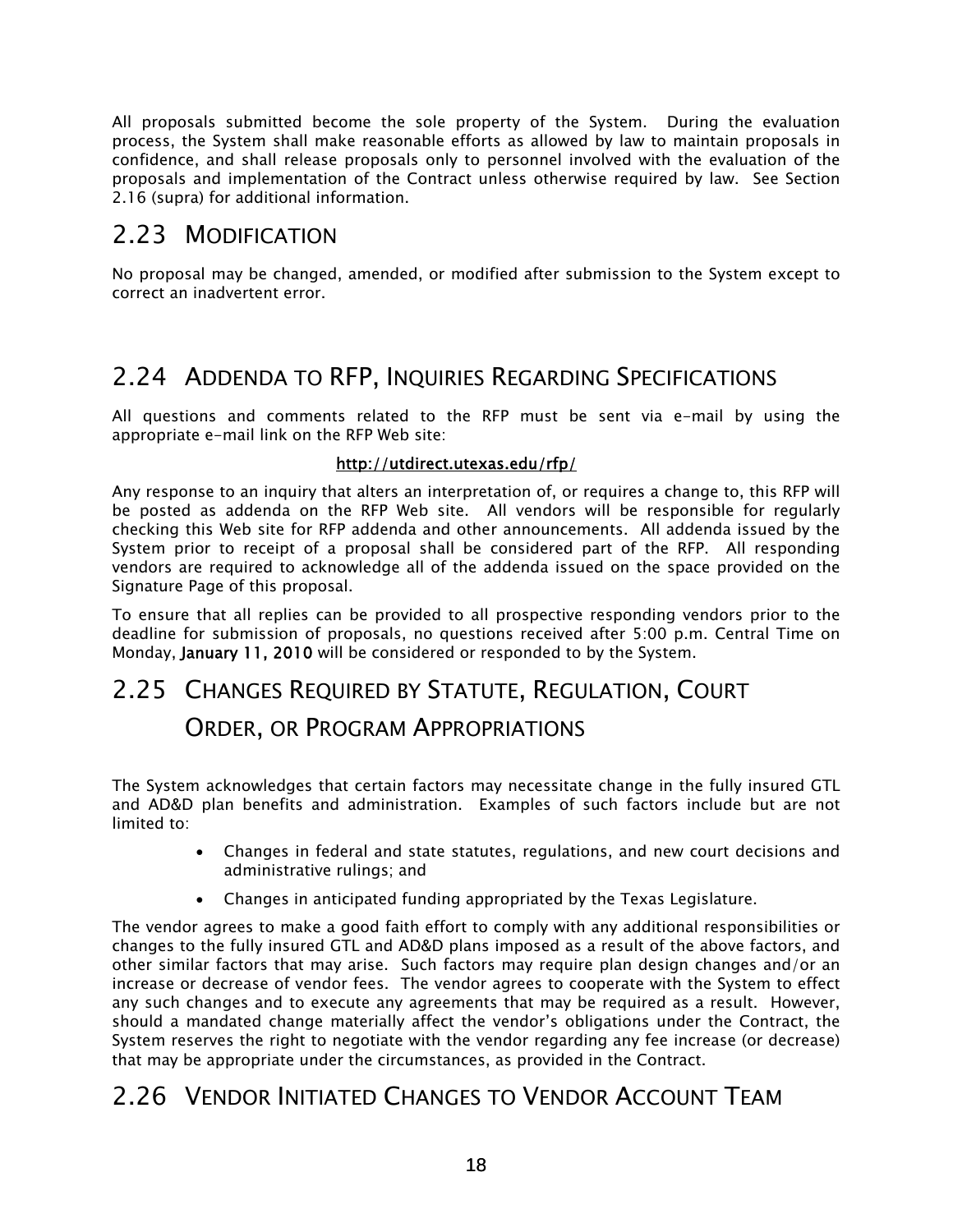The vendor must notify the System in writing prior to making any changes to the designated System account team, or other areas which are likely to impact the fully insured GTL and AD&D plans. The System reserves the exclusive right to determine if these potential changes may be applied to the System, and if so, when they shall apply.

## 2.27 ALTERNATIVE BENEFIT DESIGN OR FINANCIAL ARRANGEMENTS

- 2.27.1 Alternative benefit design or financial arrangements, other than as requested herein, shall not be considered. However, the System reserves the right to revise the benefits and/or financial arrangements should that become necessary due to legislative, budgetary, or other factors. The purpose of this RFP and the subsequent review process is to select the vendor that the System considers to be most qualified to provide the most effective, efficient and high-quality services, supplies and products to the fully insured GTL and AD&D plan participants and the System. The System views the relationship with the vendor as a cooperative one, and nothing contained in this RFP, nor any action taken in the review and approval process, shall prevent the System from continuing negotiations with the selected vendor after the selection is made.
- 2.27.2 The vendor must agree to act in good faith in connection with all such negotiations and in performing all of its services, duties, and provisions of coverage related to the fully insured GTL and AD&D plans.

# 2.28 TELECONFERENCE FOR INTERESTED VENDORS

To provide representatives of interested vendors an opportunity to pose questions regarding the specifications and selection process, a conference for prospective respondents is scheduled at the System office in Austin on Thursday, December 17, 2010 to begin at 10:00 a.m. Central Time. If you are interested in attending this event, please register online at http://utdirect.utexas.edu/rfp.

# 2.29 FINALIST INTERVIEW

Following the System's initial review of the RFP Proposals, if a vendor is selected as a finalist in the vendor selection process, the System may, at its sole option, request that personnel from the vendor, at the vendor's expense, attend a meeting at a System-designated location to clarify responses and to answer questions regarding the vendor's Proposal. If the System deems necessary, a site visit to the vendor may be conducted during the RFP review period at the System's expense.

# 2.30 MATERIALS

A copy of all materials to be used by the vendor in administering the fully insured GTL and AD&D plan benefits must be provided as requested in Section 8, *Communication Requirements*. The System retains the right to review and approve all such documents prior to distribution. The vendor is required to submit proposed marketing and other informational materials in the System's required format according to deadlines to be set by the System. The cost for preparation of these materials for the term of the Contract should be included in the proposed premium rates quoted by the vendor.

## 2.31 SUBMISSION OF PROPOSALS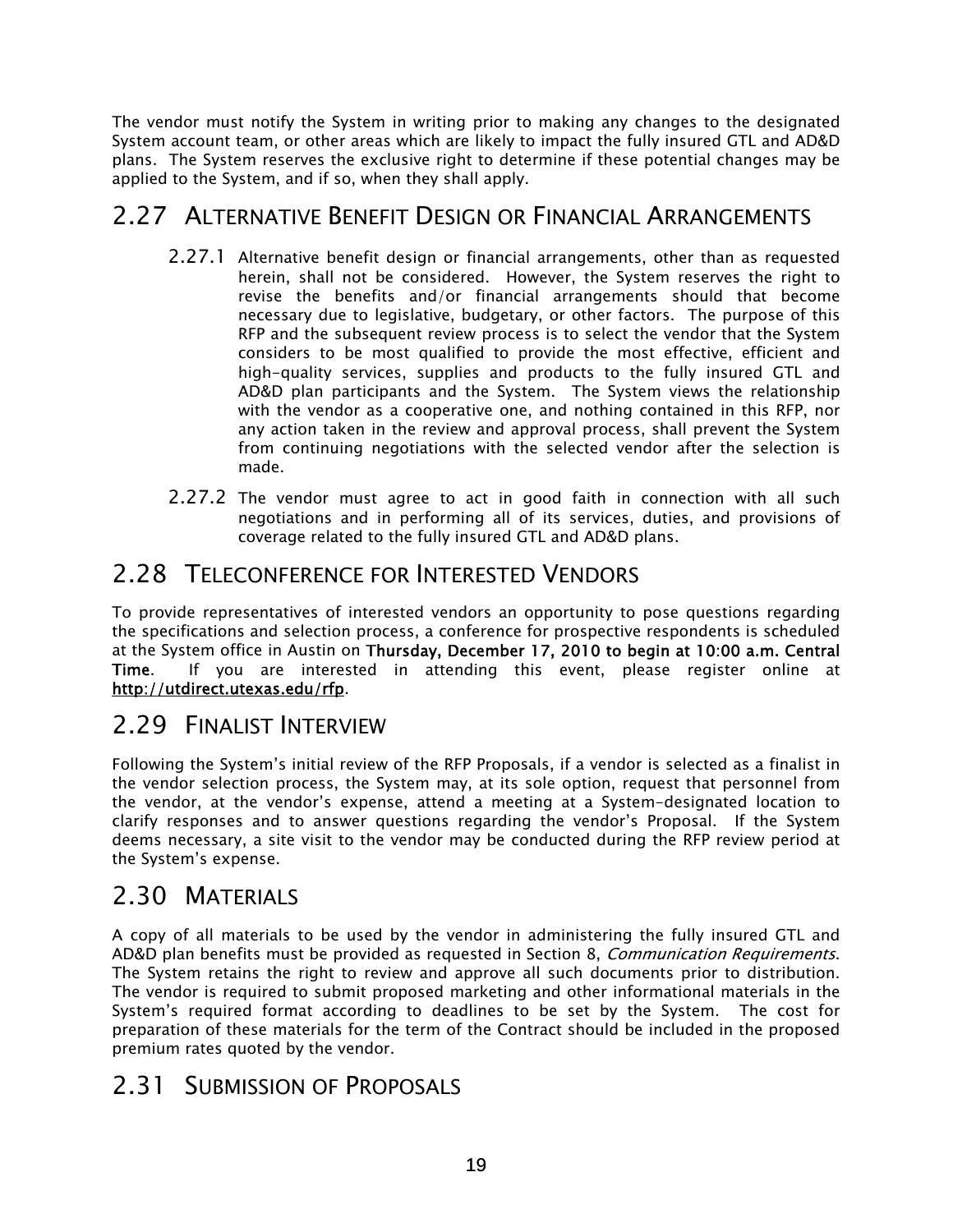Only proposals submitted in compliance with the following will be accepted by System:

2.31.1 One (1) signed original proposal signed with blue ink and clearly marked "Original", and ten (10) identical copies of the proposal must be received by the System on or before 3:00 p.m. Central Time on Wednesday, January 20, 2010. The original and copies of the proposal should be delivered to:

> Laura C. Chambers, Director Office of Employee Benefits The University of Texas System 702 Colorado Street, Suite 2.100 Austin, Texas 78701-3043

- 2.31.2 A responding vendor must submit two (2) electronic versions of the proposal on separate disks or CD's using Microsoft Word, Excel or Access. The electronic versions must be labeled with the vendor name and the title of this RFP.
- 2.31.3 Proposals must be valid for one hundred twenty (120) days following the proposal receipt date. The proposed premium rate(s) must be firm and guaranteed for at least three (3) years beginning September 1, 2010 through August 31, 2013.
- 2.31.4 Proposals and any other information submitted by responding vendors in response to this RFP shall become the property of System and will be subject to Section 2.16, Disclosure of Proposal Contents, of this RFP.
- 2.31.5 The System will not provide compensation to responding vendors for any expenses incurred by the vendors for proposal preparation or for any demonstrations, unless otherwise expressly stated in writing by the System. Responding vendors shall submit proposals at their own risk and expense. Materials submitted with the RFP will not be returned to the vendor.
- 2.31.6 Proposals containing deviations, or items not called for in the RFP documents, or irregularities of any kind are subject to disqualification by the System, at its option.
- 2.31.7 Each proposal must provide a succinct and concise description of the responding vendor's ability to meet the requirements of the RFP. Emphasis should be on completeness, clarity of content, responsiveness to the requirements, and an understanding of the System's needs.
- 2.31.8 Representations made within the proposal will be binding on the responding vendor. The System will not be bound to act by any other previous communication of any type or non-conforming proposals submitted by a responding vendor.
- 2.31.9 A Table of Contents with page number references must be included. The Table of Contents should include sufficient detail to facilitate easy reference to the sections of the proposal, as well as separate attachments. Any supplemental information and attachments not requested in the RFP, but which are included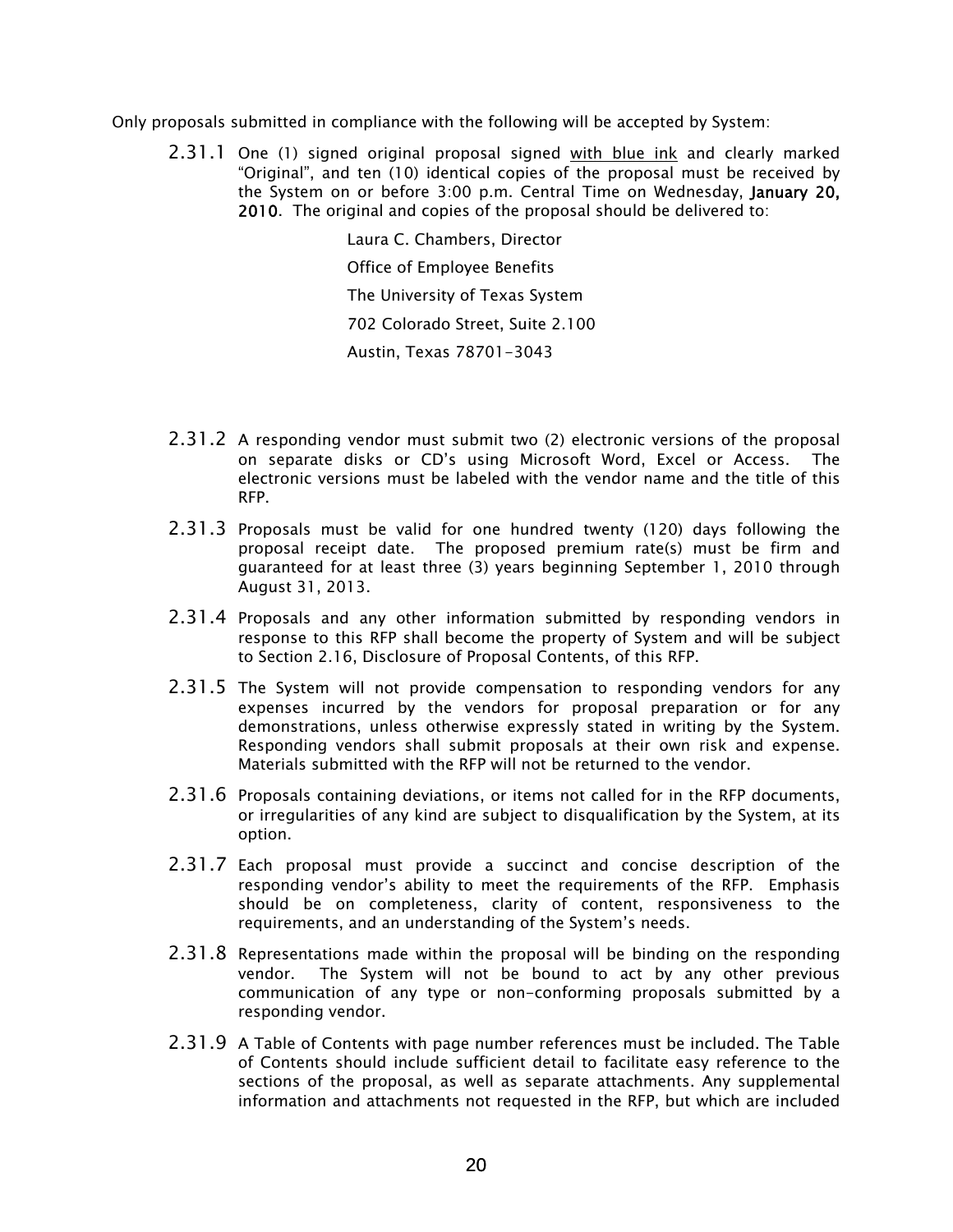in the proposal, should be clearly identified in the Table of Contents and be provided as a separate section in the proposal.

- 2.31.10 The materials, other than the HUB Subcontracting Plan ("HSP"), must submitted in a sealed envelope, box or container. The HSP must be affixed to the outside of the box or otherwise provided so as to arrive concurrently with the other materials. The package must show clearly the submittal deadline, the responding vendor's name, and the responding vendor's return address.
- 2.31.11 Late proposals will not be accepted or considered under any circumstances. Late proposals properly identified will be returned to the responding vendor unopened at the responding vendor's expense. Other late proposals will be held at the System Office of Employee Benefits for 30 days and then discarded.
- 2.31.12 Telephone proposals or proposals transmitted electronically are not acceptable responses to this RFP.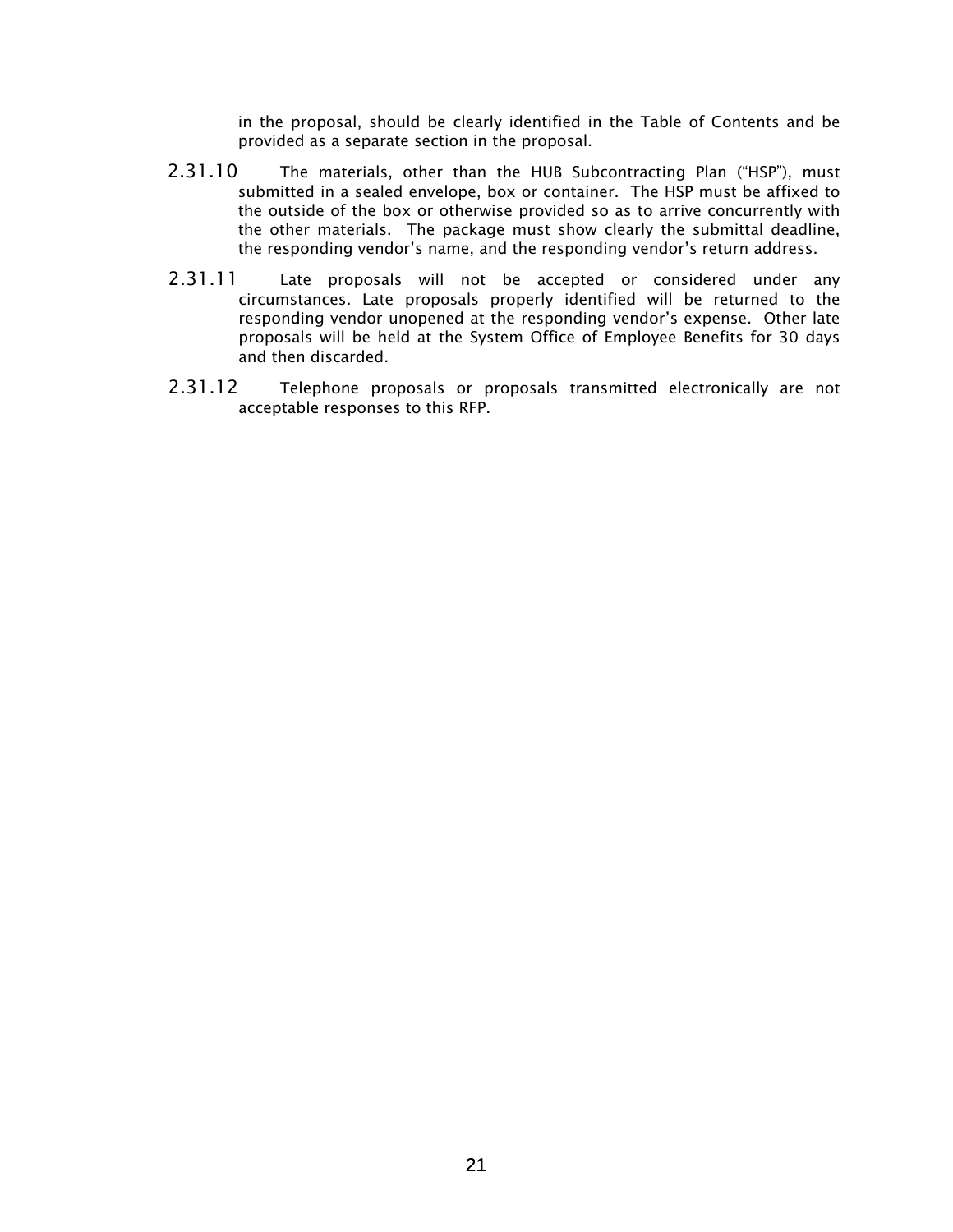# 3.0 THE CONTRACT

The Contract shall be in the format specified by the System. The Contract will incorporate the RFP, the responding vendor's proposal thereto, and any other information the responding vendor may be required to provide. Until a Contract has been executed and signed, the RFP and the selected vendor proposal will be binding. A Sample Contract is included in the RFP as Appendix D. Proposals containing proposed changes to the Sample Contract will not be considered.

#### 3.1 INTRODUCTION

No Contract will be executed until the System has accepted the responding vendor's proposal and the System has notified the responding vendor of its approval. The Contract will be for a three-year term beginning on September 1, 2010 and will extend through August 31, 2013, to be renewed at the System's option for an additional three-year period unless terminated as provided herein or in the Contract. If the current vendor submits a proposal and is not selected, the current vendor shall continue to perform in good faith all obligations under its existing contract with the System.

The System and the contracting vendor shall agree and acknowledge, as applicable, that the benefits and coverage to be provided under the Contract will be provided from September 1, 2010 through August 31, 2013. However, the System and the contracting vendor shall also agree and acknowledge that there are duties and obligations specified by the RFP to be performed prior to September 1, 2010 and following August 31, 2013, and the Contract will specify that the parties agree to perform all such duties and obligations, and that all applicable damage provisions shall be in effect as to these duties and obligations.

The Contract shall comprise the complete and exclusive statement of each agreement between the System and the contracting vendor and supersede all prior or contemporaneous agreements, negotiations, course of prior dealings, and oral representations relating to the subject matter hereof.

The System has specific contracting requirements that cannot be waived or altered. All vendors should carefully review the Sample Contract in Appendix D, particularly the provisions on Indemnification, Auditing and the EIR Warranty. If a responding vendor takes exception to any terms or conditions set forth in the contract, the responding vendor must submit a list of the exceptions as part of its proposal. The responding vendor's exceptions will be reviewed by the System and may result in disqualification of the vendor's proposal as non-responsive to this RFP. If the responding vendor's exceptions do not result in disqualification of the vendor's proposal, the System may consider the responding vendor's exceptions when the System evaluates the proposal. Submission of an altered Sample Contract as part of a proposal shall cause the System to reject a proposal, despite other factors of the evaluation.

In the event that a contracting vendor fails or refuses to perform any of its duties or obligations as provided by the Contract, the System, without limiting any other rights or remedies it may have by law, equity or under contract, will have the right to terminate the Contract immediately.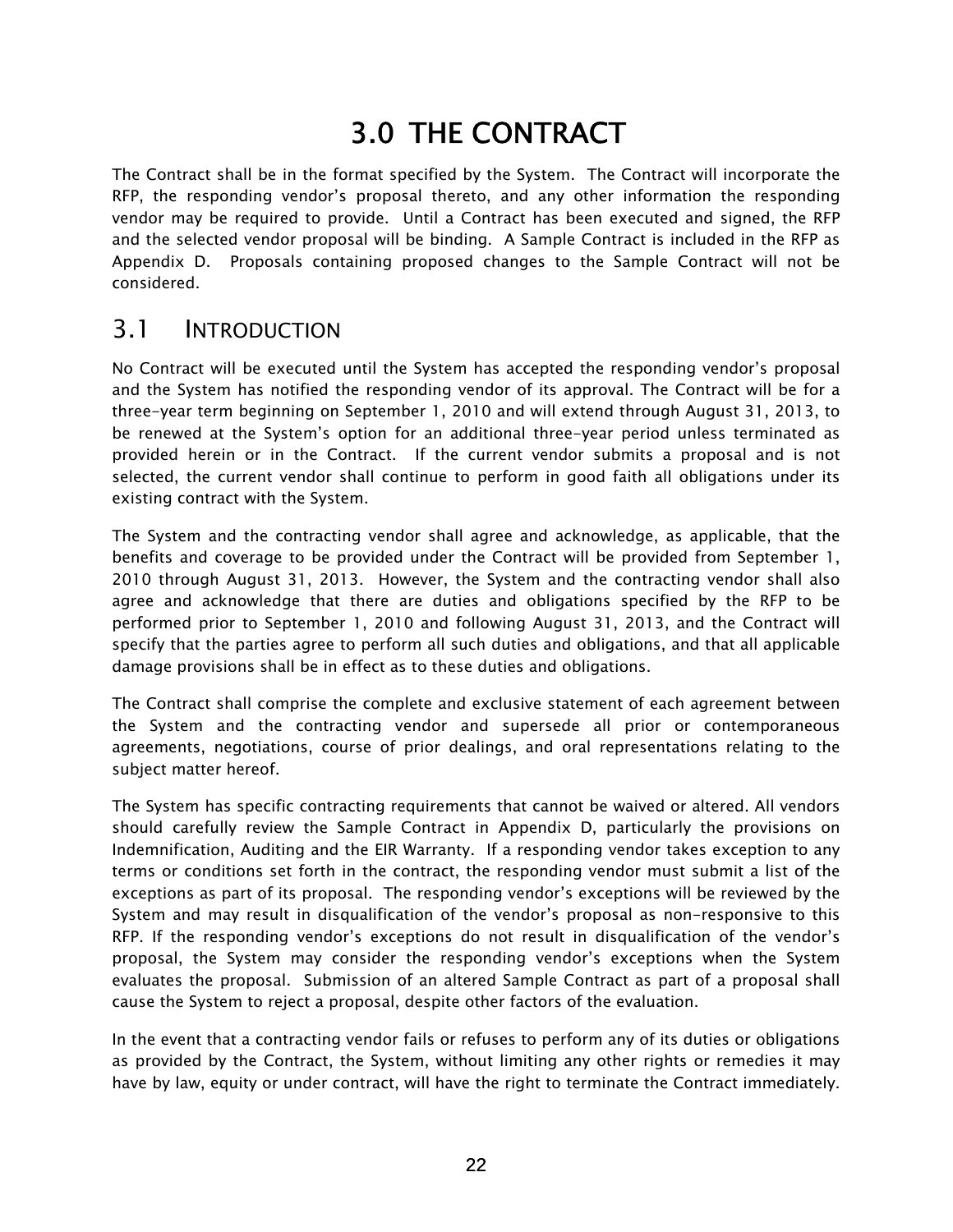Notwithstanding such termination, certain obligations of the vendor shall survive the termination of the Contract.

At any time during the term of a Contract and for a period of four (4) years thereafter, the System or a duly authorized audit representative of the System, or the State of Texas, at its expense and at reasonable times, reserves the right to audit the contracting vendor's records and books relevant to all services provided under the Contract. In the event such an audit reveals any errors/overpayments by the System, the contracting vendor will be required to refund the full amount of such overpayments within thirty (30) days of such audit findings, or the System may, at its option, reserve the right to deduct such amounts from any payments due the vendor.

The contracting vendor must agree not to publicize the Contract or disclose, confirm or deny any details thereof to third parties or use any photographs or video recordings of the System's employees or use the System's name in connection with any sales promotion or publicity event without the prior express written approval of the System.

This Contract is for the personal services of the vendor and the vendor's interest in such agreement. Duties assigned to the vendor under the contract may not be assigned or delegated to a third party.

# 3.2 FAILURE TO COMPLY

Failure to comply with the procedures required by the RFP or any other applicable guidelines shall be cause for immediate suspension or cancellation of the Contract. A suspended or canceled vendor that provides coverage or services will not be permitted to accept new enrollees, but must continue to provide coverage for those employees whose effective date was prior to the date of suspension or cancellation. Any suspension will remain in effect until System is satisfied that circumstances resulting in suspension have been corrected. Upon the loss of the contracting vendor of any licensure or certification required by Texas law to provide a service required under the Contract, or the filing of a petition for bankruptcy, or upon judgment of bankruptcy or insolvency by or against the contracting vendor, the System may terminate the Contract for cause without notice.

# 3.3 NOT AN FRISA PLAN

As a governmental entity, the System is not subject to the provisions of the Employee Retirement and Income Security Act (ERISA).

# 3.4 COMPLIANCE WITH TEXAS DEPARTMENT OF INSURANCE RULES

Nothing in any agreement between the System and a contracting vendor shall be construed to require any action that is prohibited by, or in conflict with, an applicable provision of the Texas Insurance Code or an applicable rule or regulation of the Texas Department of Insurance (TDI).

# 3.5 VENDOR ID NUMBERS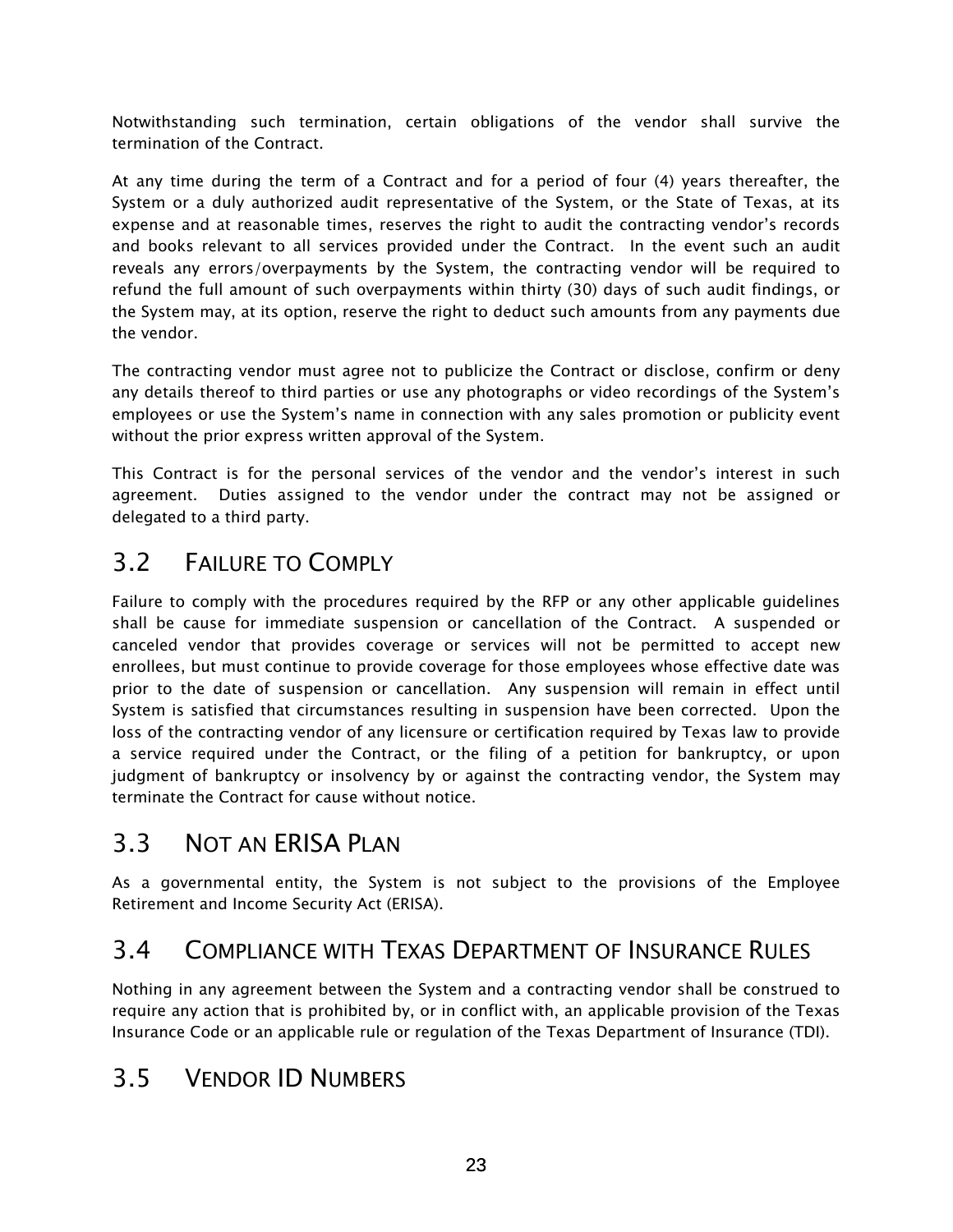A responding vendor must obtain a Vendor Identification Number issued by the Comptroller of Public Accounts of the State of Texas. The vendor will be required to complete and submit a Payee Identification Form in order to receive payment.

# 3.6 AUTHORIZED SIGNATURES

The Chief Executive Officer, General Counsel, or an authorized officer of the responding vendor must sign the Contract. The proposal must state the name and office of the individual who will sign the Contract on behalf of the vendor and include documentation verifying that the individual has the authority to do so.

# 3.7 RELATIONSHIP OF PROPOSAL TO CONTRACT

Any contract resulting from the selection of a vendor by the System shall incorporate by reference the Policy to be issued by the vendor to System, the RFP including Appendices, the vendor's response thereto, and any other information the vendor may be required to provide.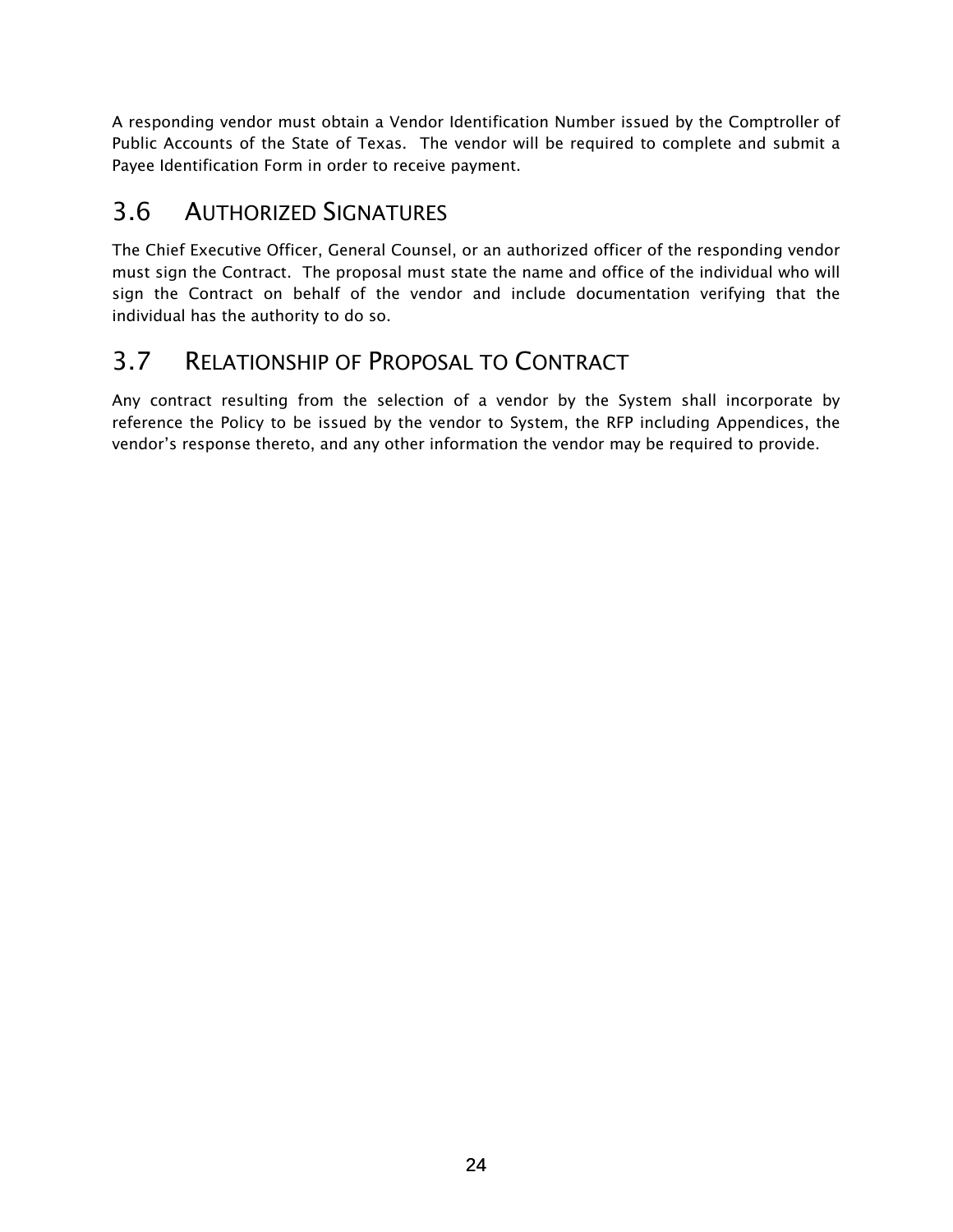# 4.0 FINANCIAL REQUIREMENTS

The following sections, the terms of which shall survive termination of the Contract, apply to both the GTL and AD&D plans, unless otherwise specified.

#### 4.1 INSURANCE COVERAGE

The coverage(s) described herein are to be provided under the following policy basis:

#### 4.1.1 Group Term Life (GTL)

The GTL coverage(s) described herein are to be provided under a fully insured plan. The vendor will have full liability for all claims incurred during the period of the Contract including (a) future payments to be made in connection with claims that have been approved at the time of termination of the Contract and (b) payments related to those claims incurred prior to termination of the Contract but not submitted and/or approved until after termination of the Contract. The liability of the System and its employees will be limited to the premiums paid under the contract in accordance with the rates proposed by the vendor and adopted by the System. The System and its employees will have no contingent or retroactive liability. The plan is to be written on a participating basis with surplus, if any, accruing to the System:

- 1) The plan is to be fully experience rated and subject to a retention agreement under which retention for vendor expenses, risk charges and profit will be limited to contractual amounts.
- 2) Claims in excess of \$750,000 on any individual are to be pooled by the vendor and are not to be charged against the contract's experience. The vendor will be compensated for such pooling through a pooling charge assessed against the experience.
- 3) Each GTL plan is to be realistically rated, but all such plans will be combined in the determination of surplus and deficits.

#### 4.1.2 Accidental Death and Dismemberment (AD&D)

The AD&D coverage(s) described herein are to be provided under a fully insured plan. The liability of the System and its employees will be limited to the premiums paid under the contract in accordance with the rates proposed by the vendor and adopted by the System. The System and its employees will have no contingent or retroactive liability. The vendor will have full liability for all claims. The plan is to be nonparticipating with all surplus and/or deficits accruing to the vendor.

# 4.2 VENDOR FINANCIAL STRENGTH

To be eligible for consideration, the vendor must have a net worth of at least \$100 million as demonstrated by an audited financial statement as of the close of the vendor's most recent fiscal year. To affirm financial capability, the vendor must submit all documentation as requested in the interrogatories including the vendor's annual audited financial report.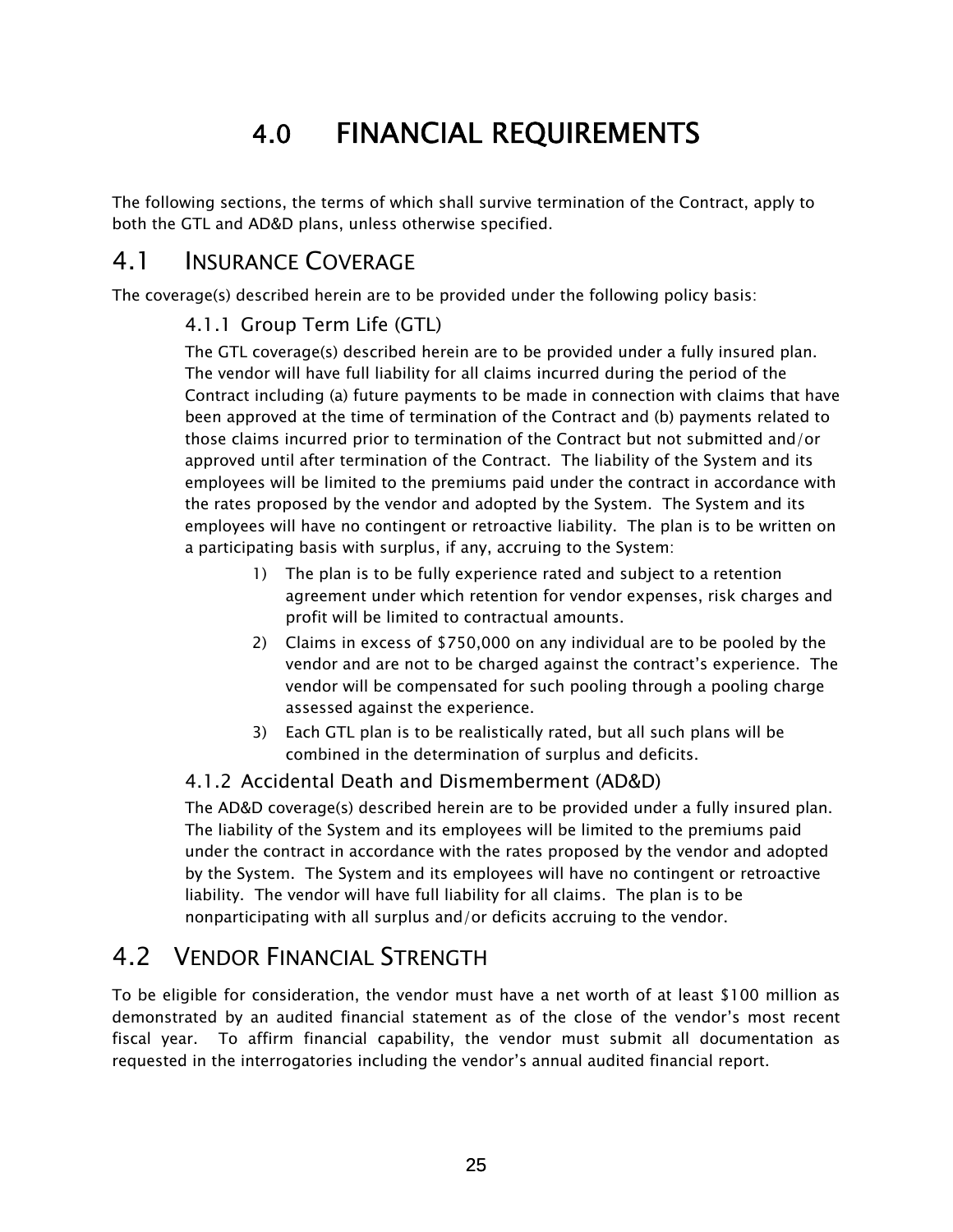# 4.3 GROUP TERM LIFE PREMIUM RATES

The proposed monthly premiums for all Group Term Life (GTL) coverages must consist of the following two components:

#### 4.3.1 Claims

This portion of the premium is intended to provide for the payment of claims, conversion charges, pooling charges, and accumulation of reserves. It should be sufficient to meet all liabilities incurred during the period of the Contract. Any insufficiency will be the responsibility of the vendor. Any deficit existing upon termination of the Contract shall not be recoverable by the vendor.

#### 4.3.2 Retention

This portion of the premium is intended to provide for vendor expenses, risk charges and profit margins. It should be adequate to cover all expenses incurred during the period of the Contract and during any runoff period following termination of the Contract, for all services associated with the coverages, including but not limited to:

- a) Communication
- b) Claim processing and adjudication
- c) General administration
- d) Underwriting of individual applications for coverage
- e) Actuarial, legal and other technical assistance
- f) Reporting

Section 1601.009, Chapter 1601 of the Texas Insurance Code, exempts the System from taxes on premiums. The retention portion of the premium should not include any provision for premium taxes.

#### 4.4 PREMIUM RATE GUARANTEES AND ADJUSTMENTS

In rating the proposed plan, it is required that the rates contained in this proposal be guaranteed for the 36-month period from September 1, 2010 through August 31, 2013. Any future renewal rate adjustments are subject to approval of the System in accordance with information contained in these specifications.

#### 4.5 DETERMINATION OF RENEWAL RATES

The vendor will be required to conduct good faith discussions with the System prior to February 1, 2013, to determine renewal rates for the three-year period from September 1, 2013 through August 31, 2016. If agreement cannot be reached by March 1, 2013, the System may elect not to renew the contract and submit the GTL and AD&D plans to competitive bidding.

The renewal rating procedure to be used in the determination of premium rates for years following the original 36-month guarantee period is to be clearly detailed in the proposal. The System reserves the right to cancel the Contract at the end of any contract year beyond the first three-year term, if, in its judgment, such action would be in the best interests of the System. In developing renewal rates, the GTL and AD&D plans may include the anticipated level of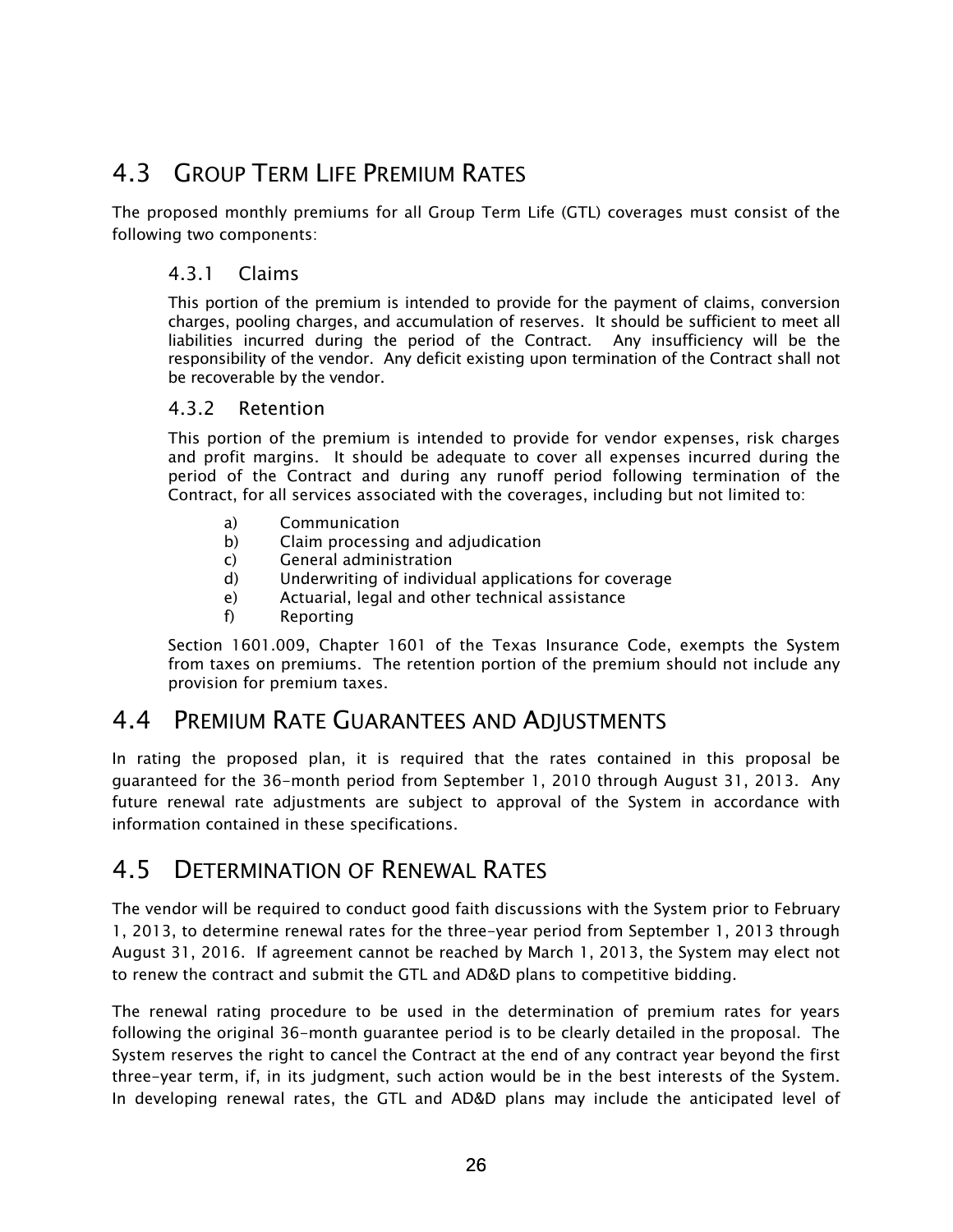incurred claims, a reasonable provision for retention and a reasonable profit margin. With respect to the GTL coverage(s) the vendor will be required to take into account any known or anticipated surplus in developing the renewal rates. The vendor will not be allowed to include a deficit recovery provision in its renewal rates. Any deficit existing upon the termination of the Contract will not be recoverable.

In order to obtain the System's approval of the renewal rates, the vendor shall be required to provide full documentation of the renewal rate determination and shall demonstrate to the satisfaction of the System the appropriateness of the renewal rates.

## 4.6 PREMIUM PAYMENT

The premiums for Voluntary GTL and Voluntary AD&D insurance coverage are not eligible for the state Premium Sharing. Therefore, the enrolled UT employee is responsible for the full premium payment for Voluntary GTL and Voluntary AD&D plan coverage which is paid through payroll deduction on an after-tax basis only.

Each month, the total premium for each GTL and AD&D plan will be determined by multiplying the volume at the first of the month for each type of coverage by the rates applicable to that coverage. The System will collect the premiums paid by the employees and retired employees from the institutions and will remit the premium to the vendor within 90 days of the due date of that premium along with a memo detailing the remittance by coverage category, number of lives covered, and rate.

# 4.7 PAYMENT OF CLAIMS

The vendor shall process, administer and pay all GTL and AD&D claims incurred during the term of the Contract, including administration and payments required following termination of the Contract in connection with claims incurred prior to termination of the Contract. Provision for administration of any runoff claims must be included in the vendor's proposed retention fee. No additional fees will be paid to the vendor after termination of the contract.

General requirements for claims processing include the following:

4.7.1 Using System's enrollment records, the vendor shall create and maintain participation records to be used for the processing of claims and other administrative functions for the GTL and AD&D plans. System's enrollment records, however, shall control in the event of a conflict. Vendors should verify that U.T. members' Evidence of Insurability (EOI) applications have been approved by the vendor before downloading their enrollment from OEB eligibility files and processing claims. This request is to prevent institutions from incorrectly adding a new member prior to the member's EOI being approved.

4.7.2 The vendor shall review claims for eligibility. Any ineligible claims inadvertently paid by the vendor shall be recovered and credited to the System.

## 4.8 ANNUAL EXPERIENCE ACCOUNTING

Within ninety (90) days after the end of each contract year, the vendor must provide the System with an accounting of the System GTL and AD&D plans' financial experience under the Contract, as required by Section 1601.060, Chapter 1601 of the Texas Insurance Code.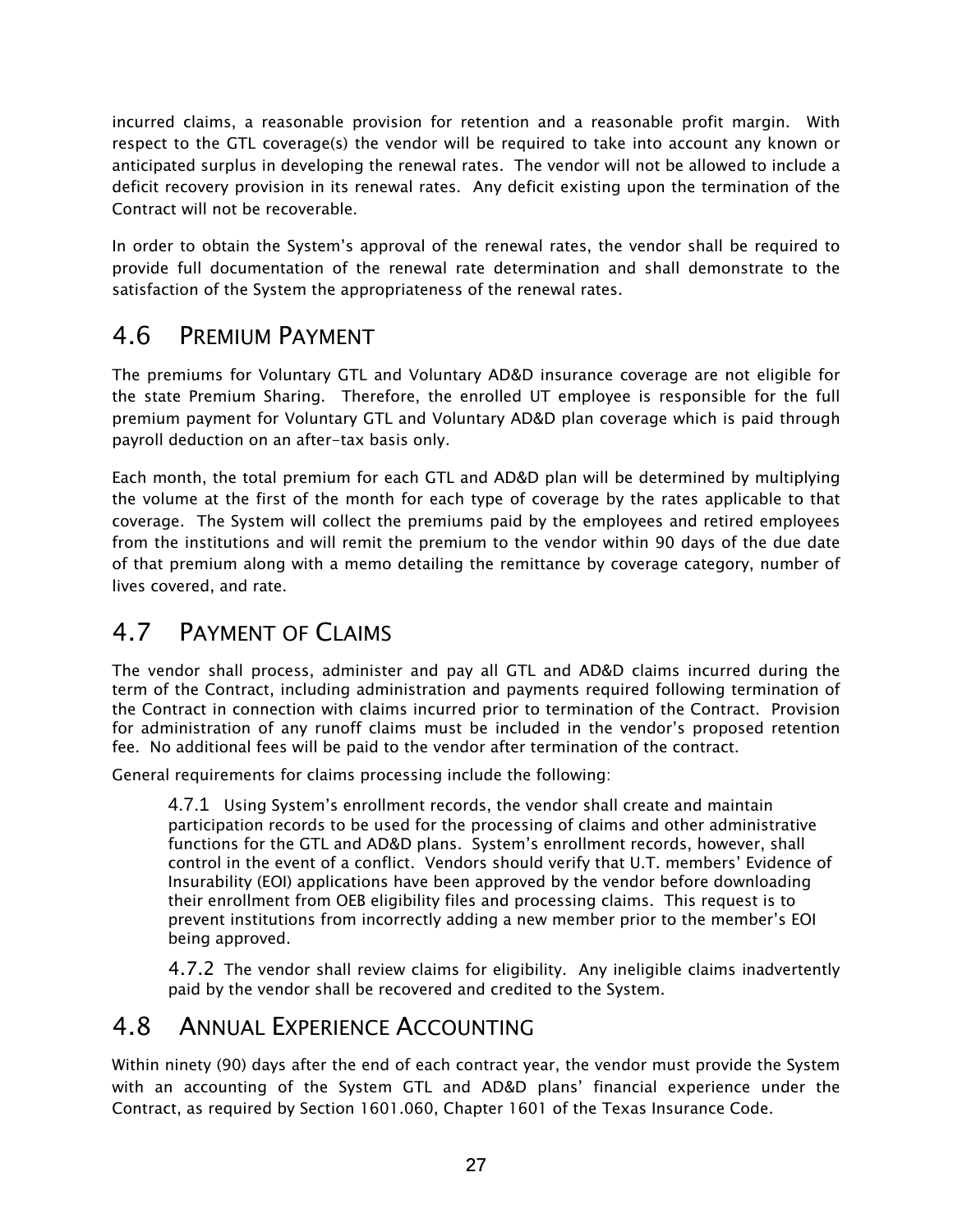The accounting shall include the premiums accrued during the year, the claims incurred for the year, the vendor's expenses and allowance for profit, the reserves established for the year, and any resulting surplus or deficit. Separate reports shall be provided for the GTL and AD&D plans.

The vendor shall provide the System with such other experience data and accounting information as the System shall reasonably request.

Any surplus existing as of the end of a given contract year shall be held by the vendor as a special contingency reserve in accordance with Chapter 1601.061 of the Texas Insurance Code and shall be available to pay claims in a subsequent contract year. Any deficit existing as of the end of the contract year will be carried forward for possible recovery from future years' surplus.

The vendor will credit interest on all positive cash flow generated under the GTL coverage, including special contingency reserves and claim reserves.

## 4.9 SETTLEMENT ON TERMINATION OF THE CONTRACT

In the event of termination of the GTL Contract, the System and the vendor will adhere to the procedure contained in this section with respect to financial settlement of the Contract.

4.9.1 The vendor will complete the annual experience accounting as required in Section 4.8 above. Within 90 days of the termination date, the vendor will refund to the System the balance of the special contingency reserve (established in accordance with Section 4.8 above) which exists as of the termination date, together with interest thereon. The System will not be liable for any deficit which exists as of the termination date, although any such deficit may be considered in the determination of the refund described in 4.9.2 below.

 4.9.2 Within 90 days, following the end of a 27-month runoff period commencing on the termination date, the vendor will refund to the System the excess, if any, of (a) claim reserves established as of the termination date, together with interest thereon, over (b) the sum of (i) claim payments made during the runoff period, together with interest thereon, (ii) any deficit determined as of the termination date, together with interest thereon, and (iii) the present value of all waiver of premium claims which have been approved and are open at the end of the runoff period. Such present value will be established on a mutually agreeable basis determined through good faith negotiation. In no event will the System be liable for any deficit that exists at the end of the runoff period.

# 4.10 ACTUARIAL/FINANCIAL CONTACT

Responding vendors must provide the name, mailing address, e-mail address, telephone number, and fax number of the actuarial/financial personnel responsible for the preparation of the GTL and AD&D plan vendor's rates. The named person should be capable of responding to inquiries concerning the rates and must cooperate with requests for information made by the System or its consulting actuaries.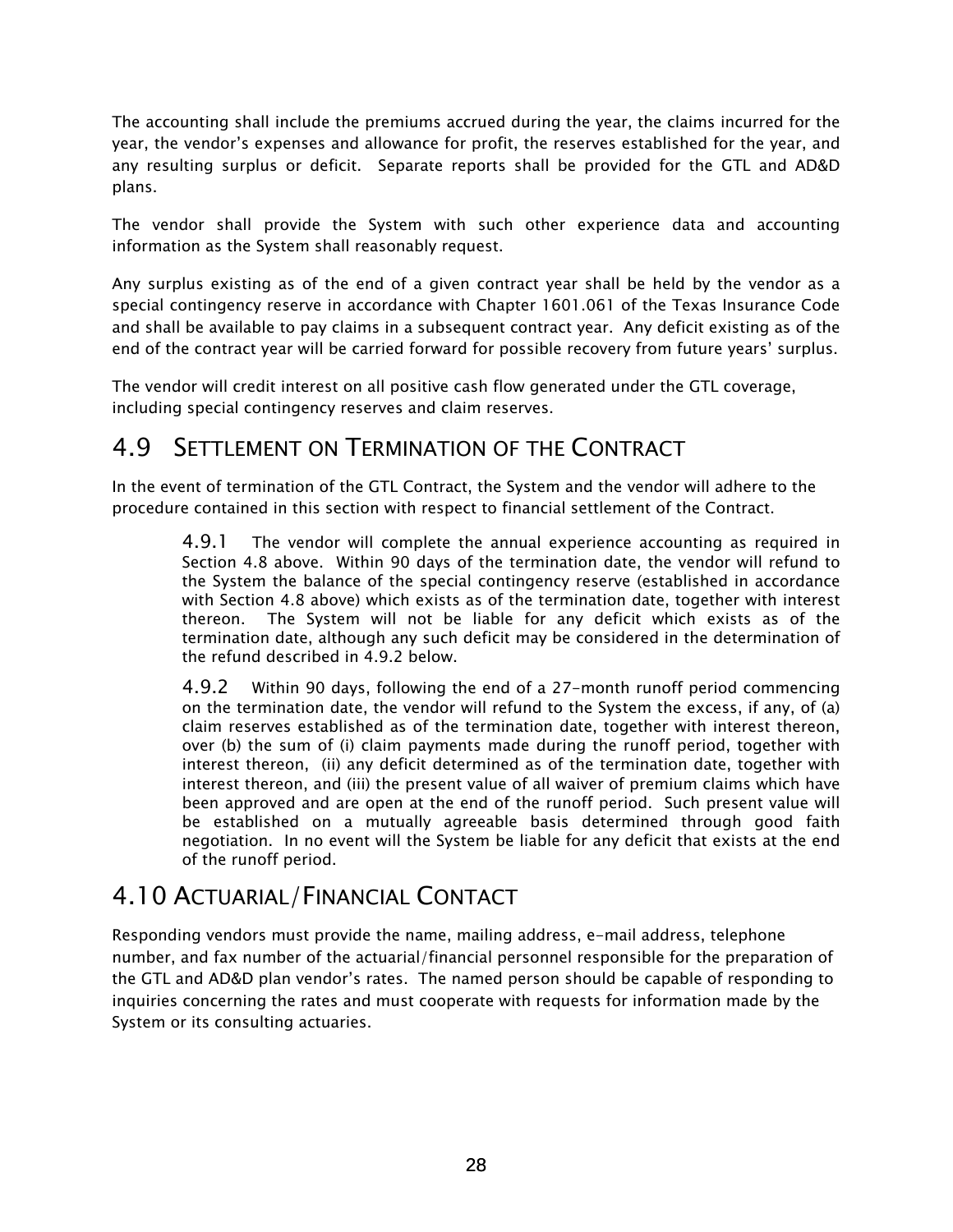## 4.11 FIDUCIARY LIABILITY

If a Contract is awarded, the vendor assumes fiduciary duty and liability for all of its actions associated with the performance of its duties under the Contract.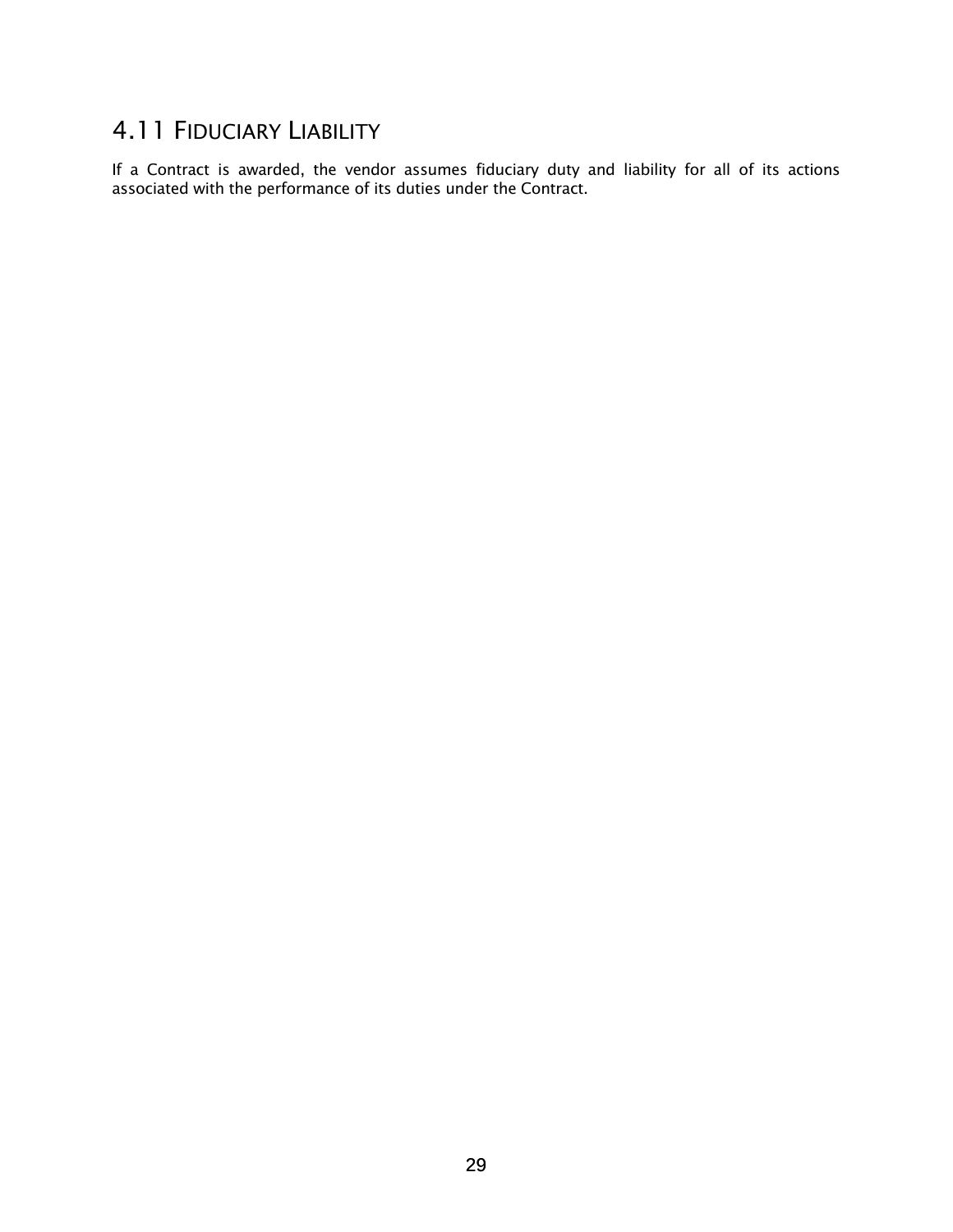# 5.0 GROUP TERM LIFE (GTL) AND ACCIDENTAL DEATH AND DISMEMBERMENT (AD&D) PLAN **SPECIFICATIONS**

#### 5.1 INTRODUCTION

The System currently offers a GTL plan (consisting of two different amounts of coverage called Basic and Voluntary Group Term Life) and an AD&D plan (consisting of two different amounts of coverage called Basic and Voluntary Accidental Death and Dismemberment) to eligible Employees and Retired Employees as authorized by Chapter 1601 of the Texas Insurance Code. Both plans include coverage amounts that are provided by the System and optional coverage amounts from which the Employee or Retired Employee can choose. The optional benefits selected by the Employee or Retired Employee are fully funded by the plan participants' contributions.

Participants can enroll in the GTL and AD&D plans either as a new Employee, during Annual Enrollment periods with an effective date of September 1, or as a result of and in consistency with a qualified change in status.

This section presents the benefits and program requirements for the GTL and AD&D plans. Through the RFP process, the System intends to select one vendor to handle the two plans.

The vendor must submit a proposal to provide the benefits described in Appendix A-1 and Appendix A-2 of this RFP which are the benefits being provided under the current contract.

In addition, the System is requesting additional proposals to provide potential new benefits described in Sections 12.3 and 12.4 of this RFP. Following review of the selected vendor's proposal, the System will determine which benefits will be offered.

The GTL and AD&D insurance must be tax-qualified group plans, and all premiums paid must qualify as deductions under applicable Internal Revenue law and regulations.

# 5.2 THE PLAN YEAR

The plan year period begins on September 1st of each year and ends the following August 31st. These dates correspond with the fiscal year of the System and the State of Texas.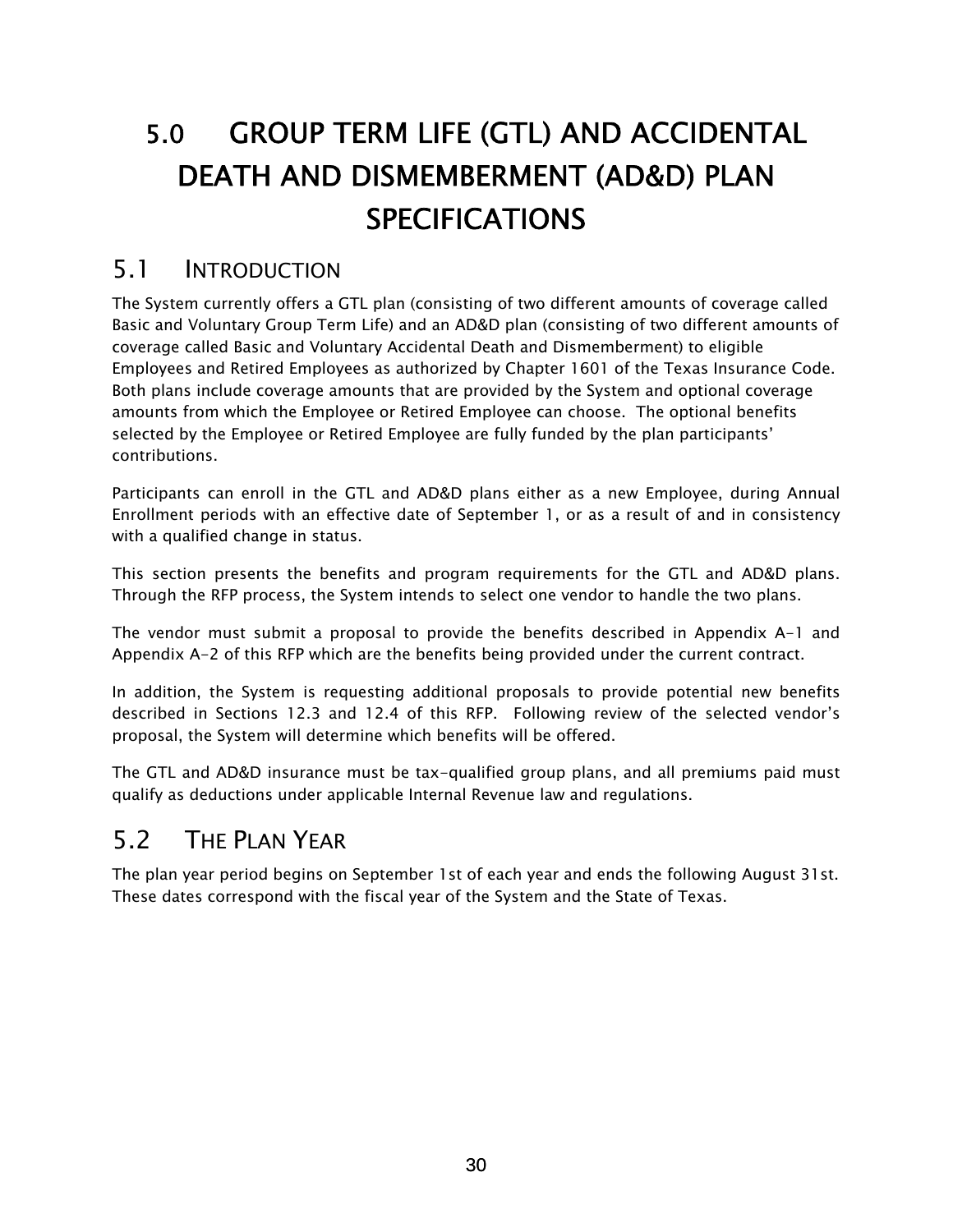# 5.3 SUMMARY OF CURRENT GROUP TERM LIFE BENEFITS

The current summary of benefits for the GTL plan is located in Appendix A-1. The current summary of benefits for the AD&D plan is located in Appendix A-2.

Vendors must submit rates strictly in accordance with the benefits described in Appendix A-1 and Appendix A-2.

In addition to these summaries of benefits for the GTL and AD&D plans, vendors must provide a description of any additional benefits and definitions to be considered in evaluating its response to this RFP.

A complete description of the current GTL plan and the GTL guide can be found online at http://www.utsystem.edu/benefits/life/homepage.htm.

In response to this RFP, vendors must submit rates strictly in accordance with the financial structure described in Section 4.0 of this RFP and the aforementioned appendices. No deviation from these requirements will be allowed.

The vendor should include rates as provided in Section 12.3 of this RFP for the potential alternative Basic GTL benefits for Employees and Retired Employees. The System reserves the right to consider and negotiate an increase in the Basic GTL and Basic AD&D coverage amounts following selection of a vendor.

In addition, the vendor should submit a proposal in Section 12.4 of this RFP for the potential new Voluntary GTL benefits for the covered spouse of a Retired Employee.

#### 5.4 BASIC AND OPTIONAL COVERAGE

Basic group insurance coverage provided by the System must be comparable to the coverage commonly provided in private industry and in other institutions of higher education.

The basic package for full-time employees includes employee-only medical coverage, \$10,000 Basic GTL, and \$10,000 Basic AD&D. This basic coverage is provided automatically to each new full-time employee eligible for benefits. The effective date is determined by the decision of the System institution to pay (or not pay) the new employee premium during the initial waiting period. See Section 5.9 for more information.

The basic package for part-time employees includes employee-only medical coverage, \$10,000 Basic GTL, and \$10,000 Basic AD&D coverage. However, the System only pays for 50% of the premium associated with the part-time basic package for all non-graduate student part-time employees. The System institutions do not have the option to pay the remaining premium on the behalf of such part-time employees. Part-time employees who elect not to enroll and pay this premium cost are not automatically enrolled in coverage through the System. However, individual institutions have the option to pay the full premium for the basic coverage package for all of their eligible graduate student employees.

In addition to the basic coverage, all benefits-eligible employees may elect to enroll in Voluntary GTL, Voluntary AD&D, dependent GTL, and dependent AD&D insurance.

Basic coverage for retired employees includes medical and \$3,000 Basic GTL. Basic AD&D coverage is not available to System retired employees. Voluntary GTL is available to retired employees, as described in this RFP. Dependent GTL, Voluntary AD&D and dependent AD&D are not available to retired employees. See Appendix A-1 and A-2 for more information.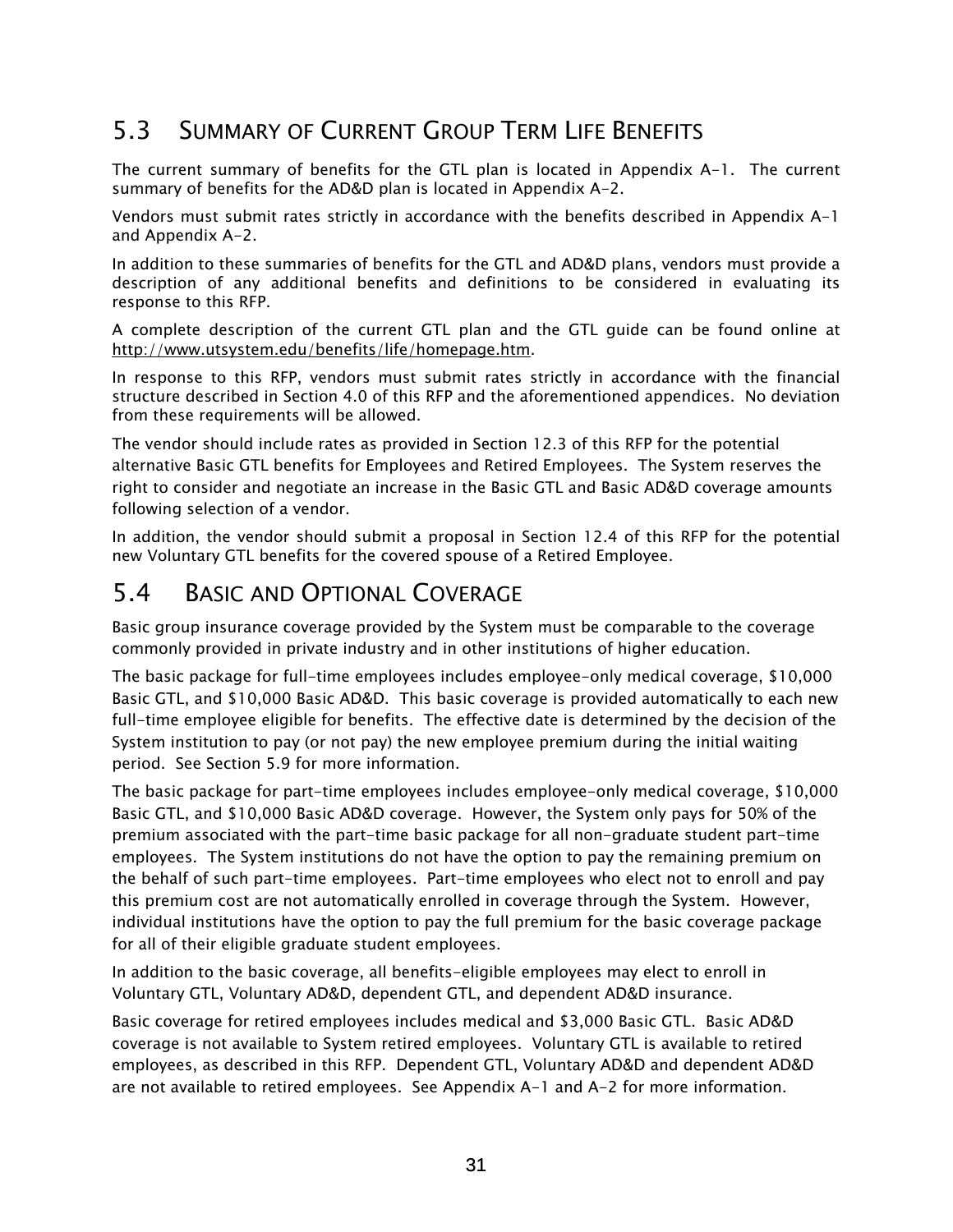# 5.5 APPEALS PROCEDURE

The responding vendor's appeals procedure must be in compliance with all applicable statutes and regulations including, but not limited to, the rules and regulations of the Texas Department of Insurance. Any selected responding vendor must have all levels of appeals required by law. All vendors must include a description of its appeals process.

# 5.6 SOLVENCY AND PROTECTION AGAINST INSOLVENCY

A contracting vendor must maintain compliance with all applicable provisions of the Texas Insurance Code and rules promulgated by the Texas Department of Insurance (TDI) relating to the financial solvency of its organization, including the establishment and maintenance of all required reserves, insurance and/or other guarantees.

In the event that a contracting vendor fails to maintain such compliance, or if the System reasonably believes that it is likely that the contracting vendor will be unable to maintain a fiscally sound operation, without limiting any other rights or remedies it may have by law, equity or under the Contract, the System shall have the right to terminate the Contract immediately. By this reservation of the System's right to terminate the Contract, the System does not undertake any duty to monitor the contracting vendor's fiscal solvency.

# 5.7 CONTINUITY OF COVERAGE

Insured persons must not lose coverage solely by reason of a change in vendors. Employees who are not actively at work on the effective date must be assured continuity of coverage if their insurance would otherwise have been continuous except for the change in vendors. All provisions and exclusions met under the current plan must be credited under any new plan.

## 5.8 ENROLLMENT

Chapter 1601 of the Texas Insurance Code (see Appendix E) establishes the enrollment requirements for System's fully insured GTL and AD&D plans. The enrollment process is governed by System policies.

- 5.8.1 Annual Enrollment for all insurance plans is held during the month of July.
- 5.8.2 During the initial Annual Enrollment period (July 2010) in which the GTL and AD&D plans will be offered by the selected vendor, any eligible System employee may enroll for GTL and/or AD&D plan coverage as described in Section 5 of this RFP. Any eligible retired employee may enroll for GTL plan coverage as described in Section 5 of this RFP. If an employee or retired employee elects enrollment changes during the July 2010 Annual Enrollment period, the changes will be effective September 1, 2010.
- 5.8.3 Subsequent Annual Enrollment periods may require that Evidence of Insurability (EOI) be completed and approved for GTL prior to coverage becoming effective.
- 5.8.4 An employee may elect the GTL plan without EOI during their initial period of eligibility. EOI will be required for any previously eligible employee who chooses to enroll in or increase GTL coverage after a qualified change in status.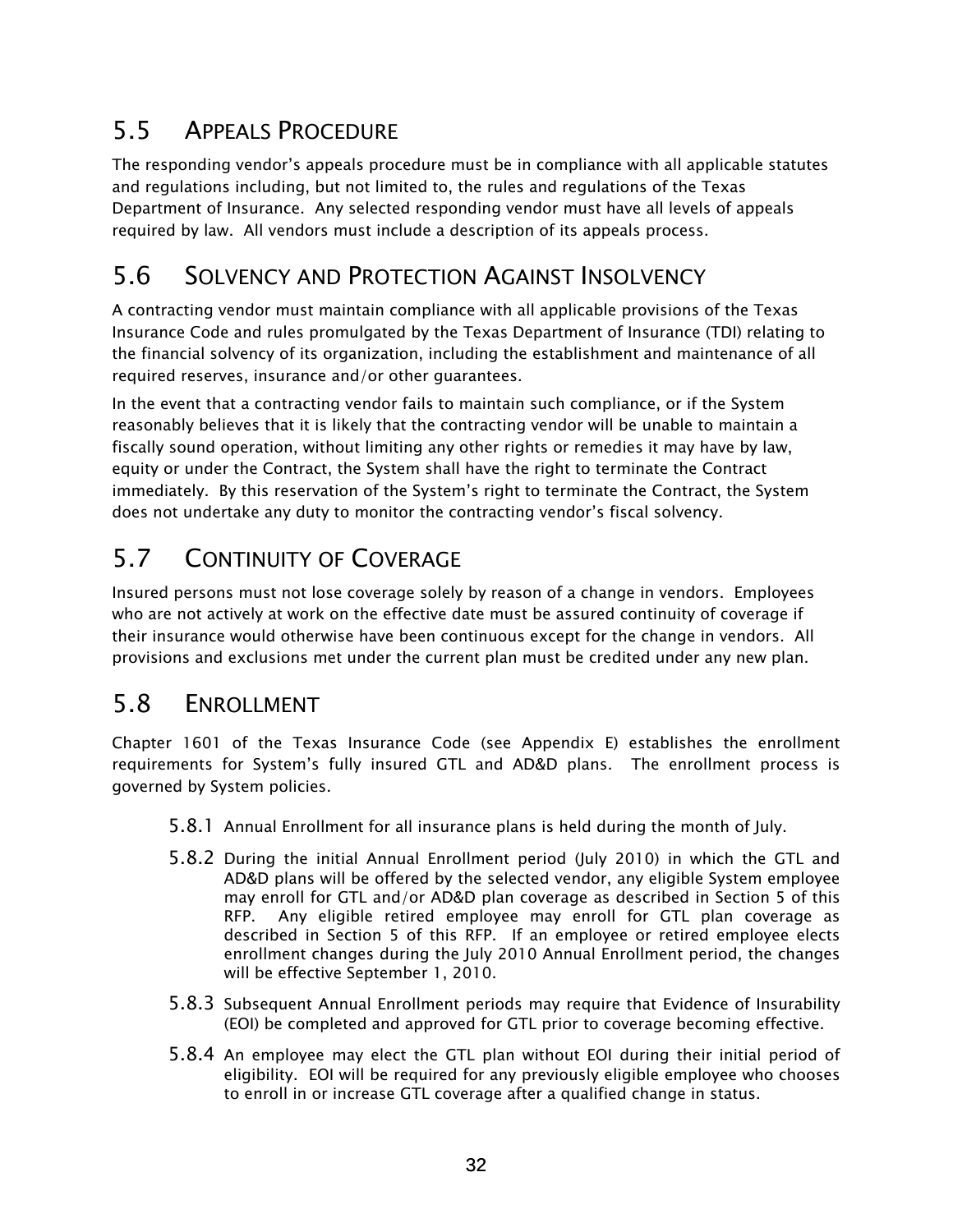- 5.8.5 An employee may elect the AD&D plan without EOI during their initial period of eligibility. EOI will not be required for any previously eligible employee who chooses to enroll in or increase AD&D coverage after a qualified change in status.
- 5.8.6 An employee enrolled in either GTL and/or AD&D plan coverage as of August 31, 2010 will continue enrollment at the same level of coverage under the new Contract effective September 1, 2010, unless the employee elects to cancel the coverage during 2010 Annual Enrollment.
- 5.8.7 The first date for enrollment data to be transferred to the contracting vendor is projected to be August 11, 2010. See Section 6.2 of this RFP for the data processing interface requirements for eligibility and enrollment.

# 5.9. Eligibility

Eligibility Benefits-eligible dependents are defined at 1601.004 of the Texas Insurance Code. See Appendix E.

#### 5.9.1 Employees

Section 1601.101 of the Texas Insurance Code states that an employee who is expected to work at least 20 hours per week and to continue in the employment (is expected to work) for a term of at least four and one-half months, or is appointed for at least 50% of a standard full-time appointment, is eligible for benefits. See Appendix E.

For newly benefits-eligible employees, state Premium Sharing is not available for payment of the employee's medical, Basic GTL (\$10,000) and Basic AD&D (\$10,000) coverages until the first of the calendar month that begins after the 90th day after the employee begins employment. Each institution has the option to supplement all of its employees' premium during this waiting period. However, if an institution does not supplement its employees' premium, the institution's employees will not be eligible for the Basic GTL and Basic AD&D until the end of the waiting period.

Employees who were previously eligible for Voluntary GTL coverage, but did not enroll during their initial 31 days of eligibility (the first 31 days of employment), will be required to provide Evidence of Insurability (EOI) during the July 2010 annual enrollment period to obtain Voluntary GTL coverage for the 2010-2011 plan year. For each plan year thereafter, EOI will be required from any benefits-eligible employee enrolling for the voluntary group term life coverage during the annual enrollment period if they are not newly benefits-eligible employees.

All newly benefits-eligible employees have the option to enroll in the Voluntary GTL for coverage amounts up to three times their annual salary, but not to exceed up to \$1,500,000, without providing EOI. The eligible coverage amounts referenced above apply as long as the employee enrolls within their initial period of eligibility.

Benefits-eligible employees who experience a qualified change in status event may add or drop amounts of Voluntary GTL or AD&D coverage during the plan year only if the enrollment change is consistent with the change in status. Any Voluntary GTL coverage added due to a change in status will require EOI.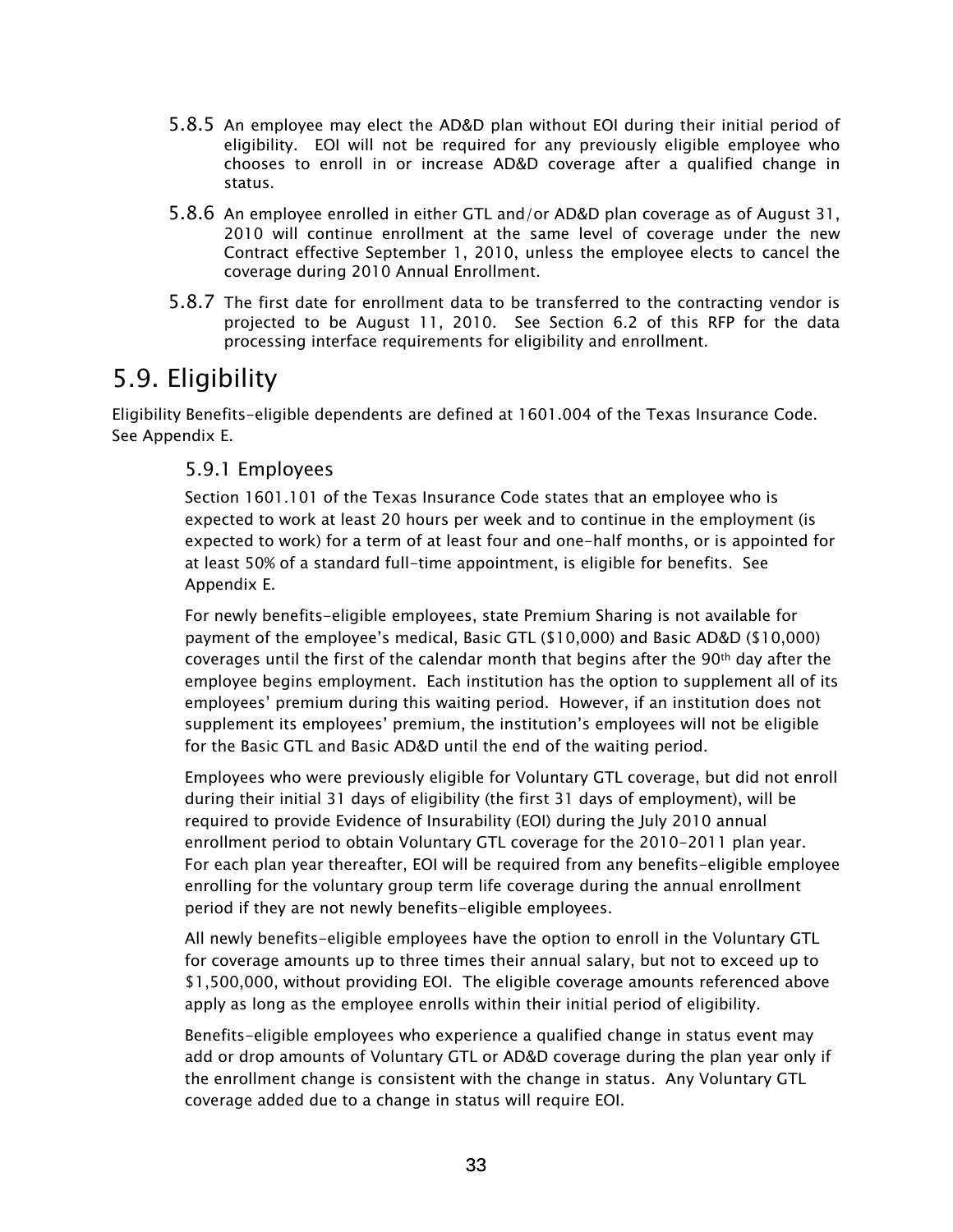All newly benefits-eligible employees who elect to enroll in the Voluntary GTL for coverage amounts of 4, 5, or 6 times their annual salary must provide EOI.

#### 5.9.2 Retired Employees

In accordance with Section 1601.102 of the Texas Insurance Code, certain retired employees of the System are eligible for benefits.

For newly retired benefits-eligible employees, the state Premium Sharing is available to pay the retired employee's premium for medical coverage and Basic GTL coverage of \$3,000 if there is no break in service between active employment and the effective date of retirement. If there is a break in service, Premium Sharing is not available for payment of the retired employee's medical and Basic GTL until the first day of the calendar month that begins after the  $90<sup>th</sup>$  day after the effective date of retirement. The System institution does not have the option to supplement the retired employee's premium during this waiting period. Retired employees are not eligible for AD&D coverage.

Retired employees who are receiving coverage as of August 31, 2010 are eligible to continue the coverage levels in effect on that date. System employees who retire on or after September 1, 2010 are subject to the benefit options listed in this RFP. See Appendix A-1 and A-2 for more information.

#### 5.9.3 Dependents

The benefits-eligible spouse and dependent children of an active employee are not eligible for Basic GTL or Basic AD&D coverage. They are eligible for the Voluntary GTL and Voluntary AD&D coverage as described in this RFP. See Appendix A-1 and A-2 for more information.

The benefits-eligible spouse and dependent children of a retired employee are currently not eligible for Basic GTL, Basic AD&D coverage, Voluntary GTL or Voluntary AD&D.

Proposing vendors must submit rates for the potential new retired employee spouse Voluntary GTL coverage in Section 12.5 of this RFP. The System will determine whether to offer this additional benefit.

# 5.10 USE OF PREMIUM SHARING FUNDS

The Texas Legislature on a biennial basis determines the amount of premium sharing available for employees, retired employees and any eligible dependents. Premium sharing is intended to fund the total cost of full-time and half the cost of part-time Employee Only medical coverage, \$10,000 Basic GTL coverage and \$10,000 Basic AD&D coverage. The State Appropriations Act also provides for funding of the total cost of Retired Employee Only medical coverage and \$3,000 Basic GTL coverage. A percentage of the medical plan cost for covered dependents of participating active and retired employees is paid through Premium Sharing; however, employees do not receive premium sharing dollars to pay the cost for dependent GTL or AD&D coverage.

Full-time employees with comparable coverage from another source may waive medical coverage and receive 50% of the State's Premium Sharing amount to pay premium(s) for certain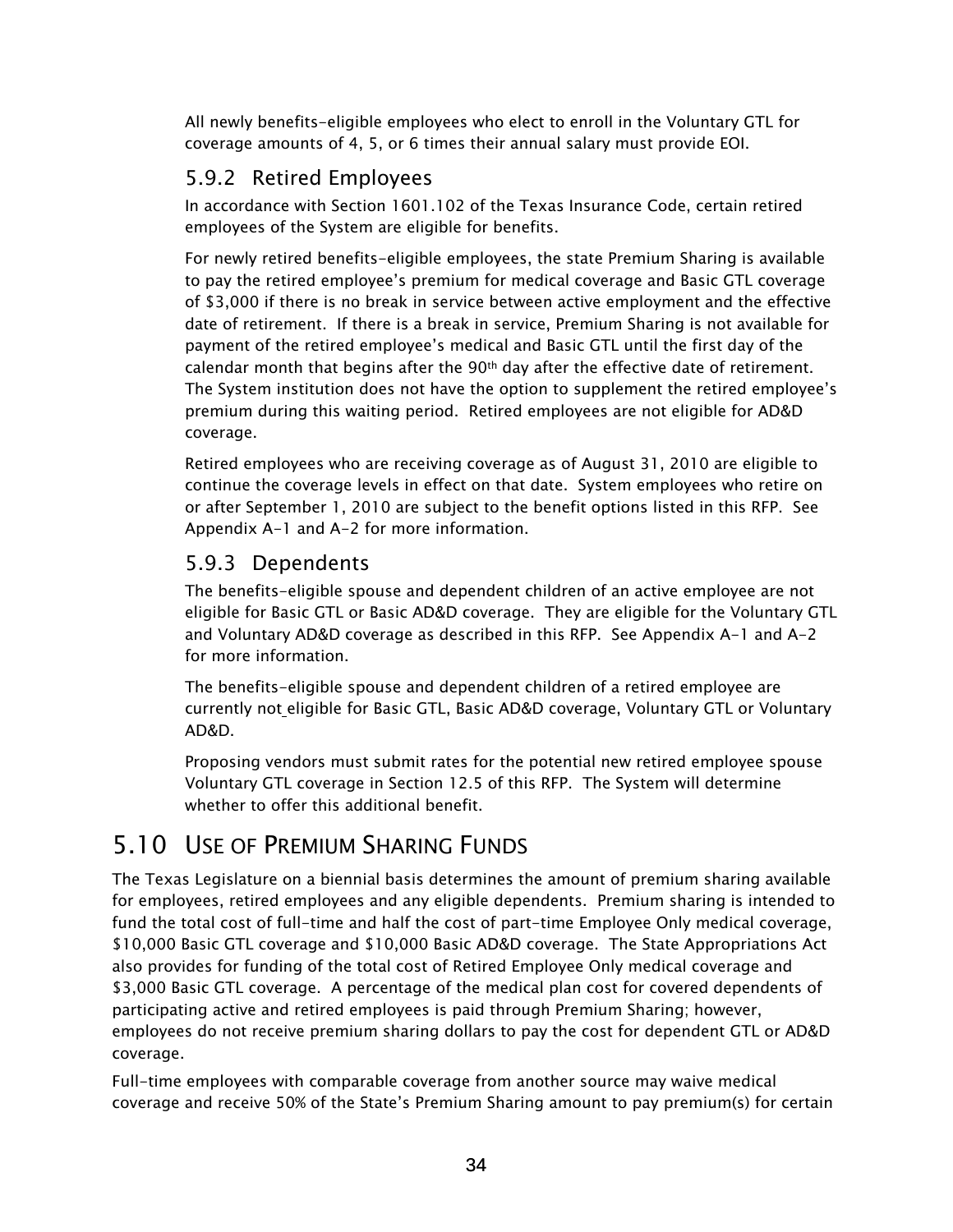optional coverage(s) which includes Voluntary GTL, Voluntary AD&D, Dependent GTL and Dependent AD&D. See Section 5.11 below. In relation to this RFP, the 50% Premium Sharing amount can be used to pay the premium associated with the employee's first \$50,000 of GTL coverage, the employee's AD&D coverage, and the employee's dependent GTL and AD&D coverage.

Part-time employees with comparable coverage from another source may waive medical coverage and receive 25% of the State's Premium Sharing amount to pay premiums for certain optional coverage(s) mentioned in Section 5.5. In relation to this RFP, the 25% Premium Sharing amount can be used to pay the premium associated with the part-time employee's first \$50,000 of GTL coverage, the part-time employee's AD&D coverage, and the part-time employee's dependent GTL and AD&D coverage.

# 5.11 OTHER FACTORS

There are a number of factors that should be taken into consideration when preparing a response to this RFP, including:

5.11.1 Some System employees have nine-month appointments of employment. The covered monthly earnings for an employee on a nine month contract are determined by dividing the total salary to be paid under the contract by nine and then by multiplying the answer by 12. This annualizes the monthly earnings of the nine month employees. This is necessary because it is sometimes not possible to determine if an employee will be teaching summer school and to include the additional earnings in the calculations of the covered monthly earnings.

5.11.2 Some System employees, such as faculty members, may take extended leaves of absence at which time they may have full benefits from another source. In such cases, employees may put their System coverage in abeyance (i.e. freeze benefit elections). During the abeyance period, the employee is not eligible for GTL or AD&D coverage and will not pay premium. Upon return to the System, such employees are immediately eligible to resume coverage without providing evidence of insurability.

5.11.3 There are two main retirement plans available to eligible System employees: the Teachers Retirement System of Texas (TRS), and the Optional Retirement Program (ORP). All employees in TRS eligible positions are eligible upon employment to join the TRS. Employees who participate in the TRS plan are eligible to apply for early retirement and waiver of premium for GTL if they become disabled. Certain TRS eligible employees may elect to enroll in ORP rather than TRS. Exception: Graduate student employees are not eligible for membership in TRS or ORP.

5.11.4 Currently, approximately 4,000 System physicians who participate in the Medical Practice Plan provided by individual UT health institutions are not offered the option to enroll in the System Voluntary GTL and AD&D plans. However, these physicians are eligible to enroll in the Basic portions of the GTL and AD&D plans, as described in this RFP. In addition, if the alternative Medical Practice Plan coverage is no longer available to these physicians from their institutions, they will become eligible to participate in the System Voluntary GTL and AD&D plans without Evidence of Insurability.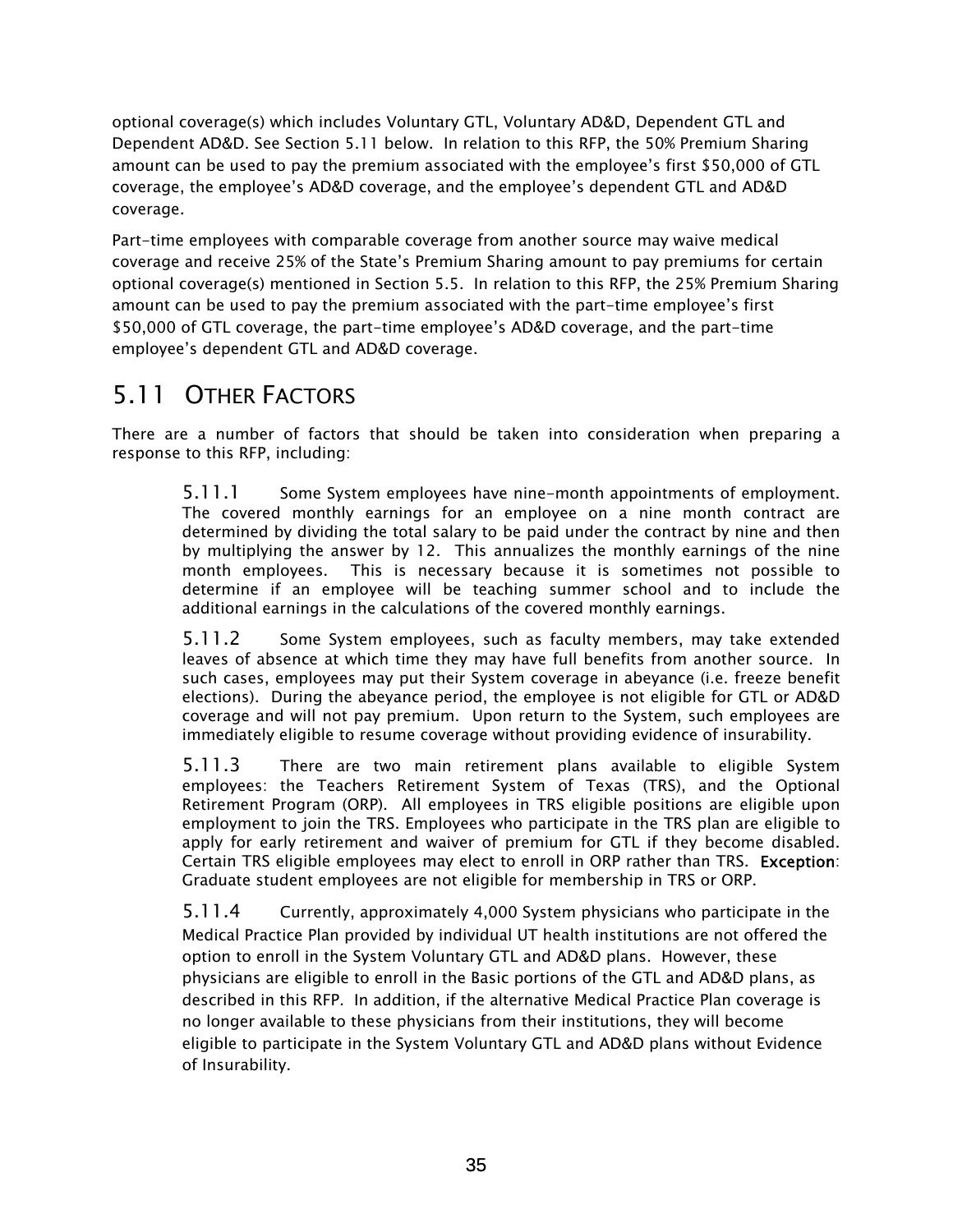5.11.5 The System has identified 13 retired System employees who are currently insured through the System plan for coverage amounts greater than \$50,000. These retired employees are subject to a one-time retirement option, under which these individuals may retain coverage that exceeds \$50,000, up to a \$1,500,000 maximum, until age 70. Once these retired employees reach 70 years of age, they will required to reduce their coverage levels to those available to other retired employees. See Appendix C.

5.11.6 The System does not have a single payroll system. There are currently nine different payroll systems. Premiums are sent by the institutions based upon the deductions taken from the subscribers on those payroll systems. The System routinely will provide eligibility data which will coincide with the same data used to calculate the payment of premium. The vendor may need to interface with the institutions regarding eligibility or coordination for the payment of a claim.

5.11.7 Salary: Institutions send via eligibility dataset the expected September 1 compensation for employees enrolled in the GTL plan. The compensation for these employees typically does not change throughout the fiscal year, but may if changes in salary or employment status change. If the salary at the time of the claim is different than the 9/1 salary, the higher salary will be used to calculate the claim.

5.11.8 UT Medical Branch at Galveston (UTMB): Certain revenue generating physicians who participate in the OEB GTL policy earn compensation based on the revenue the institution expects them to generate. For administration of the GTL program, institutions with this type of compensation will report the expected annual compensation based on the base salary and the expected salary based on the revenue and compensation contract for that particular employee. This type of salary structure affects a minimal number of physicians at UTMB.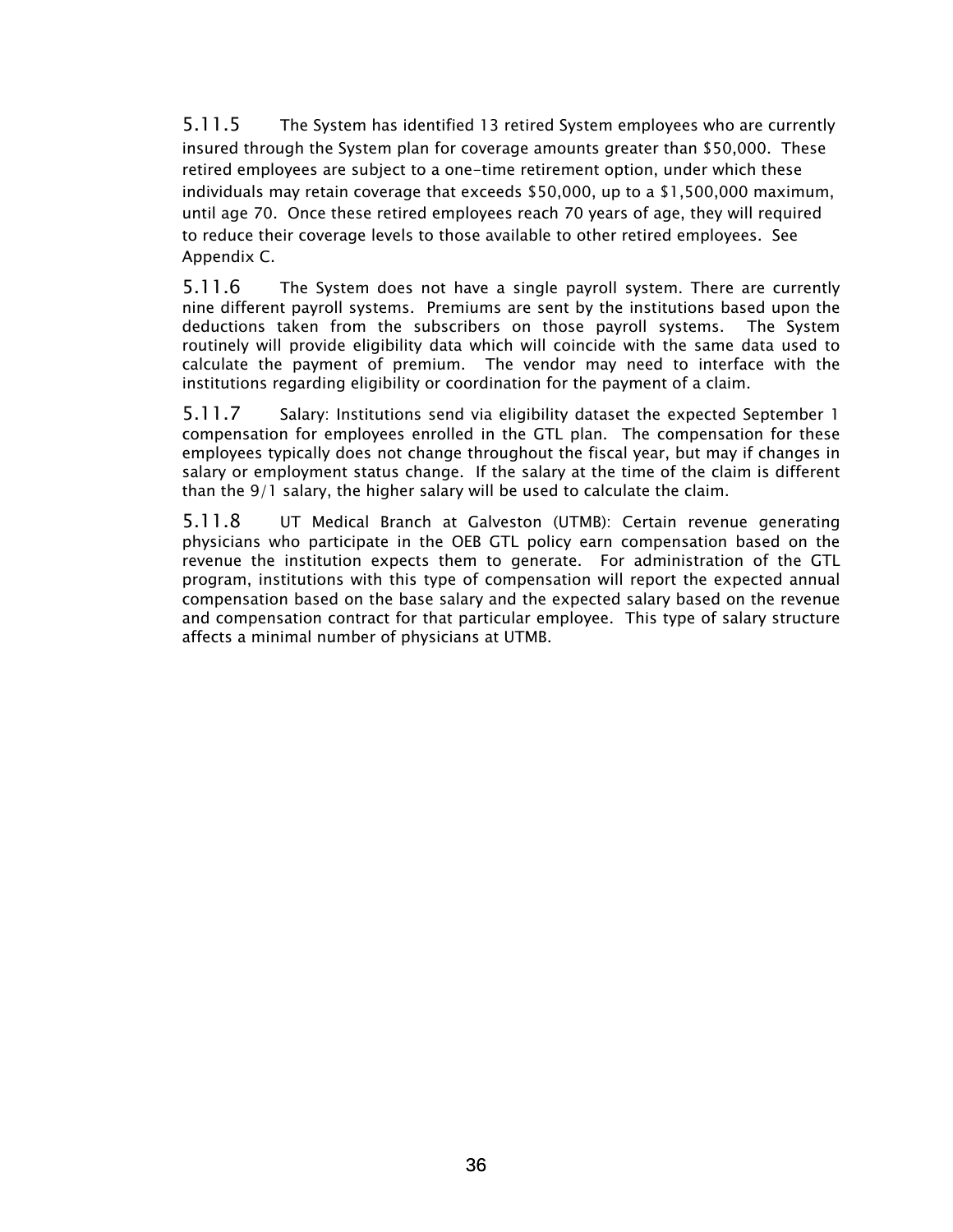# 6.0 OPERATIONAL SPECIFICATIONS

This Section describes operational specifications including administrative requirements and functions, data processing interface requirements, and the statistical reporting requirements as mandated by the System. The vendor shall administer the Plan in a manner consistent with all applicable laws and regulations, as well as requirements set forth in this RFP by the System. The vendor shall include the cost of the requirements described in this article in the proposed premium rates.

## 6.1 ADMINISTRATIVE REQUIREMENTS

The vendor shall provide all services associated with the administration of the plan including, but not limited to, the following:

a) The establishment and staffing for adequate customer service personnel to handle the plan's specific benefit questions, claims administration, resolution of complaints, and program or claim clarification. The vendor's customer service hours must be, at a minimum, Monday through Friday from 8:00 a.m. to 5:00 p.m. Central Time.

b) The vendor shall designate vendor customer service representatives as contacts for System staff. The vendor warrants and represents that it will adequately train additional team members as needed to support the System's requirements. The vendor must accept oral verification of a System participant's coverage by an authorized representative of the System or verify the participant's coverage through an online system and subsequently update coverage in the responding vendor's system prior to receipt of the System's weekly/monthly enrollment information.

c) The vendor shall dedicate additional staff members, as needed, to update UT System related records and accounts and to provide additional help for the vendor client service team during and following the System Annual Enrollment period including the 2010 Annual Enrollment period, which is prior to the September 1, 2010 contract effective date.

d) Customer Service call centers must be located within the United States, preferably in the state of Texas. No out-of-country call centers shall be allowed. The establishment of toll free lines (telephone and facsimile) and appropriate customer service staff must be adequate at a minimum to maintain the following standards:

- 1. Average abandonment rate of 5% or less; and
- 2. Average time to answer of 30 seconds or less.

e) The vendor must make available to System staff the ability to listen to and monitor calls to and from the vendor call center(s).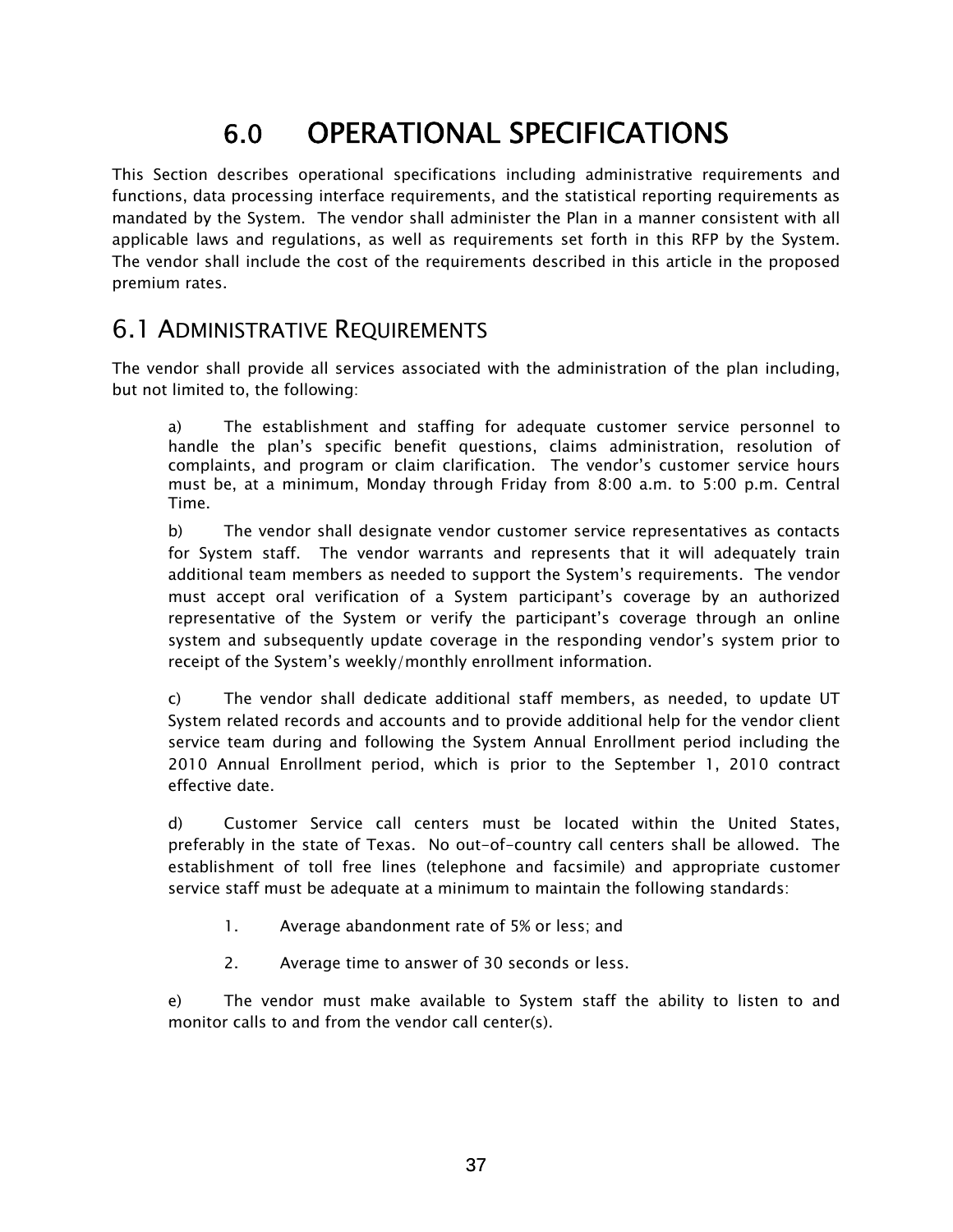f) The vendor shall process and administer all required fully insured GTL and AD&D plan claims incurred on or after September 1, 2010, and throughout the term of the Contract.

General requirements for claims processing include the following:

- 1. Using System enrollment records, the vendor shall create and maintain participation records to be used for the processing of claims and other administrative functions for the fully insured GTL and AD&D plans. System enrollment records, however, shall control in the event of a conflict.
- 2. The vendor shall review claims for eligibility based on the coverage in effect on the date of death, accident, injury or loss. Any ineligible claims inadvertently paid by the vendor shall be the sole responsibility of the vendor to recapture.
- 3. The vendor shall process claims submitted by GTL and AD&D plan participants. Each claim payment must include an Explanation of Benefits (EOB) for all applicable claims. The vendor must submit all claim forms and sample EOBs as an attachment to the Proposal for the System's review and approval.
- 4. All System GTL and AD&D plan claims filed by participants must be processed within an average of thirty (30) calendar days of submission to the vendor unless additional information and/or investigation is required.

g) In the event the vendor issues excess payments or payments for ineligible claims or participants, it will:

- 1. Take all steps necessary to recover the overpayment, including in rare situations, the recoupment (offset) from participants' subsequent claim payments;
- 2. Assume 100% liability for incorrect payments which result from policy or System errors attributable to the vendor in whole or in part, including payments made for any covered services to a former GTL or AD&D plan participant reported by the System as no longer a plan participant, if the vendor receives such notification at least two (2) full business days prior to the date of such claim payment; and
- 3. Notify System of and seek System Office of General Counsel's input on any proposed litigation to recover such overpayment.

h) The vendor must provide an Account Executive Team and/or make staffing adjustments, as required by and acceptable to the System. This Account Executive Team must be established on or before March 1, 2010, and be available Monday through Friday from 8:00 a.m. to 5:00 p.m. Central Time, excluding national holidays.

i) The vendor will provide a minimum of one (1) per year face-to-face Account Executive review to the System on the utilization and performance of the fully insured GTL and AD&D plans. The System also may require quarterly and other additional meetings (face-to-face or telephone conference), when necessary. The reviews should include cost saving recommendations and required implementation.

j) The System strongly believes that the account service relationship is the critical link in developing and maintaining a strong partnership dedicated to the achievement of plan objectives. As such, the vendor must be committed to provide the System with service attention that is at the highest levels in the industry, and fully consistent with expectations.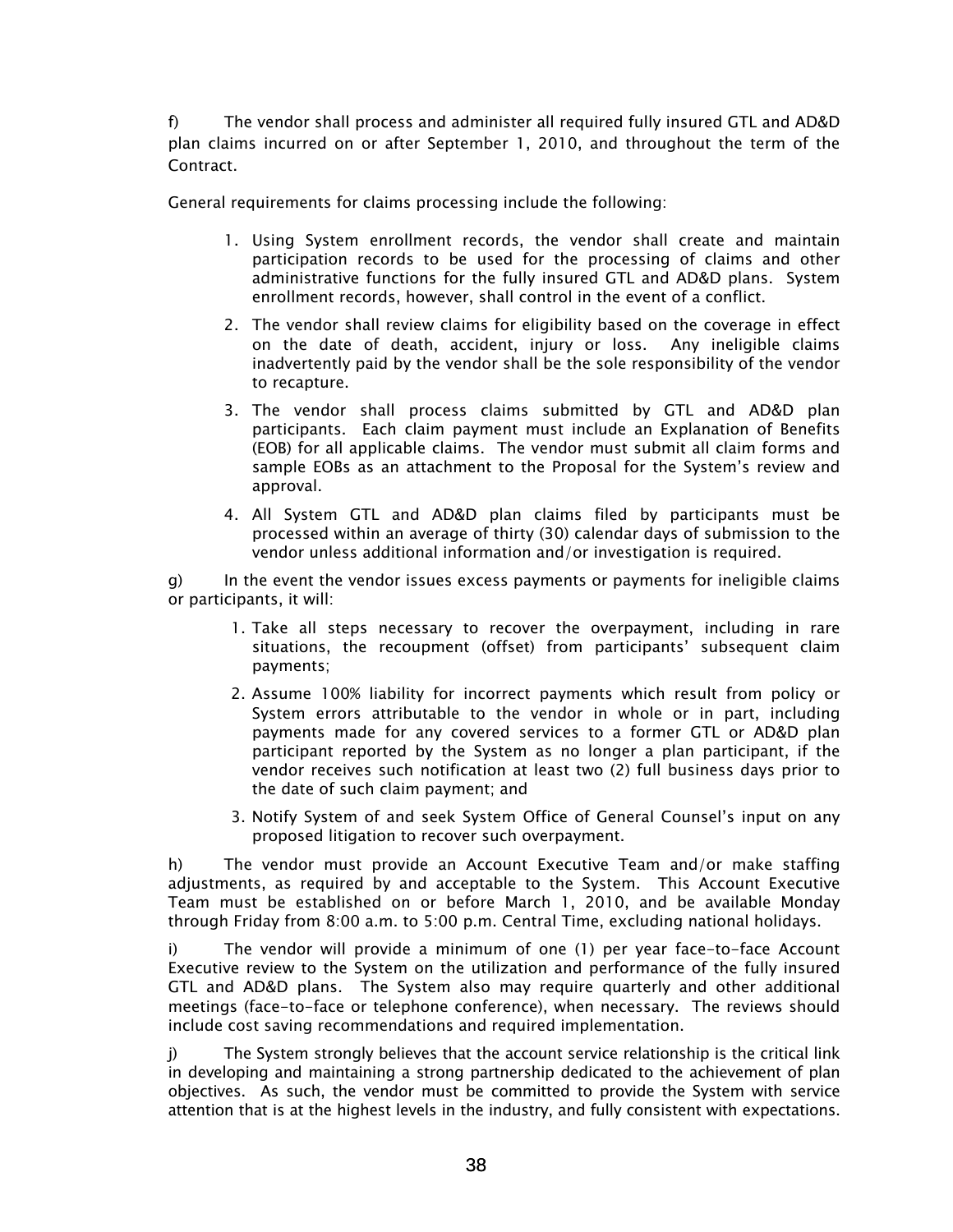The vendor and the System shall define the criteria for measurement and evaluation of service performance.

k) The vendor is required to notify the Director of the Office of Employee Benefits in writing prior to any anticipated major change to the organization that may likely impact the fully insured GTL and AD&D plans.

l) The vendor shall notify the System prior to implementing material changes in policies, business, and key personnel on the System account management team.

m) The vendor shall provide general administrative support that complies with all applicable legal and actuarial standards to assist the System in the operation of the GTL and AD&D plans.

1. The vendor shall provide the System with priority positioning for delivery of ad hoc system service requests and/or issue resolutions. By no later than March 1, 2010, the vendor shall designate a Technical Consultant ("TC") to lead the management of all technical issues including, but not limited to, system service requests. The TC shall ensure that all System information system requests and issues are thoroughly analyzed and given priority positioning to ensure speedy resolution. The vendor shall provide competent, focused attention to the System's system request/issue. The vendor shall use its best effort to implement all System information system requests and correct all System information system issues within thirty (30) days from receipt of the System's written notification to the vendor of the request/issue. The System shall fully supply any/all information reasonably necessary for the vendor to complete the requested services as outlined herein. If a thirty (30) day resolution is not reasonably possible, the vendor shall provide the System with a written plan for implementation and timeline for resolution within five (5) days from receipt of written notification as noted above.

An example of a System issue is, but not limited to:

- Eligibility and/or benefits modifications must be reviewed, responded to, and approved by the vendor within fifteen (15) days of such request. If changes are required, the vendor shall notify the System and set up weekly updates until the System agrees that the modifications meet the System's operating requirements. After eligibility and/or benefits modifications have been mutually agreed upon, the vendor shall complete the eligibility and/or benefits project, including required testing within forty-five (45) days of System's approval.
- 2. The vendor shall provide legal and technical assistance as it relates to the operation and administration of the GTL and AD&D plans.
- 3. The vendor shall provide exceptional Evidence of Insurability (EOI) support and a strong collaborative effort must be made between the vendor underwriting team, account management team and System to ensure proper implementation of EOI policies, deadlines and corrections of late submission of EOI forms due to administrative error on the part of an institution Benefits Office.

### 6.2 DATA PROCESSING INTERFACE REQUIREMENTS

Each institution of the System self-administers its eligibility. The System's sixteen (16) institutions do not use the same payroll system; approximately nine (9) different systems are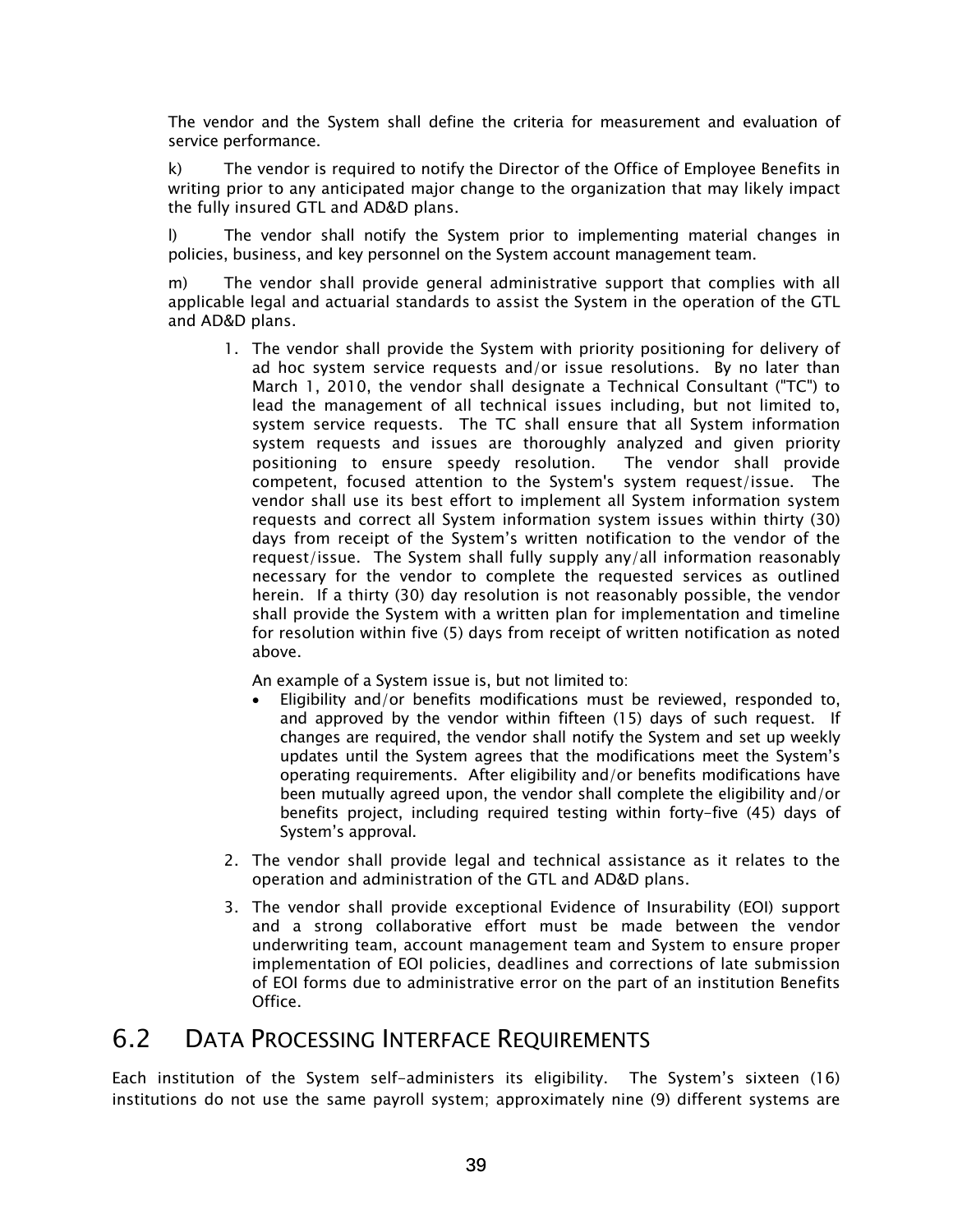used. System institutions transmit eligibility data to the System, and the System in turn transmits the appropriate data to the plan vendor. Often there is some delay between the effective date of coverage and notification of eligibility.

To accommodate the variation in institutional eligibility administration and payroll systems, the System has developed a standardized method for receiving and transmitting eligibility information. The selected vendor will be required to accept encrypted eligibility data via Secure File Transfer Protocol (SFTP) over the Internet. Currently, full replacement and partial replacement eligibility files are being transmitted by the System to plan administrators. The selected vendor is required to receive at least two (2) partial files per week and a full file dataset at least once per month for reconciliation against the responding vendor's eligibility files.

### 6.2.1 Eligibility Transmission

Currently, vendors receive eligibility datasets via SFTP over the Internet. The data is encrypted using Pretty Good Privacy (PGP) public key encryption. The System requires that all datasets must be PGP encrypted and transmitted using Secure FTP (SFTP). The vendor must state in its proposal that the vendor agrees to use PGP encryption and SFTP.

### 6.2.2 The Eligibility Database

Each institution's eligibility data is transmitted to the System and used to update an eligibility database maintained by the System. The database maintained by the System is directly updated by enrollees during the Annual Enrollment period using the System My UT Benefits online enrollment system. During July 2009 Annual Enrollment, approximately 47% of all employees/retired employees made Annual Enrollment elections using the My UT Benefits online system on the Web. This enrollment system provides the advantage of having most new enrollment data available before the beginning of each new plan year - September 1.

### 6.2.3 The Eligibility Dataset

The System's database provides the information for the System to generate datasets specific to the fully insured GTL and AD&D plans. An eligibility dataset for the vendor is generated at least once per week for each plan.

The selected GTL and AD&D plan vendor will be required to receive at least two partial replacement datasets per week. A partial replacement dataset includes only records for individuals who are new or who have had a change in coverage since the last dataset was generated. Once per month a full replacement dataset including all current participants will be sent to the selected vendor.

Each year during the second half of August and the majority of September, larger than normal datasets can be expected due to updates related to annual enrollment and the start of the new plan year. The required format for eligibility (enrollment) data being transferred to and from the System is called the Benefit Enrollment and Maintenance Transaction Set (ASC X12H 834) format.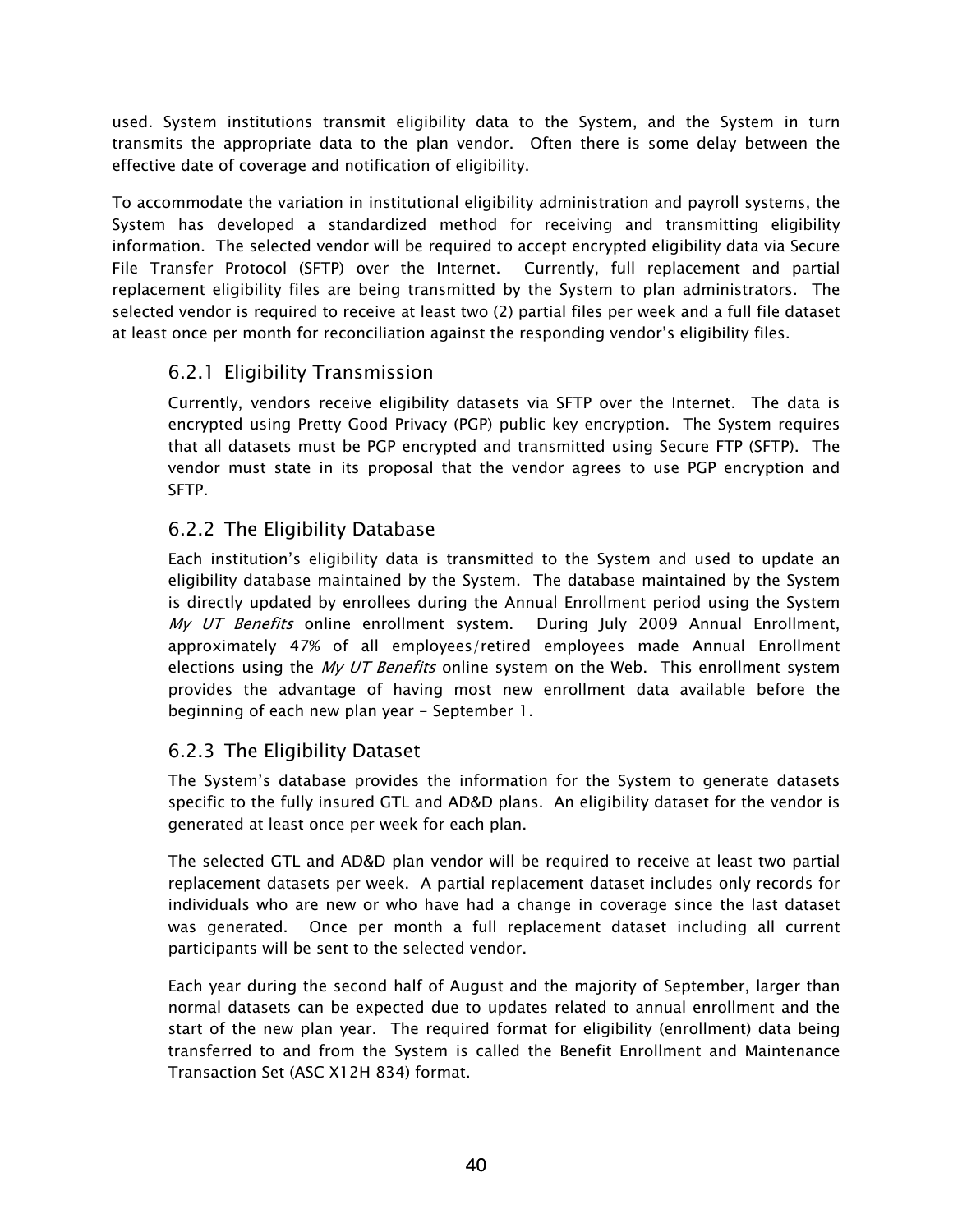The vendor must state in its proposal that the vendor agrees to use the ASC X12H 834 format or if unable to comply with the requirement, may submit a rationale to use another applicable ANSI X12 transaction set.

#### 6.2.4 Requirements for the Payment of Premium Using the Billing Dataset

The System will produce a "self bill" by the fourteenth  $(14<sup>th</sup>)$  day of the month for the premium due for the prior month (billing month). Bills currently are created in an electronic "Premium Billing" dataset format; however, for the purpose of this contract, the bills can be in either an administrative fee billing format or in the HIPAA-approved "Payroll Deducted and Other Group Premium Payment for Insurance Products Transaction Set (ASC X12N 820)" format. The dataset will be transmitted via SFTP over the Internet to a secure FTP server, and an automated e-mail will be sent to the appropriate contacts notifying them of the dataset transmission and the billing total. Each bill will reflect remittance detail for the current billing month plus make any necessary adjustments for the prior three months.

Based on an eligibility "snapshot" taken on the first Sunday of each month, the System will prepare a detailed listing of premium remittance referencing the plan participant, their Benefit-ID, the coverage period, and the fee amount, as support for the monthly payment of the premium.

#### 6.2.5 Secure File Transfer Protocol (SFTP) Over the Internet

During the past decade, the use of FTP over the Internet greatly increased the speed and accuracy of eligibility data transmission. During the last few years, because of heightened concerns for security of data containing sensitive information, new security requirements mandate that SFTP be used to access System servers.

Datasets sent via SFTP are transmitted by institutions directly to the System as often as desired. Institutions can also make real time updates to the System eligibility database and can transmit either a full replacement file or a partial replacement file as needed. Some institutions only update their payroll files shortly before payroll; therefore, they only transmit eligibility data twice a month. However, other institutions update their data more often. Eligibility data will be sent to the selected vendor at least two times each week and be available to the vendor by 6:00 a.m. Central Time.

A responding vendor's ability to use SFTP over the Internet at least two times per week and work with the Benefit Enrollment and Maintenance Transaction Set (ASC X12H 834) will be important considerations in the System's evaluation of the proposals.

#### 6.2.6 Web User Access Authentication Via Security Assertion Markup Language (SAML)

A responding vendor's current ability or willingness to accept Security Assertion Markup Language (SAML) (v1.1 or newer) within three months of the first day of the first Plan Year as a term of the contract is strongly preferred.

SAML is a standards-based, single sign-on, authentication method under which a vendor's System-specific Web site allows one of System's 16 Identity Providers (IdP) to authenticate a user and assert authentication.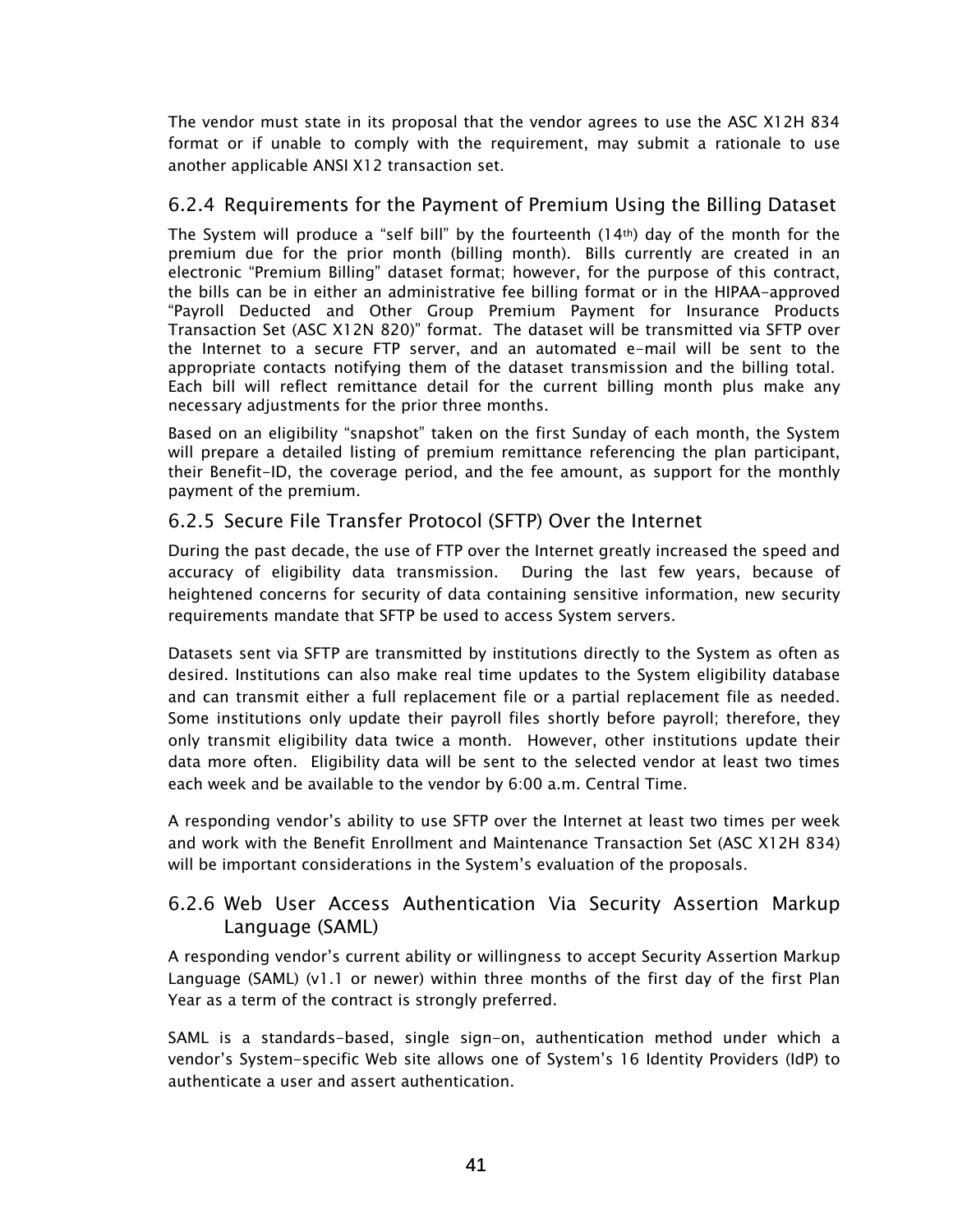Using SAML at login to a vendor's System-specific Web site, each System institution will act as an IdP and determine whether the user has authenticated properly using local credentials. If the user authenticates correctly, System will redirect the user's browser and pass a SAML assertion to the vendor site in question. The vendor site will consume the SAML assertion in order to grant access.

The vendor would agree to host a SAML Discovery Service on the vendor's Systemspecific Web site and subsequently accept the IdP's assertion that identifies the individual using System's Benefits Identification (BID) number, which is included as an attribute in the SAML assertion. Each Member has a unique BID, and the Members' BIDs will be regularly communicated to the vendor via eligibility dataset.

Only authentication will be handled via SAML. Authorization to access specific information, for example restricting a user's ability to view member specific data for only the authenticated user, will still need to be handled by the vendor Web site.

A vendor who is currently unable to comply with SAML but will commit contractually to be able to do so within three months of the first day of the First Plan Year that the contract takes effect should include a statement in the proposal of its ability to support authentication via proxy until such time as it is able to comply with SAML.

If a responding vendor's System-specific Web site is unable or unwilling to comply with SAML (v1.1 or newer), the responding vendor's proposal should include a statement of ability to support authentication via proxy.

#### 6.2.7 Requirements to Facilitate Emergency Updates

On occasion, System institutions may need to make emergency updates to the coverage of their plan participants. (Emergency updates are updates to eligibility coverages on the vendor's eligibility system made through a means other than the eligibility dataset.) The System has implemented a "controlled emergency update e-mail process" through which the institution representative can submit the emergency update request.

The emergency update system can be configured to send the e-mail update request to the System GTL and AD&D plan vendor or to a System Control Clerk to facilitate these updates. The vendor can either provide a secured Web page for the Control Clerk to update eligibility on the Vendor's system or the Vendor can receive the emails from the institutions. The institutions must update the OEB eligibility database prior to sending an emergency update request to either the System or to the responding vendor. The eligibility system verifies the coverage prior to sending an emergency update e-mail which is always sent from our controlled e-mail account.

Social Security Numbers will never be transmitted on emergency update e-mail messages. The vendor will either need to be able to add the member to their eligibility system prior to receiving the Social Security Number or be able to connect to OEB's secured Web site and retrieve the update information there. The link to the secure Web site will be included in the emergency update e-mail messages. The e-mail can be formatted to include the responding vendor's preferences for coding, and its structure does include some free form text. The responding vendor may choose up to five (5)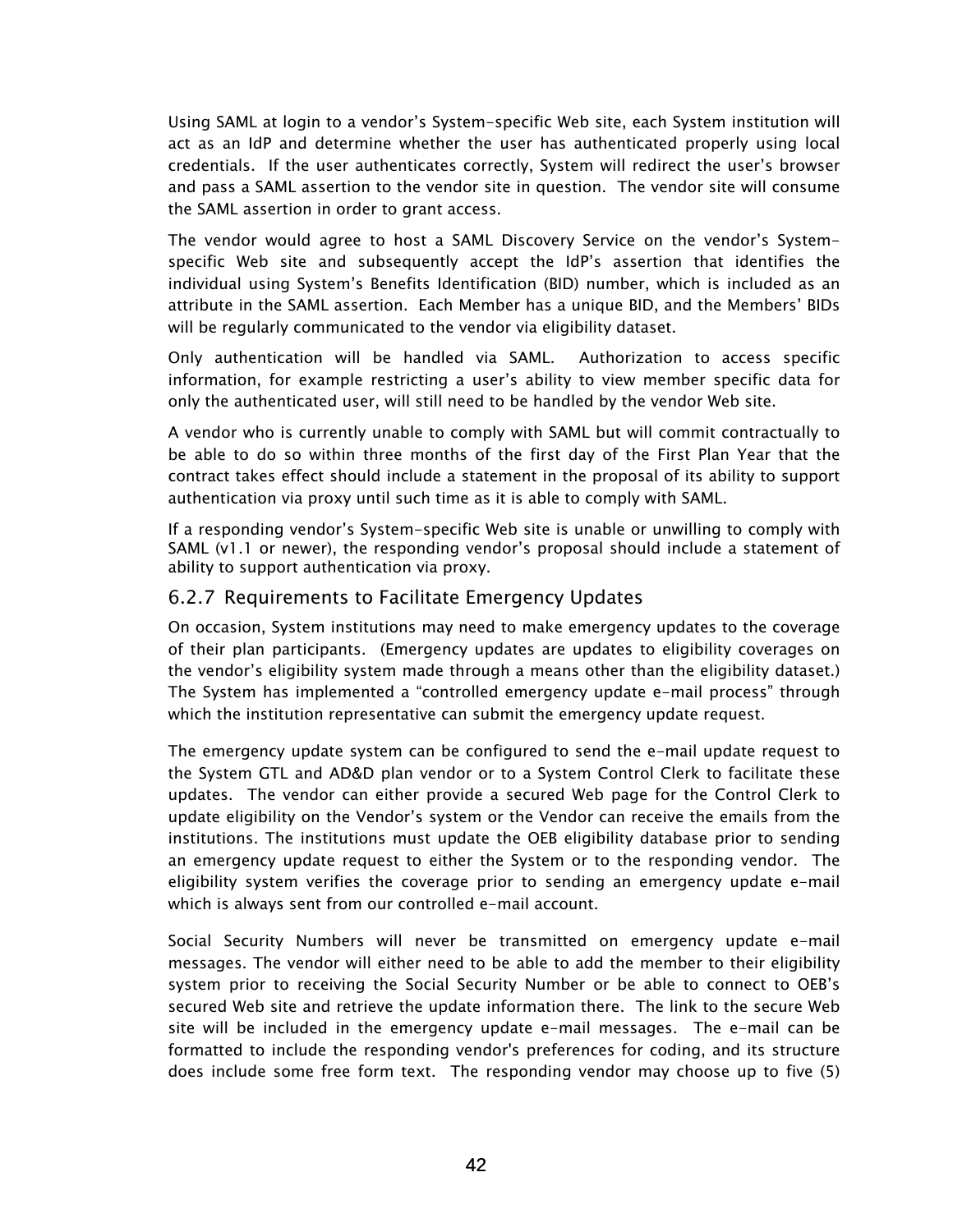recipients for emergency update e-mails. Confirmation of emergency update to the responding vendor's database is required within four (4) business hours of receipt.

As an alternative to receiving e-mail for emergency updates, the responding vendor may provide an access-controlled software interface through which the System can update the responding vendor's eligibility database. The preferred method for this option is an Internet interface accessible via a Web browser such as Firefox, Microsoft Internet Explorer, Google Chrome, or Apple Safari.

### 6.2.8 Retroactive Eligibility

The System requires a retroactive "window" of eligibility to allow for eligibility changes to be made ninety (90) days after the end of the coverage period affected. The changes that may be made include activation of eligibility, termination of eligibility, and changes that occur as a result of participant status changes. The System retroactively adjusts the payment of premium assessments to ensure agreement with updated eligibility information.

### 6.2.9 Evidence of Insurability (EOI) Data Transmission

The System's required method of EOI status transmission is in dataset form, using the OEB Evidence of Insurability Dataset Layout. The dataset will be transmitted by the use of Secured File Transfer Protocol (FTP) method of transferring data on at least a weekly basis. The dataset must also be PGP encrypted. The dataset will be uploaded to the OEB eligibility system and transmitted to System institutions. Individual EOI information should be transmitted for five months following the receipt of the EOI application by the vendor. During those five months, the dataset will contain cumulative information of all EOI updates with references to the full coverage amount (including family status changes) that the applicant will have if the EOI application is approved. At the end of the five-month period, the pending EOI application will be closed with a "closed" status and transmitted for one additional month as closed. Following one month as closed, the applicant's EOI information should be purged from the dataset by the vendor. All closed applications become ineligible for additional benefits through the System or vendor until the next annual enrollment period, unless the applicant experiences a qualified change in status. This closure will be communicated to the applicant by the vendor. The communication should inform the member that a new EOI application would need to be submitted for the next annual enrollment period. A cumulative transmission of all change in status EOI applications will be sent continuously on a weekly basis throughout the plan year. See Section 8.1.6 for more information about EOI requirements.

# 6.3 REPORTING AND INFORMATION SHARING

The System retains an independent consulting actuary on insurance matters. The consulting actuary assists and advises System staff on benefit plan design, proposal review, and administrative cost analysis. System staff or the consulting actuary may, from time to time, request that the vendor provide additional information specific to the GTL and AD&D plans. The vendor must cooperate with and act in good faith in working with the consulting actuary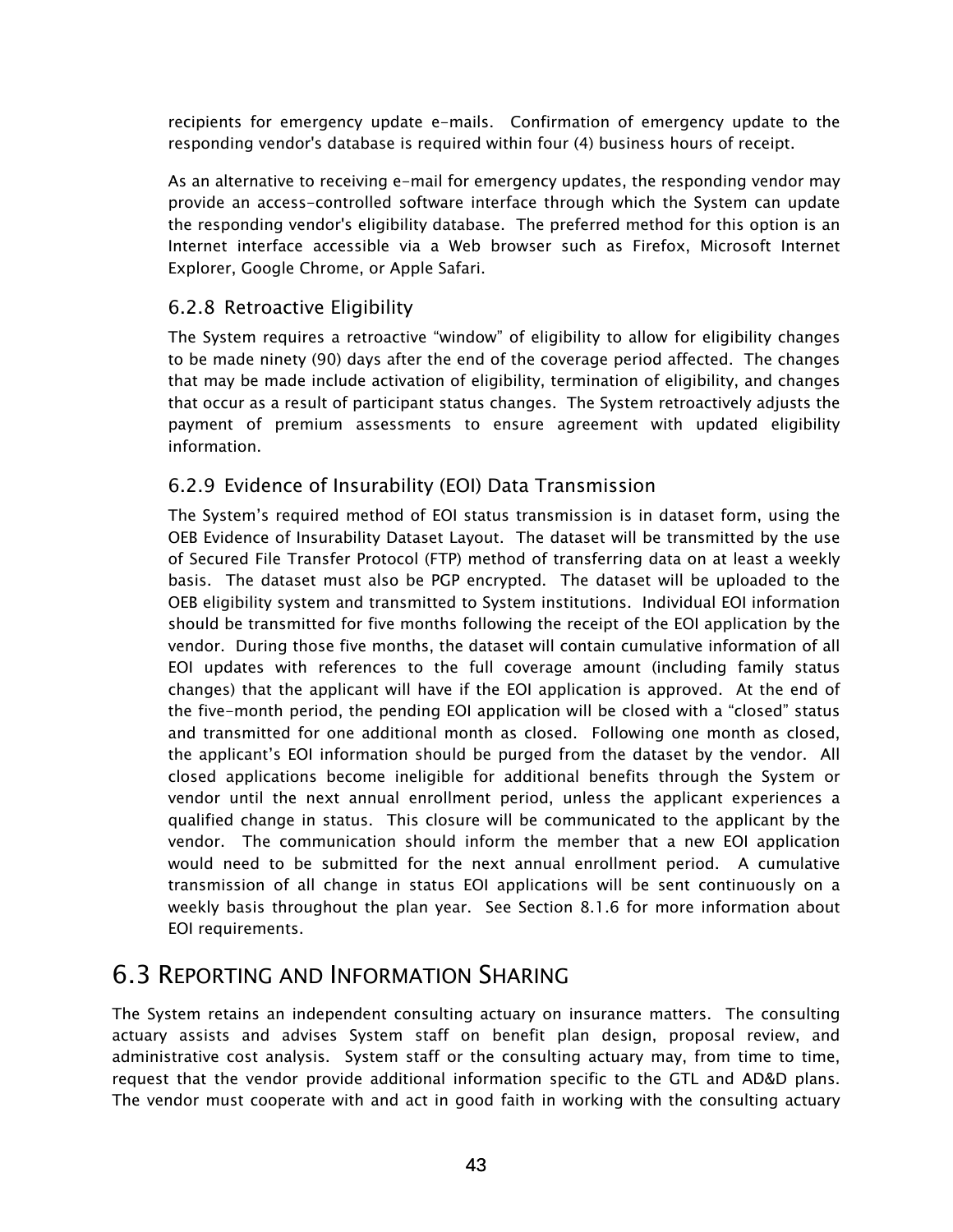and must be prepared to respond to these requests promptly. Regarding actuarial requests, or for other GTL and AD&D plan purposes, the System may request on an ad hoc basis that the vendor prepare customized reports. Such reports must be provided in a timely manner at no additional cost to the System.

The vendor should be able to periodically provide the utilization and cost information to the System.

Additionally, routine vendor reporting is required to support the System's ability to proactively monitor trends and to identify/address variances on targeted vendor Performance Guarantees and customer service standards. The reporting timelines and formats shall be specified by the System. Some formats shall include a column indicating a performance standard for the item being reported, which shall be utilized by the System as a benchmark to monitor compliance and to analyze the reported statistics. See Appendix G for further details.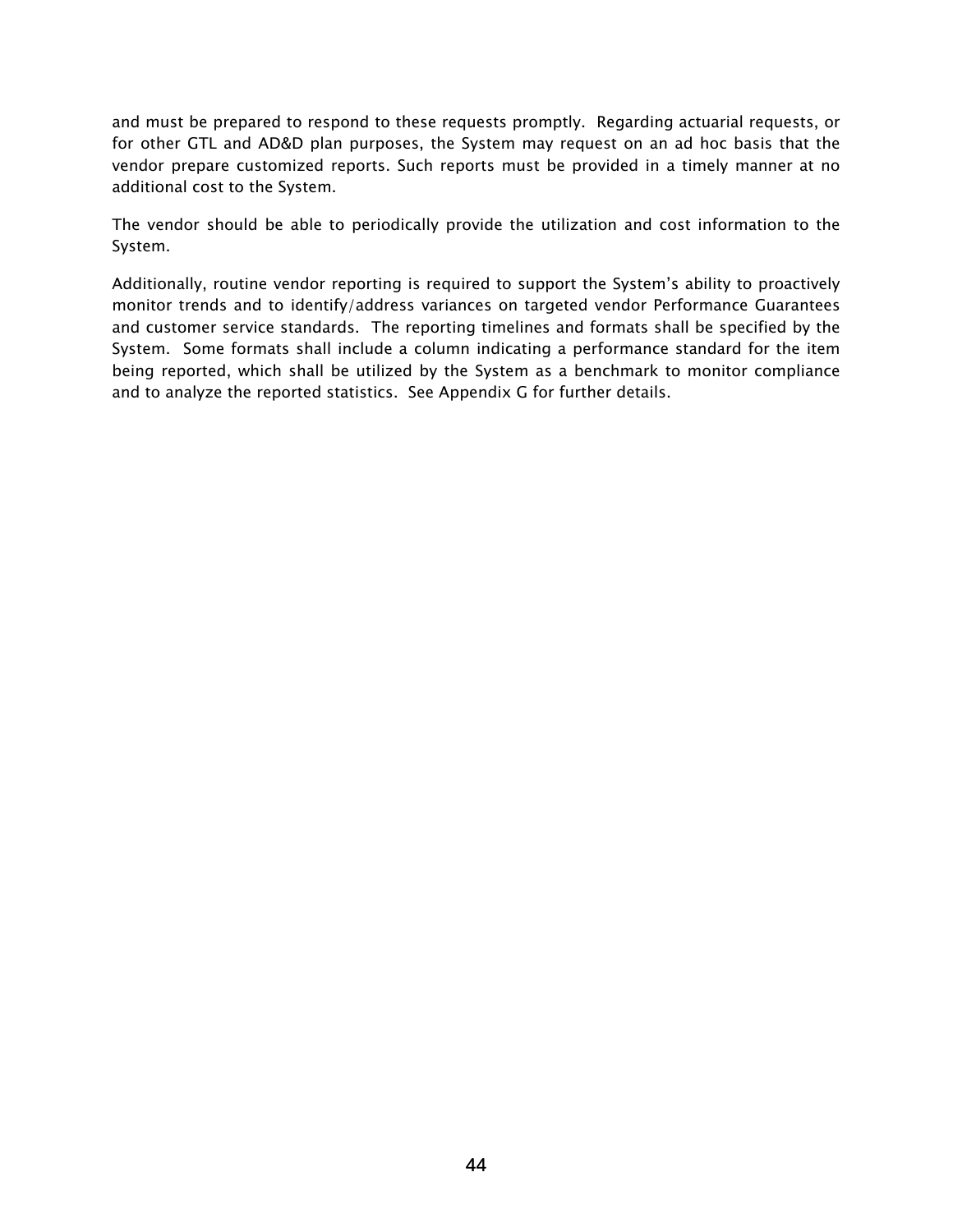# 7.0 COMMUNICATION REQUIREMENTS

This section describes applicable communication requirements. The vendor may recover the cost of the services described in this section only by making provision for such cost in the proposed premium rate.

# 7.1 GENERAL INFORMATION

The vendor is required to communicate the plan to participants and potential participants, institution Benefits Office staff and the System staff. Communications to System GTL and AD&D plan participants must be clear and understandable, using terminology specified by the System that is familiar to participants and approved by the System prior to dissemination. All printed material must be available electronically. Communication materials must meet ADA requirements for accessibility.

Communication materials include, but are not limited to:

- Participant brochures, benefits books and newsletters
- System-specific GTL and AD&D plan Web site
- Presentations to institution Benefits Staff and participants
- Scripted responses used by customer service representatives
- Advertising materials in association with System GTL and AD&D plan enrollment
- Claim forms
- News releases including contract signing announcement
- Participant welcome packets
- Token giveaways for enrollment fairs and events

Communication materials designed for System GTL and AD&D plan participants cannot, and the vendor represents and warrants that it shall not, advertise or promote coverage, products or materials, other than those relating to the vendor's administration of the System GTL and AD&D plans.

Respondents to this RFP shall include samples of communication materials, including the benefits books, consumer targeted educational materials (in both print and electronic format), and the format of the UT System-specific Web site.

### 7.2 REQUIRED SERVICES FOR WEB SITE AND PRINTED MATERIAL

The vendor must communicate plan information to all System institutions after it has been approved by the System's Office of Employee Benefits (OEB). Annual Enrollment information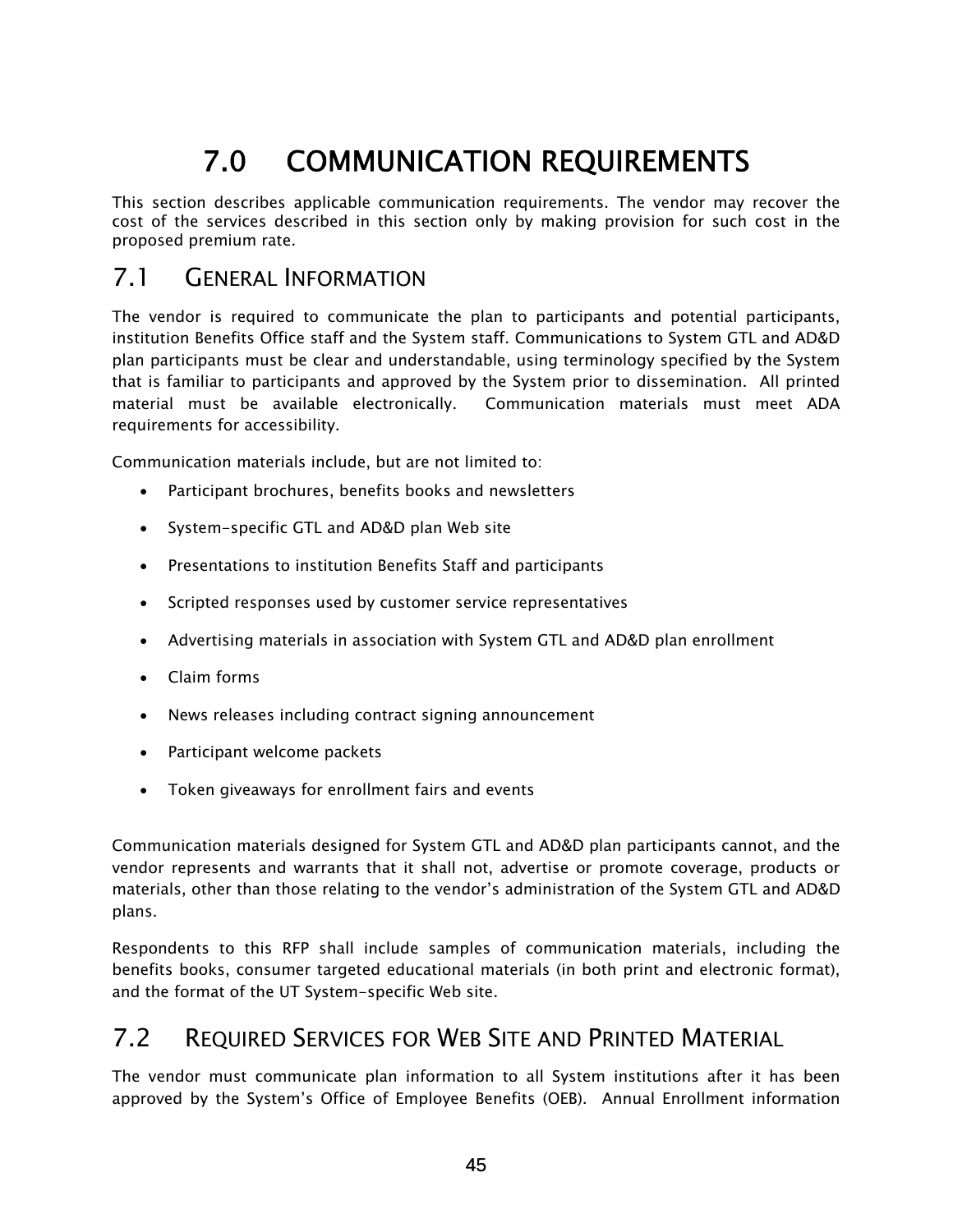must be promptly provided to all benefits-eligible employees as required in this RFP. All communications are intended to educate potential enrollees, as well as current participants. In communicating plan information, the vendor will be required to print and disseminate information in written, electronic, and oral forms to reasonably accommodate all participants; however, it is preferred that electronic communication be used whenever reasonably possible.

Electronic draft copies (on disk or CD) of the proposed Plan Year 2010-2011 printed materials, plan participants' handbook (if applicable), and advertising (newspaper ads, radio scripts, television ads, etc.) must be submitted as part of the proposal. All materials relating to the plan must be approved by the System prior to distribution to institution employees.

# 7.3 ANNUAL ENROLLMENT

The following requirements apply to all Annual Enrollment materials including plan booklets:

#### 7.3.1 Customer Service Information

The material must contain the customer service phone number, hours of operation, a description of the process for filing claims and the appeal process for claim denials, and the vendor's Web site address.

#### 7.3.2 Description of Benefits

The material must include a Schedule of Benefits that contains the benefits as set forth in Appendix A-1 and A-2 of this RFP along with the responding vendor's limitations and exclusions.

#### 7.3.3 Due Dates for Enrollment Materials

All educational and enrollment materials used for both Annual Enrollment and new employees must be distributed to all System institution Benefit Offices no later than June 1 of each plan year. All materials must be approved by the System before distribution to System institutions and employees.

#### 7.3.4 Vendor Attendance at Annual Enrollment Meetings

The contracting vendor is required to attend key scheduled Annual Enrollment meetings at each System institution when requested by the institution Benefits Office at the vendor's own expense. Vendor participation at Annual Enrollment meetings will help educate employees about the GTL and AD&D plans discussed in this RFP. If the contracting vendor is unable to attend all Annual Enrollment meetings being offered at a particular System institution, the institution will have the discretion to designate a particular meeting or meetings as high-priority and request vendor attendance specifically for the designated priority meeting(s).

#### 7.3.5 Customer Service during Annual Enrollment

The contracting vendor's dedicated Customer Service department is required to assist in answering questions regarding the fully insured GTL and AD&D plans discussed in this RFP during the System Annual Enrollment period(s), including the July 2010 Annual Enrollment period. Education by the vendor Customer Service staff must be provided regardless of an employee's status as a current participant in the GTL and/or AD&D plan. Customer service should be made available via phone, email, in writing, or in person.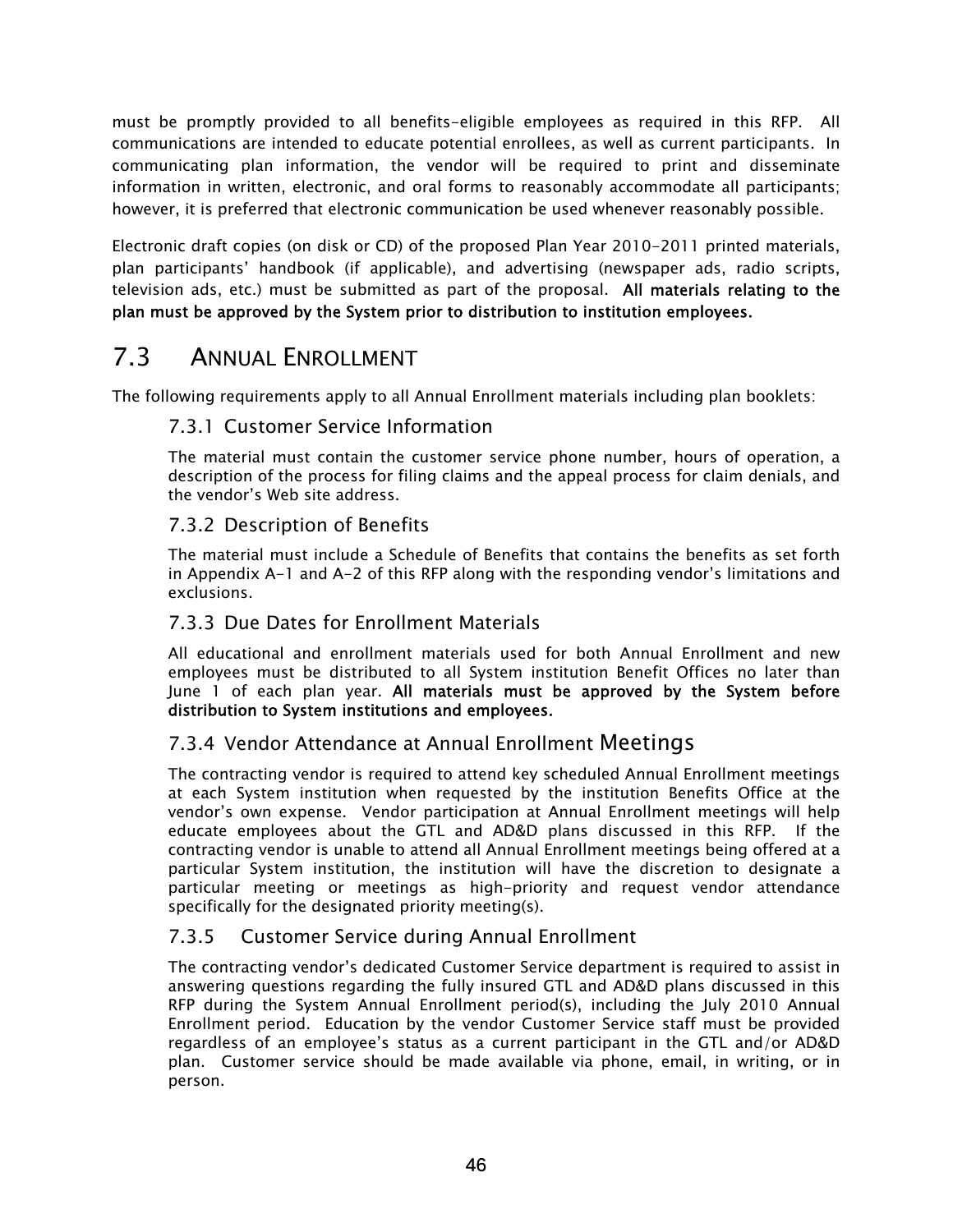# 7.4 UT SYSTEM-SPECIFIC WEB SITE

The vendor must establish a System-specific Web site in a specified format through which participants can easily access information regarding customer service toll-free numbers, claims and plan contacts and the System's GTL and AD&D plan booklets.

The vendor's System-specific Web site must be available to the System for testing no later than June 1, 2010. The final System-approved Web site for plan year 2010-2011 must be completed by June 21, 2010, and must include the System-approved enrollment materials. The System must approve new Web site additions or redesigns at least two weeks prior to any scheduled launch date.

Providing information to System employees is the Web site's primary goal. The System requires the selected vendor to meet the following requirements:

#### 7.4.1 Content Specifications

All content in the System-specific Web site must be approved by the System before it becomes available. The site must include:

- The plan brochure and summary as approved by the System;
- Customer service information, including phone numbers, mail and claim addresses, hours of operation, and guidelines for the complaint and appeals processes;
- Electronic form or e-mail address for customer complaints and questions. Response to e-mail complaints should have no more than a 48-hour turnaround time. A tracking system for complaints submitted online, similar to the tracking of telephone complaints, must be in place, to provide to the System;
- All necessary vendor forms (e.g., claim forms) for participants must be provided. If these forms are in PDF format, a link must be provided to download Adobe Acrobat Reader to enable participant viewing and printing; and
- System's branding and a UT-specific welcome message that clearly shows it is a UT System-specific Web site;
- A link to the System's OEB Web site; and
- If the vendor provides a Web page which a participant may view specific information about himself/herself, the site must utilize secured protocol (https://) and may not use the participant's Social Security Number as either the user identification or the password. The Benefits ID may be used as the user identification.

#### 7.4.2 Technical Specifications

The vendor's UT System-specific Web site must be accessible to as many participants as possible. Therefore, the following specifications must be met: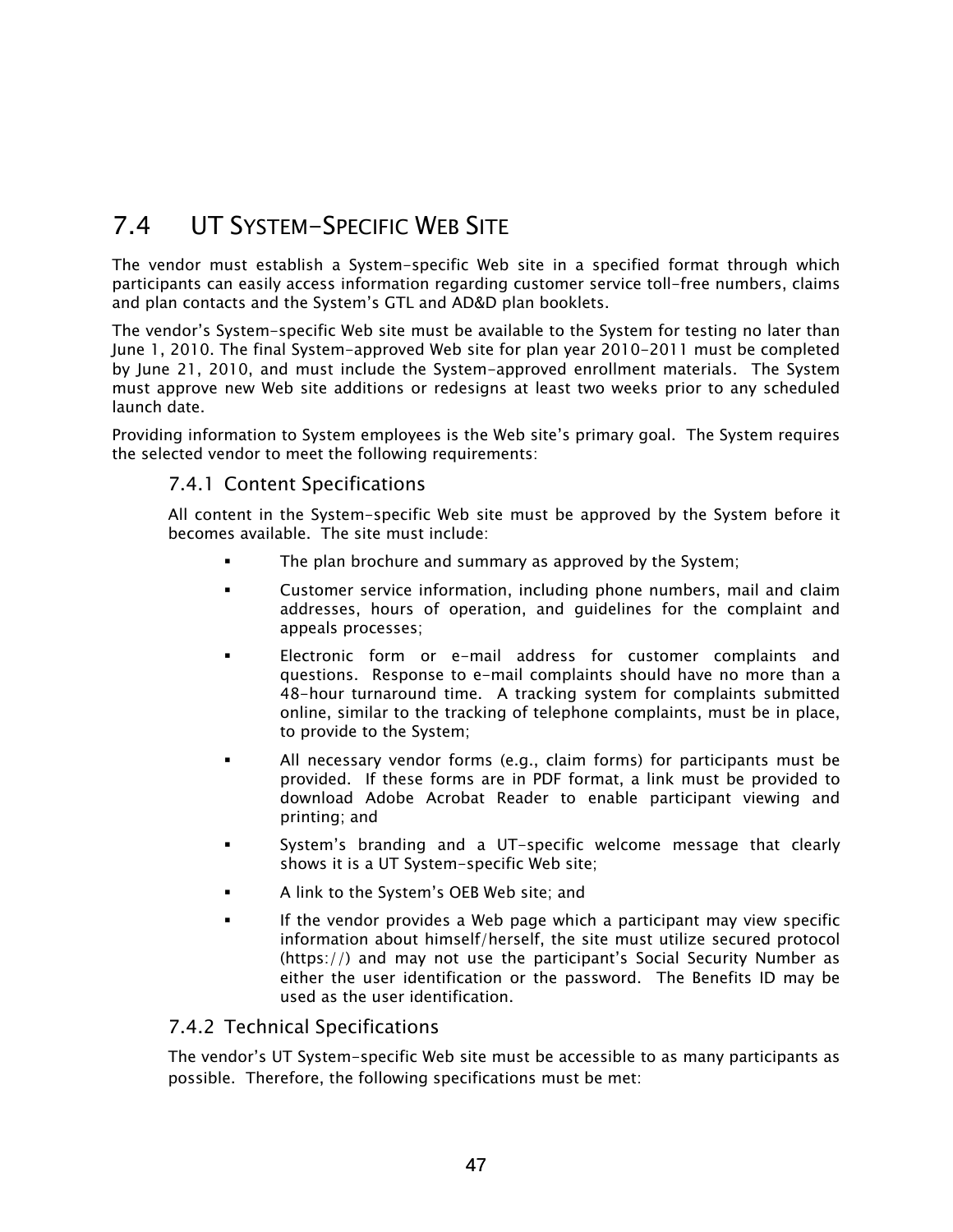- The Web site content must be clearly visible and functional in Internet Explorer, Safari and Foxfire browsers;
- The System participant should not have to enter a Social Security Number at any time to access information on the Web site;
- The login information page must not allow the browser to store the information entered in the cache. The auto-complete feature must be turned off for every form;
- The font must be easy to read, no smaller than 10px; and
- All forms and Adobe Portable Document Format (PDF) files must be accessible.

#### 7.4.3 Electronic and Information Resources (EIR) Warranty

System is required to acquire all EIRs in compliance with the legal requirements governing access to such EIRs by individuals with disabilities ("EIR Accessibility Requirements.") The EIR Accessibility Requirements applicable to the University are set forth in Chapter 2054, Subchapter M of the *Texas Government Code*, Title 1, Section 206.70 of the Texas Administrative Code, and Title 1, Chapter 213, Subchapter C of the *Texas Administrative Code*. In order for System to ensure that the EIRs offered by each Proposer responding to this RFP are in compliance with the EIR Accessibility Requirements, Proposer must include all of the following in its proposal:

#### COMPLIANCE WITH THIS STATUTE AND THESE RULES IS NOT OPTIONAL AND THEIR APPLICABILITY CANNOT BE WAIVED.

1. The vendor must warrant that the Web site complies with the requirements set forth in Title 1, Rules §§ 206, 213.30 and 213.36 of the Texas Administrative Code (as authorized by Chapter 2054, Subchapter M of the Texas Government Code). The proposal must provide that to the extent vendor becomes aware that the Web site does not satisfy the EIR Category Warranty, vendor will, at no cost to System, perform all necessary remediation to make the Web site satisfy the EIR Category Warranty.

2. Vendor is required to submit a completed Electronic and Information Technology (EIR) Accessibility Checklist (Appendix H) along with proposals. Proposals or bids without a completed checklist will be disqualified.

3. Vendor must provide a written explanation for each of its responses to the requirements in the Checklist with respect to the Web site:

- If Proposer determines that the Web site *complies* with an applicable accessibility requirement in the Checklist, Proposer's written response to that requirement must identify how Proposer made such a determination (merely responding with "Complies" or similar non-explanatory language is **not acceptable**).
- If the vendor determines that the Web site *does not or will not* comply with an applicable accessibility requirement in the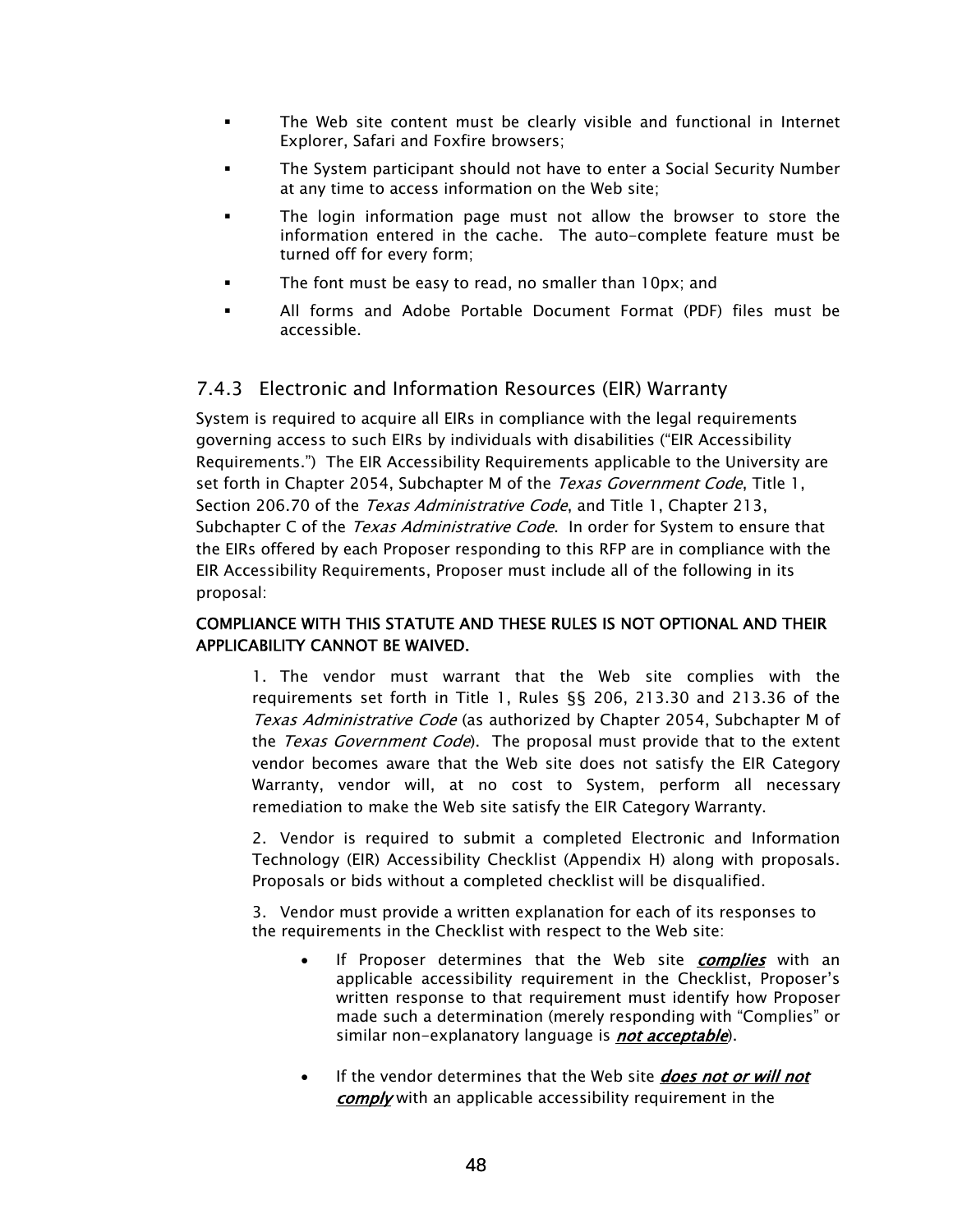Checklist, Proposer's written response to that requirement must identify the cause of such non-compliance and the **specific** efforts and costs that Proposer would need to assume in order to remedy such non-compliance (merely stating "Does not comply" or similar non-explanatory language is *not acceptable*).

- If Proposer determines that an accessibility requirement in the Checklist *is not applicable* to the website, then Proposer's written response to that requirement must identify the reason for such inapplicability (merely stating "N/A" or similar non-explanatory language is *not acceptable*).
- 4. All vendor Proposals must:
	- Agree to authorize UT System to engage in product accessibility conformance testing prior to and after completion of purchase.
	- Provide the name of a person and contact information for addressing accessibility questions and issues with the product must be provided.
	- Describe the vendor's capacity to respond to and resolve any complaint regarding accessibility of products or services provided pursuant to this RFP.

## 7.5 PROHIBITIONS; NOTICE OF INQUIRIES FROM THIRD PARTIES

The selected vendor for the System GTL and AD&D plans may receive numerous inquiries from interested third parties relating to the disability plans and their program administration. The vendor is strictly prohibited from disseminating any information about coverage, products, or materials on the vendor's Web pages other than those explicitly relating to the vendor's plan offered or service provided to System participants, including the System-specific OEB Web site.

The vendor must forward all inquiries from interested third parties relating to the System GTL and AD&D plans and their program administration to the System Office of Employee Benefits.

# 7.6 DISSEMINATION OF COMMUNICATION MATERIALS

Communication materials may be considered "published" when a final electronic copy is delivered to the System or is accessible on the vendor's Web site. Materials that contain protected health information or other confidential information such as the member ID number must be mailed in an envelope or other mailing device designed to secure the confidential information from casual viewers.

# 7.7 IMPLEMENTATION AND ACCOUNT TEAM

By no later than March 1, 2010, the selected vendor must identify in writing and submit to the System the vendor's implementation team. In addition, the vendor must submit a list of their service representatives to be dedicated to the System account. Service representative responsibilities will include answering questions from the System and institution Benefit Offices, scheduling vendor attendance at institution Annual Enrollment meetings, and distributing vendor materials.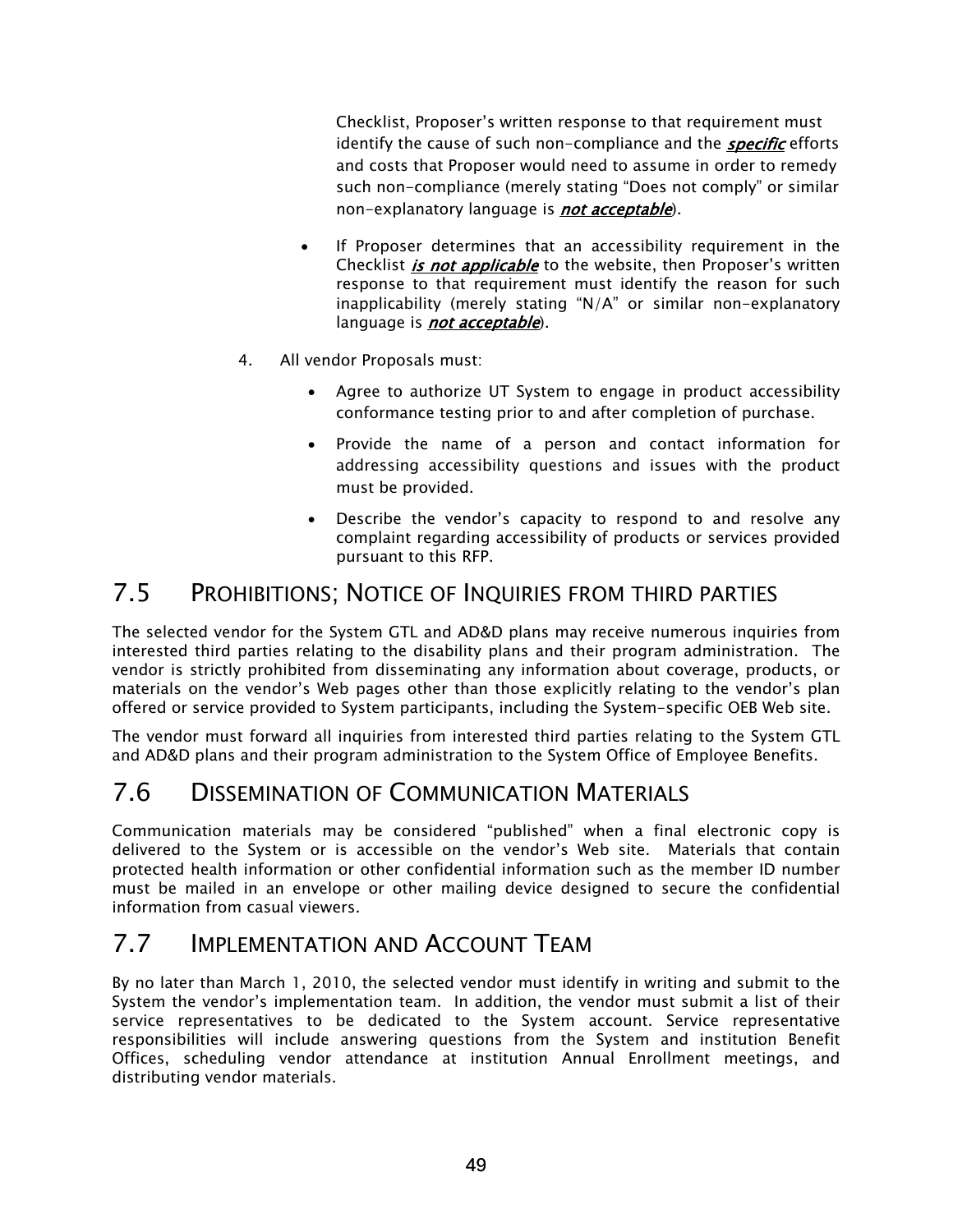The vendor's implementation team must include a designated information technology contact to interface with System regarding data transmission, data integrity, and timely processing of the data files.

# 7.8 PLAN BOOKLET

A separate plan booklet, approved by the Texas Department of Insurance, must be provided for the System's GTL and AD&D plans for each plan year. If corrections or amendments are made to a plan booklet during a plan year, the revisions will be announced via e-mail and by Web announcement. The Updated plan booklet will also be posted on the Web site. The plan booklet must include the Summary of Benefits as approved by the System. The plan booklet shall include any additions, limitations and exclusions, and a description of the appeals process. The plan booklet should include a description of current eligibility requirements, as set forth in Chapter 1601 of the Texas Insurance Code.

The contracting vendor is responsible for providing a draft of the plan booklets each year, and is expected to assist the System with the development of the booklets.

Final drafts of any required plan booklets must be submitted by the vendor to the System for review no later than May 3, 2010. It is the intent of the System to distribute the plan booklets by electronic link during the Annual Enrollment period of each year.

Contracted vendors must follow any Texas Department of Insurance requirements for the issuance and distribution of plan booklets.

# 7.9 TRAINING OF SYSTEM STAFF

The vendor must provide training to the System staff and to institution Benefits Office staff explaining plan operations. Benefits staff training occurs on an annual basis when necessary and during the month of June at the annual Benefits Training Workshop (BTW) in Austin hosted by OEB. The dates for the 2010 BTW are scheduled for Sunday, June 6 through Wednesday, June 9.

In addition, UT institution staff training may be required during the year based on changes to operations and the needs of the System.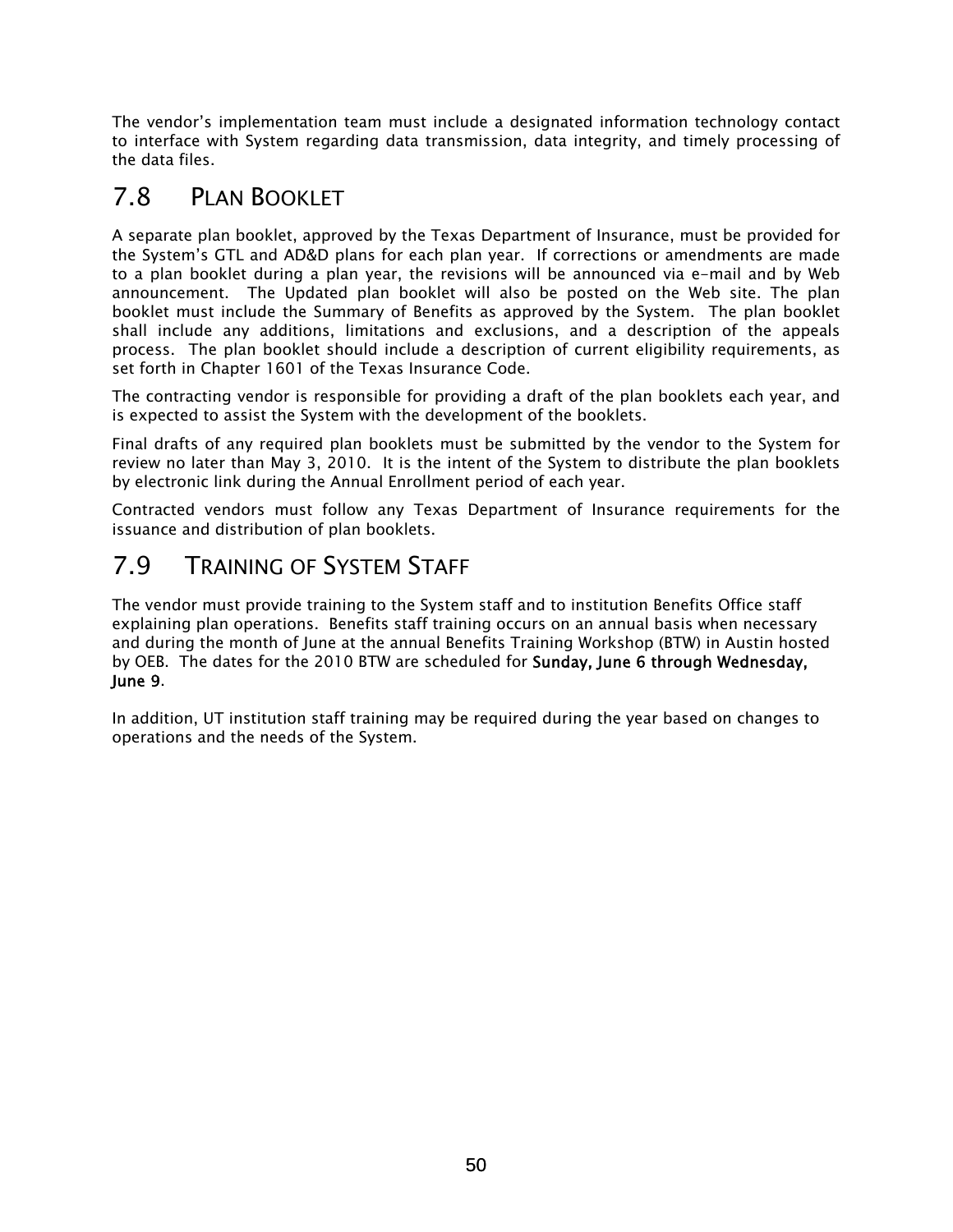# 8.0 PERFORMANCE REQUIREMENTS AND PENALTIES

The selected vendor must comply with the System requirements listed below and report information as specified in an Administrative Performance Requirements Report submitted to the System on a quarterly basis. Appendix G of this RFP contains the required reporting format for both the GTL and AD&D reports.

In addition, the System has the option of using an auditing firm of its choice to conduct periodic audits of the contracting vendor on behalf of the System to determine compliance with these and other standards. The contracting vendor's compliance with these requirements will be used as review criteria during any contract renegotiations.

The vendor approved to administer the System GTL and AD&D plans must agree to the financial penalties set forth in this section if performance requirements are not met.

#### 8.1 PERFORMANCE REQUIREMENTS AND PENALTIES

#### 8.1.1 ADMINISTRATIVE REPORT TIMELINESS

System Requirement: Each Administrative Performance Report is due no later than the 20th of the month following the end of the System plan year quarter or by the first business day following the 20<sup>th</sup> if it falls on a weekend or holiday (e.g., 3<sup>rd</sup> Quarter 2010-2011 ends May 31, 2011; June 20th falls on Saturday; therefore, the 3Q2011 report will be due to System no later than Monday, June 22, 2011).

Financial Penalty: A penalty of \$2,000 may be assessed for each quarter in which the vendor fails to submit the Administrative Performance Report by the required due date.

#### 8.1.2 COMMUNICATION REQUIREMENTS

System Requirement: The vendor must meet all due date requirements as specified in Section 7.0 of this RFP for materials related to Annual Enrollment.

Financial Penalty: A penalty of \$4,000 may be assessed for each violation of the due date requirements for: (1) preparation of the System-specific Web site; and (2) distribution of plan materials.

#### 8.1.3 Complaints

System Requirement: The average time for the vendor to resolve System participants' complaints should not exceed 30 calendar days, with at least 90% resolved in 15 days.

Quarterly Report: The vendor must report the total number of complaints (written and e-mail) received from System participants, the average length of time to resolve complaints, and the percentage resolved within 15 days of receipt. System specific data is required.

Financial Penalty: A penalty of \$4,000 may be assessed for each quarter in which the average time to resolve complaints received from System participants exceeds 30 days or 90% are not resolved within 15 days.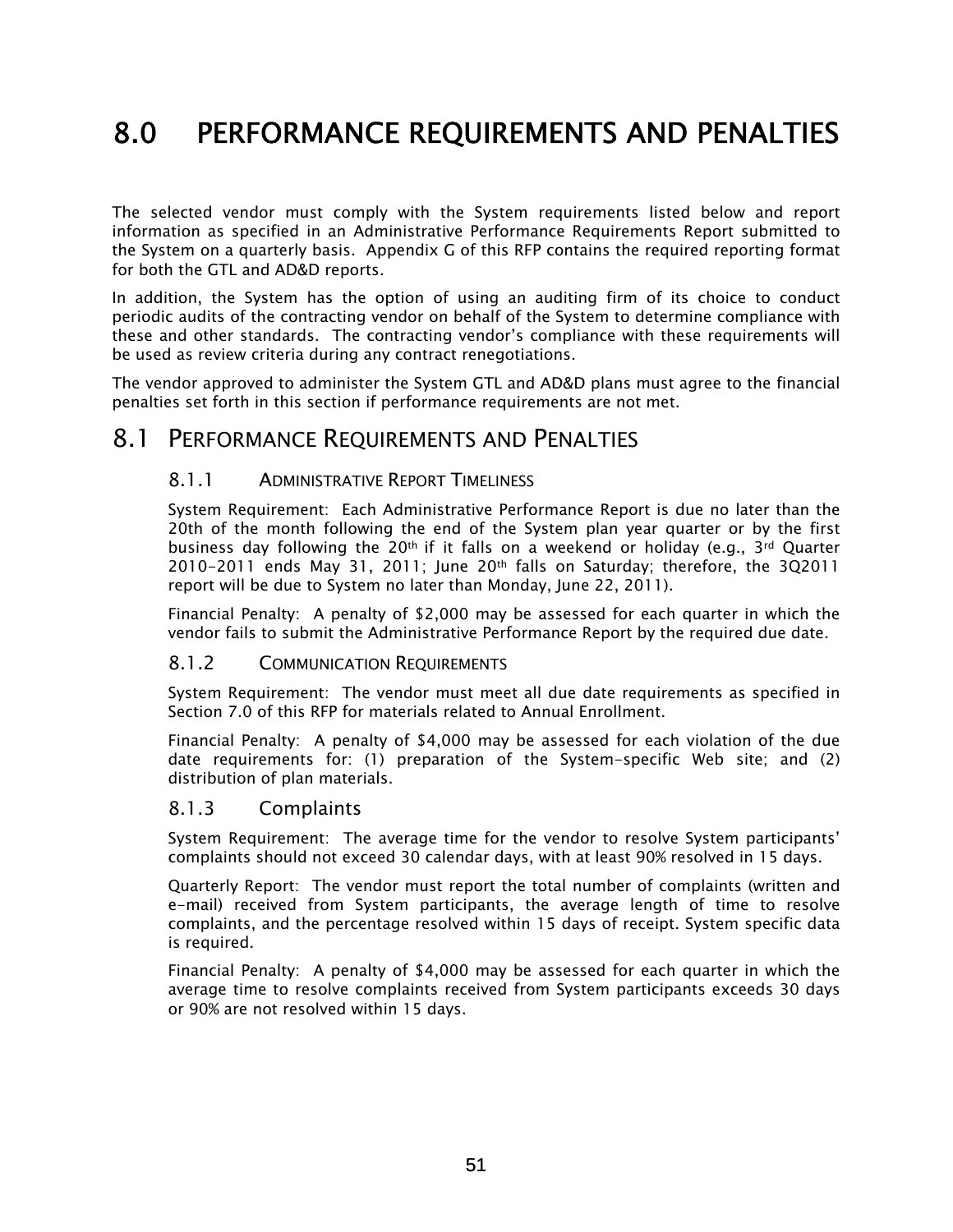#### 8.1.4 Telephone Calls

System Requirement: The vendor's Customer Service average abandonment rate for telephone calls should not exceed 5%. The average time a caller waits before speaking to a vendor representative should not exceed 30 seconds.

Quarterly Report: The vendor must report its Customer Service telephone call average abandonment rate (ABR) and average speed of answer (ASA) a caller waits in queue before a live vendor representative is available. System-specific data is preferred; however, vendor may report total business information if System-specific data is not available.

Financial Penalty: A penalty of \$4,000 may be assessed for each quarter that the vendor's ABR exceeds 5% and for each quarter that the vendor's ASA exceeds 30 seconds.

#### 8.1.5 Claims Processing

System Requirement: Once complete information is received, the vendor should average processing System participants' claims as follows:

- a) 85% of claims to be processed within fifteen (15) calendar days following date of receipt.
- b) 98% of claims to be processed within thirty (30) days following date of receipt.

Quarterly Report: The vendor must report its total number of System claims received from System participants, the total dollar amounts paid and denied, the average processing time (in days) for these claims, and the percentage processed within 15 days and 30 days from date of receipt.

Financial Penalty: A penalty of \$5,000 may be assessed for each quarter and for the standard for timeliness regarding claims processing that the vendor fails to meet.

#### 8.1.6 Evidence of Insurability (EOI) Application Process

Under the current plan, previously eligible and late entering active employees are required to provide satisfactory EOI in order to enroll in or increase Voluntary GTL coverage. This is applied to those who have declined coverage at initial eligibility.

The vendor shall provide the underwriting support and appropriate staff, including qualified and duly licensed medical doctors in good standing with the state of Texas, to service the EOI function.

System Requirement: Once complete information is received, the vendor should average processing System EOI applications for System participants as follows:

- a) 85% of EOI applications to be processed within fifteen (15) days following date of receipt.
- b) 98% of EOI applications to be processed within thirty (30) days following date of receipt.

The vendor must report the status of EOI applications, weekly via SFTP (secure FTP), to OEB using the dataset layout format found in Appendix B.

The vendor should provide OEB with an "unlocked" PDF copy of their EOI form. OEB will use this form to create online EOI application screens where U.T. System employees can provide complete medical history in response to the vendor's EOI form questions. This data will populate a PDF version of the vendor's EOI form available for the member to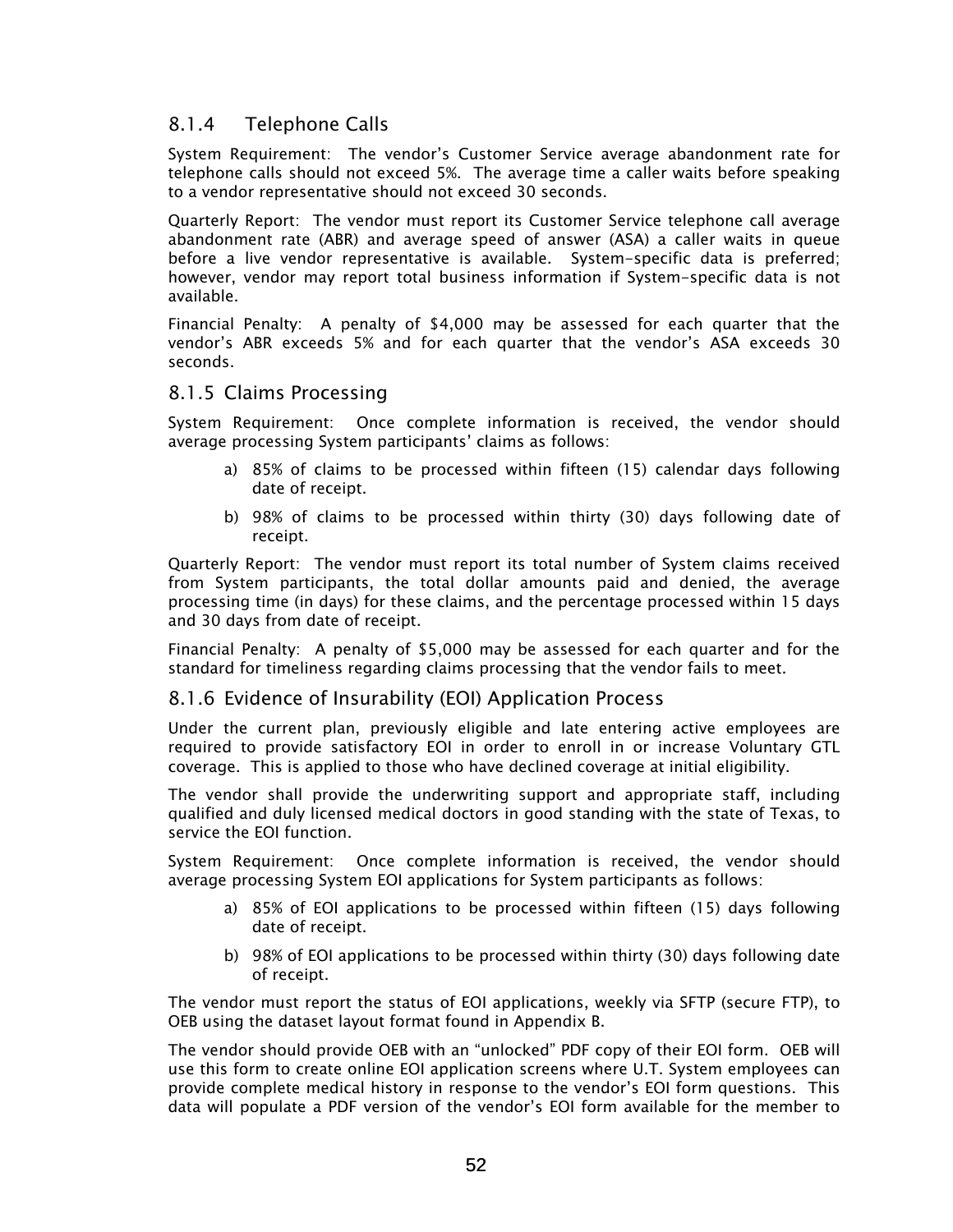print, sign and mail to the vendor (if required). This form will also be capable of capturing an electronic signature if the vendor agrees that a hard copy of the EOI form with a wet signature is not required. The data captured will be put into a dataset and transmitted, via SFTP, to the vendor. The vendor should strongly consider receiving these EOI application form datasets, which will be created nightly by OEB during the annual enrollment period from July 1 through August 15. The dataset layout for the EOI applications can be found in Appendix B. OEB would like the vendor to accept an electronic signature that will be included in the datasets.

Quarterly Report: The vendor must report the total number of EOI applications received, approved, denied, closed, and pending by System participants; plus the average time (in days) to process the applications, and the percentage processed within 15 and 30 days.

Financial Penalty: A penalty of \$5,000 may be assessed for each quarter and for each standard for timeliness regarding EOI processing that the vendor fails to meet.

#### 8.1.7 Appeals

System Requirement: The vendor should average processing appeals for System participants within 30 calendar days following date of receipt.

Quarterly Report: The vendor must report the total number of appeals received, upheld and denied from System participants; plus the average time (in days) to reach a decision and the percentage processed within 15 and 30 days.

Financial Penalty: No penalty is associated with this requirement.

#### 8.1.8 Waiver of Premium

System Requirement: The vendor should average processing GTL Waiver of Premium applications for System participants within 30 calendar days following date of receipt.

Quarterly Report: The vendor must report the total number of applications received, upheld and denied from System participants; plus the average time (in days) to reach a decision and the percentage processed within 15 and 30 days.

Financial Penalty: No penalty is associated with this requirement.

#### 8.1.9 Fraud Detection

System Requirement: The vendor must document that it has a comprehensive plan in place sufficient to detect fraud, abuse, overpayments, wrongful or incorrect payments and to verify enrollment.

Quarterly Report: The vendor must report any fraud, abuse, overpayments, wrongful or incorrect payments, as well as verification of enrollment, in the Quarterly Administrative Performance Requirements Report. The vendor shall also conduct investigations with regard to fraudulent or suspicious claims and report the information to the System. The System may develop further policies in connection with the detection and prevention of fraud or abuse. The vendor must comply with all such policies and is encouraged to develop additional safeguards. The vendor must report the total number of dollars recovered through fraud investigation activity and submit a written description of the vendor's comprehensive fraud detection plan, using its automated systems to detect and prevent fraud, abuse and other improprieties.

Financial Penalty: No penalty is associated with this requirement.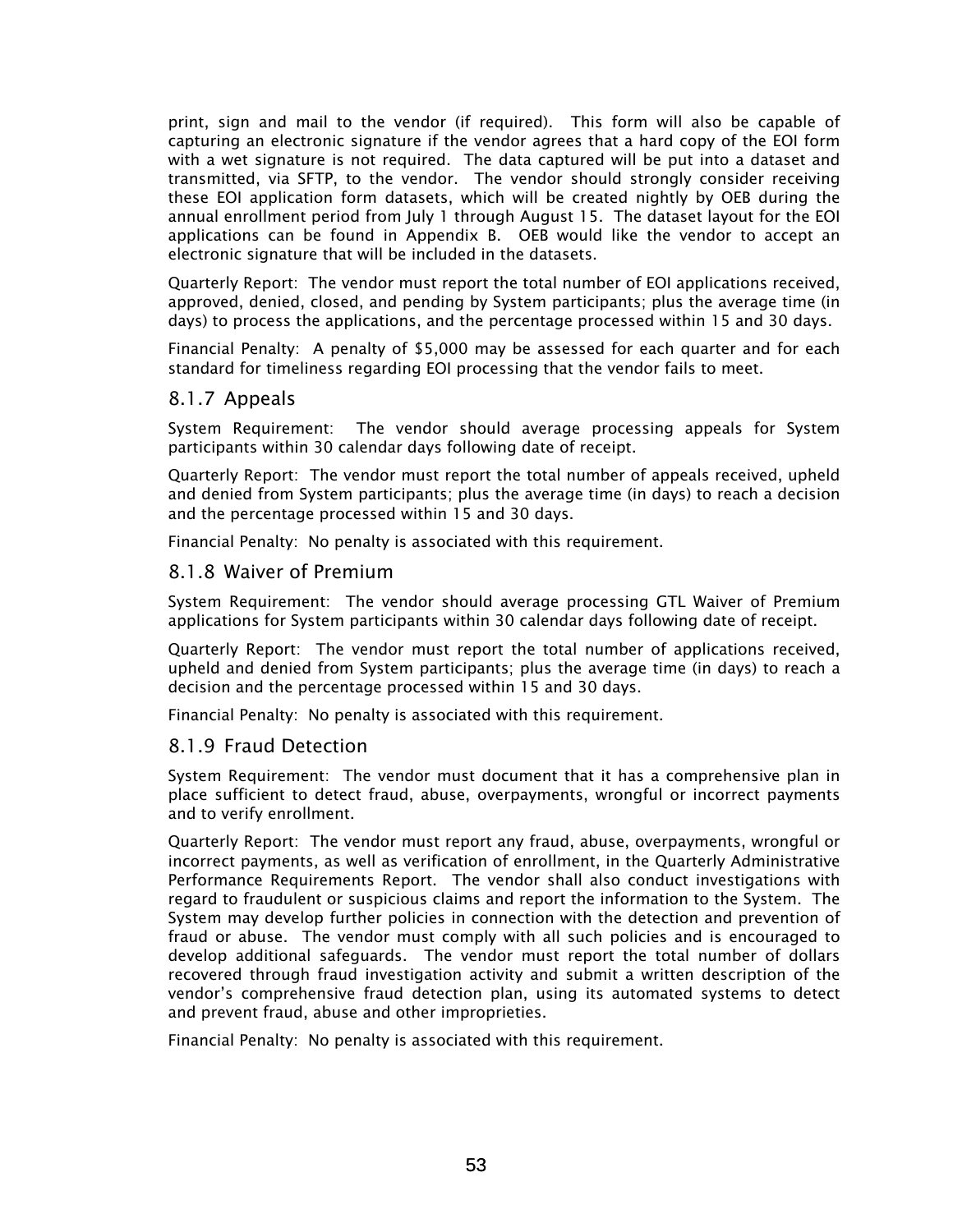#### 8.1.9 Dataset Processing

System Requirement: Maintenance eligibility datasets received by the vendor from the System on any business day by 11:00 AM Central Time will be processed within two (2) business days following receipt.

Financial Penalty: A penalty of \$1,000 may be assessed for each successfully transmitted dataset not processed by the vendor within the specified timeframe, up to a maximum penalty of \$5,000 for each quarter.

#### 8.1.10 Customer Service Call Center and Web Site Outages

System Requirement: Vendor customer service call center telephone and IVR outages and Web site outages should be kept to a minimum. If an outage does occur, the vendor's goal should be to restore service within one (1) hour of the outage.

Financial Penalty: A penalty of \$1,000 may be assessed for each outage over one (1) hour but less than eight (8) hours. If the outage is greater than 8 hours but less than 24 hours, a penalty of \$2,000 may be assessed. If the outage is 24 hours or greater, a penalty of \$4,000 may be assessed for each occurrence, up to a maximum penalty of \$10,000 for each quarter. OEB may waive this penalty based on extenuating circumstances such as down time due to severe weather, a natural disaster, or an act of terrorism.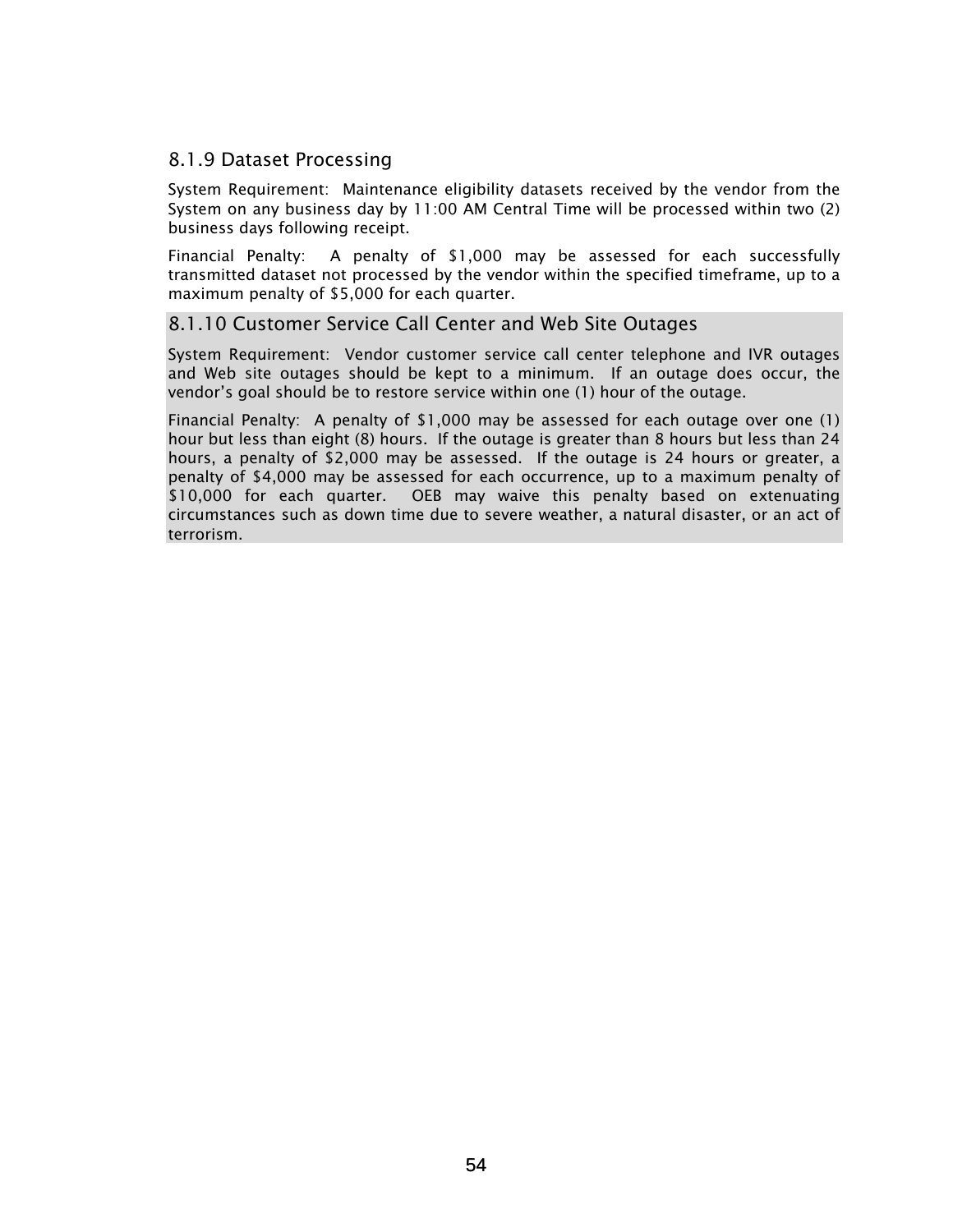# 9.0 Time Table

These dates represent the best estimate of your organization's compliance with the listed requirements.

| 1.  | Life and AD&D RFP posted                                                                                       | 11/24/2009           |
|-----|----------------------------------------------------------------------------------------------------------------|----------------------|
| 2.  | Conference for Prospective Respondents                                                                         | 12/17/2009           |
| 3.  | Last day for prospective vendors to submit RFP questions                                                       | 1/11/2010            |
| 4.  | Proposal due date                                                                                              | 1/20/2010            |
| 5.  | Contracts finalized and signed                                                                                 | 3/1/2010             |
| 6.  | Implementation team designated and tasks assigned                                                              | 3/1/2010             |
| 7.  | First planning meeting between System representatives and<br>vendor and timetable for implementation finalized | March 2010 TBD       |
| 8.  | Selected vendor will submit booklets to OEB for review                                                         | 5/3/2010             |
| 9.  | Meetings with System-institution Benefits Offices, if necessary                                                | May 2010 TBD         |
| 10. | System-specific vendor Web site available for testing                                                          | 6/1/2010             |
| 11. | Setup of eligibility SFTP procedures and authorizations                                                        | 6/1/2010             |
| 12. | Plan booklets due to System for review                                                                         | 6/4/2010             |
| 13. | Annual Benefits Training Workshop in Austin, Texas                                                             | $6/6 - 6/9/2010$     |
| 14. | Begin testing transmission of test eligibility data                                                            | 6/15/2010            |
| 15. | Deadline for distribution of enrollment materials to institutions                                              | 6/18/2010            |
| 16. | System-specific vendor Web site ready for use                                                                  | 6/21/2010            |
| 17. | Annual Enrollment period                                                                                       | $7/1 - 7/31/2010$    |
| 18. | Eligibility, accounting, and data management systems testing<br>completed                                      | 8/1/2010             |
| 19. | Transmission of September 1, 2010 eligibility data sets to vendor                                              | 8/11/2010            |
| 20. | Testing/training of emergency eligibility update/review processes                                              | 8/15/2010            |
| 21. | Deadline for participants to submit EOI application                                                            | 8/15/2010            |
| 22. | Testing of eligibility error dataset transmission from vendor                                                  | 8/25/2010            |
| 23. | Plan booklets received by participants                                                                         | Prior to<br>9/1/2010 |
| 24. | Effective date of coverage                                                                                     | 9/1/2010             |
| 25. | Begin testing of Self Premium Billing data                                                                     | 9/1/2010             |
| 26. | Transmission of Self Premium Billing data                                                                      | 10/1/2010            |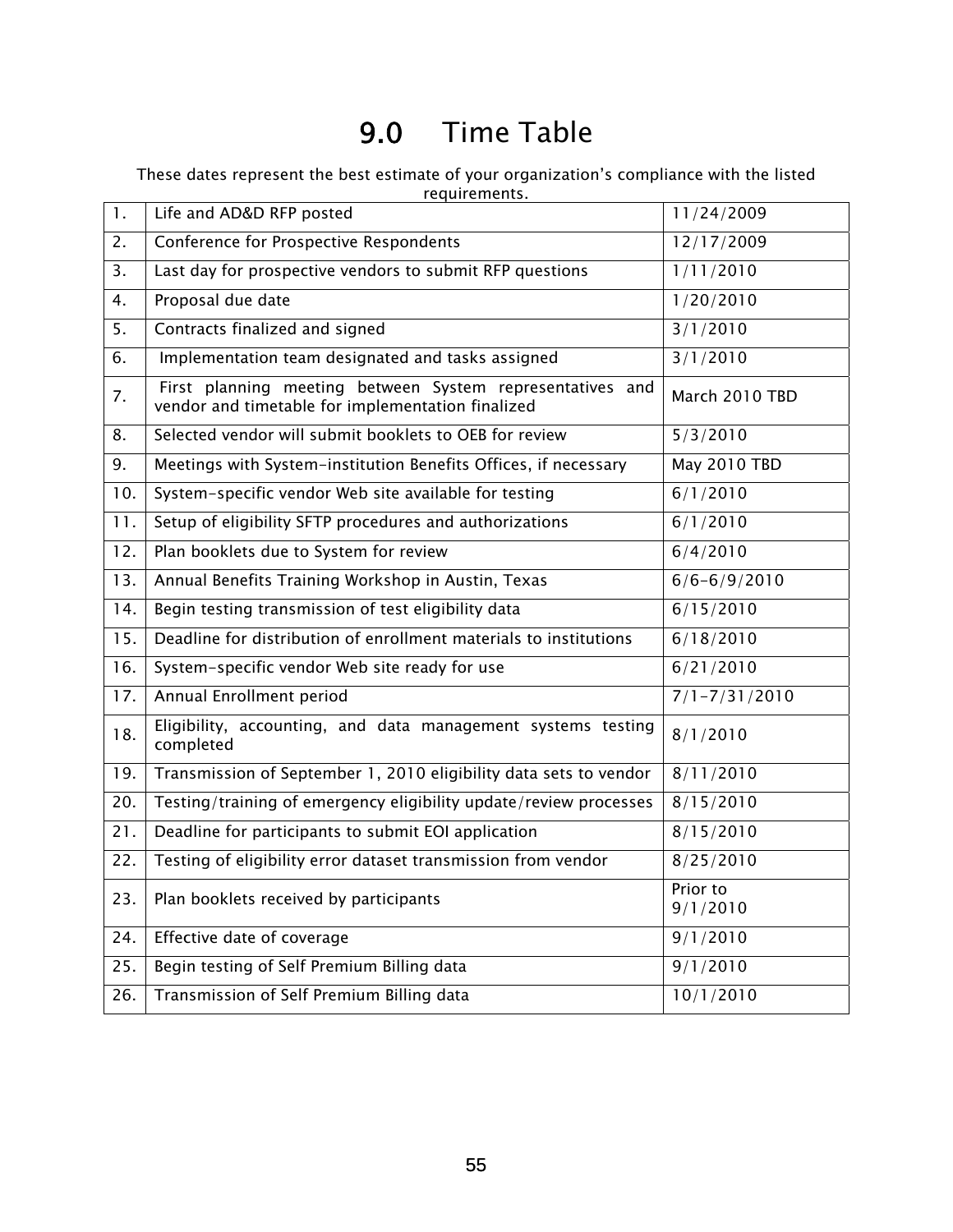# 10.0 PROPOSAL EVALUATION CRITERIA

Proposals submitted in response to this RFP will be evaluated on the basis of the criteria included in this section. The criteria are not necessarily listed in order of importance. While the criteria will provide the basis for an objective evaluation of each proposal, the experience and judgment of the System staff and their advisors shall also be important in the selection process. The goal of the process will be to determine the organization that will provide the System with the best partner for the administration of the System's fully insured GTL and AD&D plans during the term of the Contract.

# 10.1 COMPLIANCE WITH AND ADHERENCE TO THE RFP

Deviations are strongly discouraged and must be specifically identified and described in detail in order to be considered. While a proposal with minor deviations from the RFP will not be disqualified, preference may be shown to those vendors with the fewest, least significant deviations. The System will interpret vendor responses to match the specifications herein except for deviations specifically noted and described in response to this item.

# 10.2 ADMINISTRATIVE CAPABILITY

The organization will be evaluated on the basis of its ability to provide quality services to the System in the management and administration of the System GTL and AD&D plans, as described herein.

# 10.3 FINANCIAL STRENGTH AND STABILITY

The System has specified a minimum organization net worth of \$100 million. While a net worth substantially in excess of the minimum will not necessarily indicate a superior proposal, a net worth below the minimum will result in disqualification of the proposal.

### 10.4 PREMIUM RATES AND ADMINISTRATIVE COST

The System expects to receive proposals from several highly qualified organizations, all of which can provide high quality, cost-effective service. For these, a distinguishing factor will be the organization's proposed premium rate schedule and the percentage of the premium designated for administrative costs.

# 10.5 DIR ACCESSIBILITY RULES

The System is required to ensure that the vendor is able to comply with the DIR Accessibility Rules and provide the required Electronic and Information Resources Accessibility Warranty as described in Section 7.4.3 of this RFP.

# 10.6 OTHER

The System may determine that other factors should be considered important based on their review of the responses to the interrogatories. Examples of such factors include, but are not limited to, experience serving large group programs, prior System experience, and references. The System reserves the right to make site visits to selected finalists and to utilize information gained in those site visits in the evaluation process.

The System reserves the right to reject any and/or all proposals and/or call for new proposals if the System deems it to be in the best interests of the GTL and AD&D plans and its participants.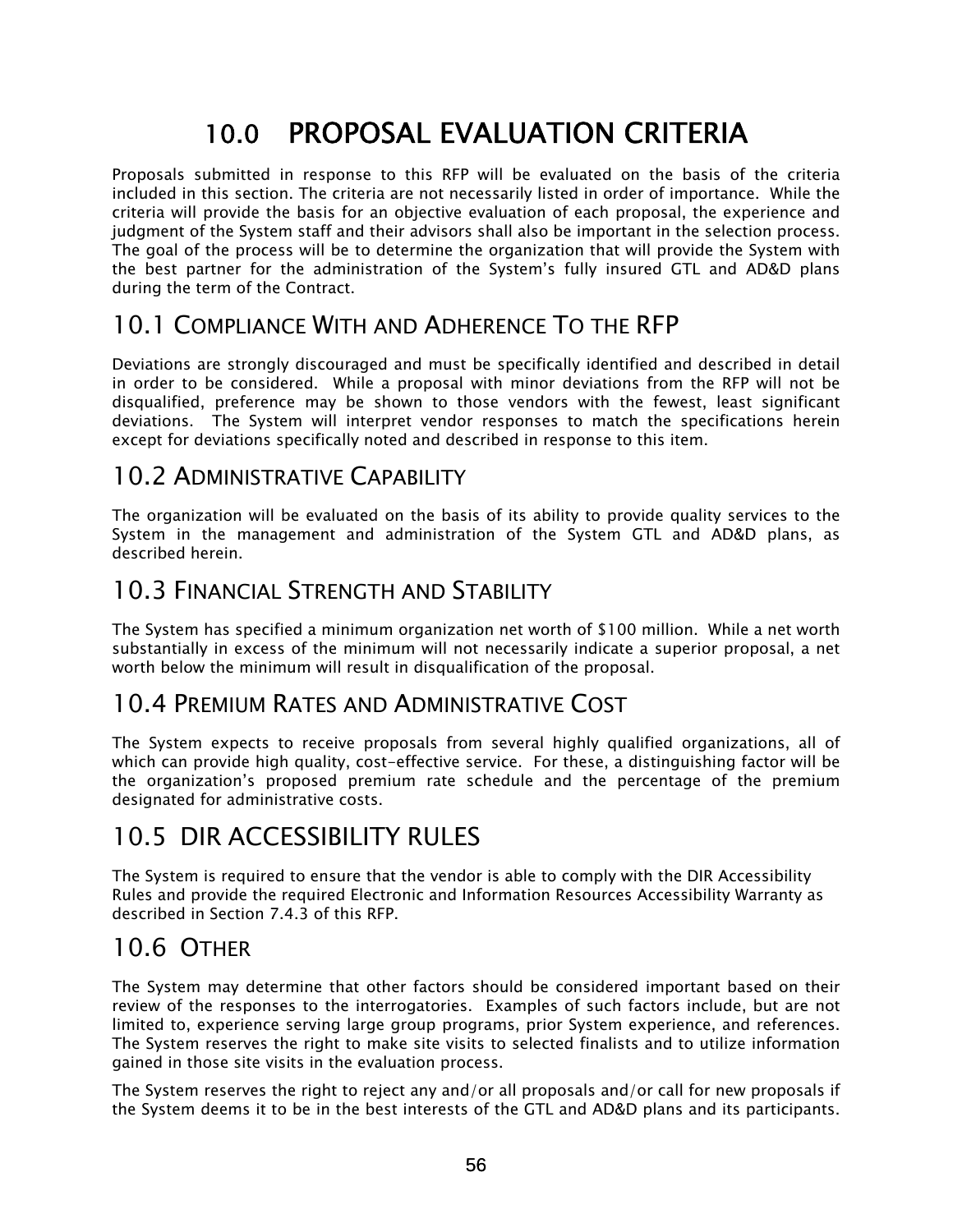The System also reserves the right to reject any proposal submitted that does not fully comply with the RFP's instructions and criteria. The System is under no legal requirement to execute a Contract on the basis of this notice or upon issuance of the RFP or receipt of a Proposal.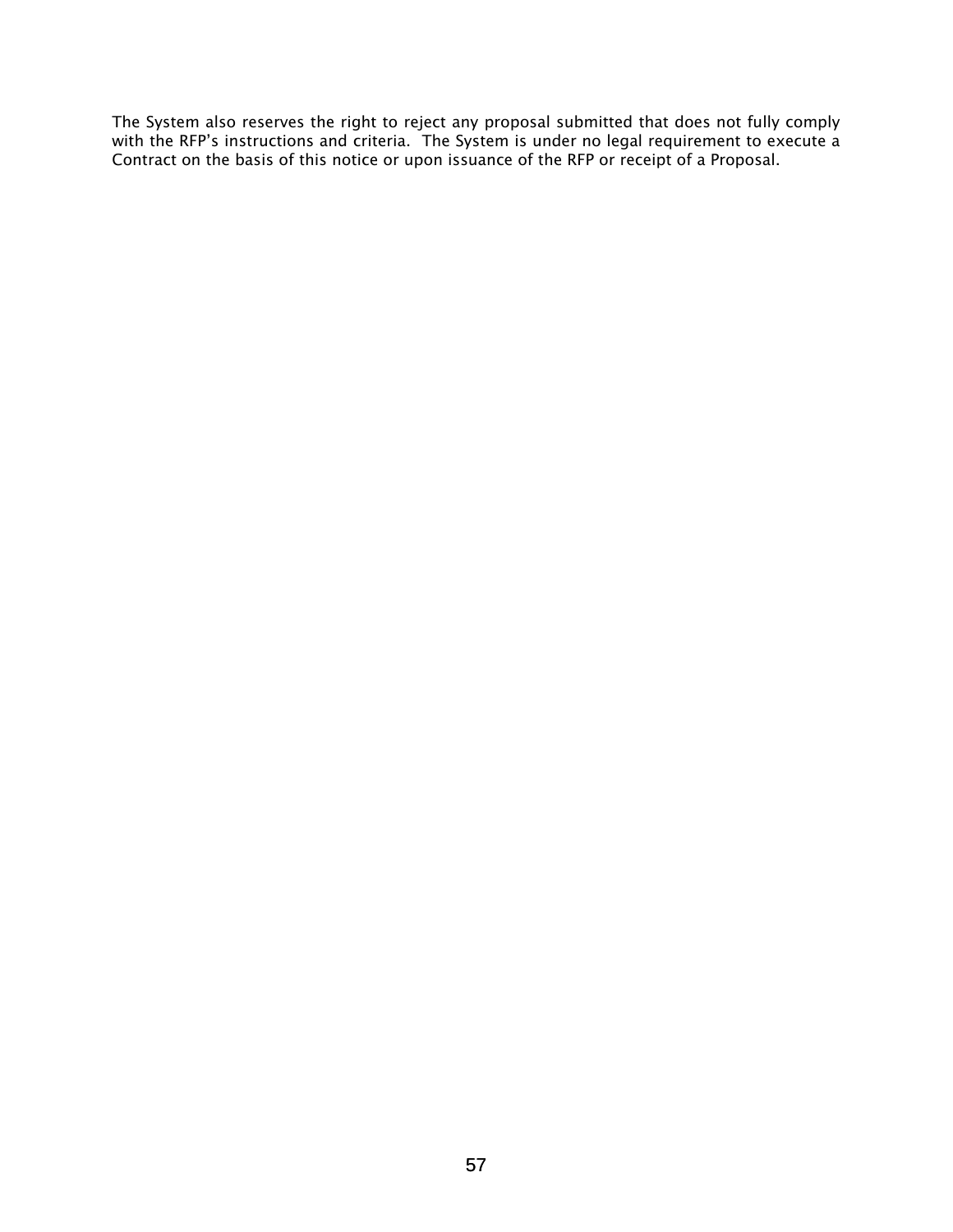# 11.0 INTERROGATORIES

In order for a vendor's proposal to be considered and accepted, it must provide answers to all of the questions presented in this section. Each question must be answered specifically and in detail. Reference should not be made to a prior response, or to another document, unless the question involved specifically provides such an option. Be sure to refer to all sections and appendices of this RFP including the Sample Contract before responding to any of the questions, to ensure a complete understanding of all of the System's requirements with respect to the bid.

Answers to the questions included in this section should be detailed enough to satisfactorily explain the vendor's position on each particular issue. It is the vendor's responsibility to respond to these questions in such a way that the System has a full and complete understanding of the vendor's intent. The answers to these questions will be the basis for interpretation of various aspects of the contract between the System and the organization. It is important to carefully define any key words or phrases used in answering these questions.

Each response must be preceded by the question to which the response pertains.

Indicate clearly if each answer is in response to the GTL plan or the AD&D plan or both plans.

For example: 1. Question

GTL Answer:

AD&D Answer:



1. Enumerate and provide a detailed description of each deviation from this RFP. Deviations, which are strongly discouraged, must be specifically identified in order to be considered. The System will interpret your proposal to match the specifications of this document except for deviations specifically noted and described in response to this item. If the System enters into a contract with your organization, deviations shall not become a part of the final Contract unless expressly agreed to by the System in writing and accepted by the System. See Section 3.0 of this RFP for further information regarding deviations from the Sample Contract.

### GENERAL INFORMATION

2. Provide the following information regarding your organization:

a. Vendor's full legal name, address, telephone number

b. Name, title, telephone number, e-mail address and FAX number of contact person

c. Name, title, telephone number and e-mail address of the person authorized to execute this RFP, and any subsequent contract that may be awarded

d. Name, title, telephone number and e-mail address of the person who will serve as the System account liaison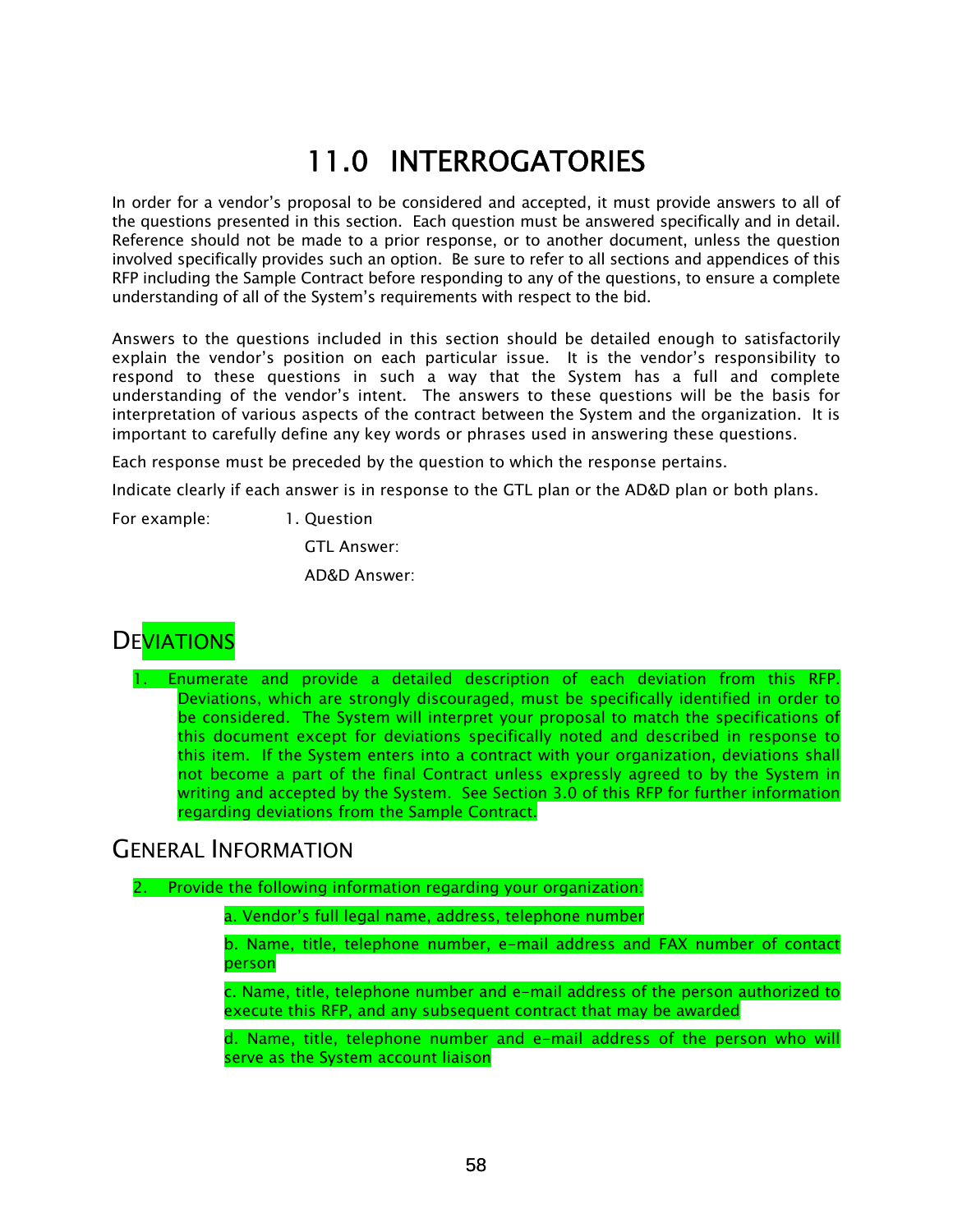e. Name(s), title(s), e-mail address(es), mailing address(es), telephone number(s), and facsimile number(s) of the personnel responsible for preparation of the Proposed Rates noted in Section 12

f. Type of incorporation (for profit/not-for-profit or non-profit); publicly or privately owned

g. Names of officers and directors and percentage of ownership in the company.

h. State of incorporation

i. Provide a copy of your organization's certificate of authority to operate as a GTL and AD&D insurance carrier from the Texas Department of Insurance and your organization's State of Texas Vendor ID number (14-digit number)

j. Date GTL and AD&D services were each first provided

k. Name, title, e-mail address, mailing address, and telephone number of the person who shall serve as the vendor's legal counsel and/or all such information as it relates to any outside law firm retained by the vendor for purposes of the vendor's proposal or contract performances

l. Name and title of the individual who will be signing the contract on behalf of the vendor. Provide a secretary statement or other proof that this individual is authorized to bind the vendor in this manner.

- 3. Does the vendor propose to utilize subcontractors in the performance, delivery and provision of services, coverages, benefits, equipment, supplies and products requested hereunder? If so, provide the information requested in items a. through l. above for each subcontractor and specify what services may be performed by each subcontractor.
- 4. Provide the names and addresses of all parties who would receive compensation as a result of the organization's selection under this RFP, including, but not limited to, consulting fees, finder's fees, and service fees.
- 5. Provide an organizational chart identifying the personnel who will be responsible for the administration and management of your organization's contract with the System.
- 6. Provide a copy of your most recent NAIC annual statement (if you are a licensed insurance carrier) and a copy of your most recent audited financial statement.
- 7. Provide copies of ratings and reports on your organization issued by independent insurance rating organizations or similar entities, e.g., Best's, Moody's, Standard & Poor's, etc.
- 8. Is your company a stock or mutual company? Is your organization owned or controlled by any other organization? If so, please explain this relationship.
- 9. Describe in detail previous implementation breakdowns or contract breaches (if any) by the vendor and all measures the vendor took to rectify the situation or to remedy the breach. Provide a schedule of performance assessments and contract breaches for the last ten (10) years or life of the company if less than ten (10) years. Separate by governmental and nongovernmental clients indicating the reason for the assessment and the amount paid. List in most recent chronological order.
- 10. Is your company currently in default on any loan agreement or financing agreement with any bank, financial institution, or other entity? If yes, specify date(s), details, circumstances, and prospects for resolution.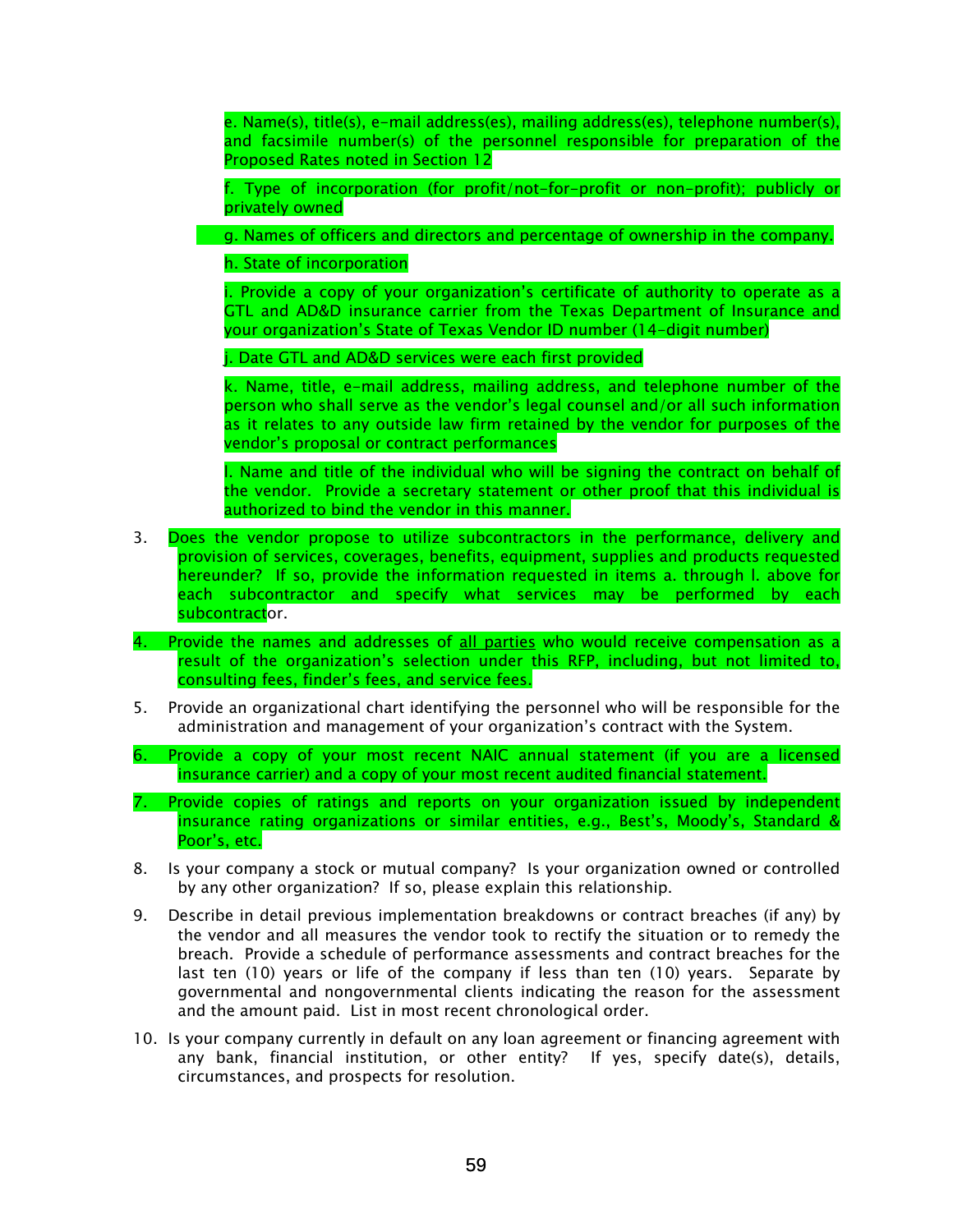- 11. How many employees are covered by plans for which you underwrite GTL and AD&D benefits as of September 1, 2009? Describe your organization's capacity to enroll new participants and any anticipated limitations on future enrollment.
- 12. For how many groups of 10,000 or more do you currently provide GTL and/or AD&D benefits?

### CONFIRMATION AND ACKNOWLEDGEMENTS

- 13. Confirm that your organization will comply with all of the general requirements described in Section 2.0 of this RFP.
- 14. Confirm that your organization will comply with all of the financial requirements described in Section 4.0 of this RFP.
- 15. Confirm you agree to a 210-day notice of any future rate adjustments.
- 16. Confirm that your organization will comply with all of the benefits and requirements described in Section 5.0 of this RFP.
- 17. Confirm that your organization has the ability to provide all of the benefits specified in Appendix A-1 and A-2 of this RFP. Also confirm that your organization has the ability to provide the potential new benefits specified in Sections 12.3 and 12.4 of this RFP.
- 18. Confirm that your organization will comply with all of the operational specifications including administrative, data processing and reporting requirements described in Section 6.0 of this RFP.
- 19. Confirm that your organization will comply with all of the communication and administration requirements described in Section 7.0 of this RFP. Confirm that you understand and will comply with the UT-specific Web site technical specifications in this section and that you will complete and submit the Electronic and Information Resources (EIR) Accessibility Checklist found in Appendix H of this RFP.
- 20. Confirm that your organization understands all of the administrative performance requirements described in Section 8.0 of this RFP and agrees to pay the stated performance penalties if applicable.
- 21. Confirm that your company retains the liability for incurred waiver-of-premium claims on covered individuals in the event of the termination of your contract.
- 22. What is your standard waiting period (number of days) for a premium waiver? Is there a time limit for application for waiver of premiums? Does premium waiver apply only to the GTL plan?
- 23. Confirm that all active and retired employees enrolled in Voluntary GTL coverage and/or Voluntary AD&D coverage on August 31, 2010 will continue enrollment at the same level(s) of coverage under the new contract effective September 1, 2010 unless the employee elects to reduce, increase or cancel the coverage.

# **REFERENCES**

- 24. List as references five employers for whom you provide fully insured GTL and AD&D plan services to their employees. The System is particularly interested in employers located in Texas and in public entities. For each employer, include:
	- a. Name and telephone number of the representative of the employer who is familiar with the services you provide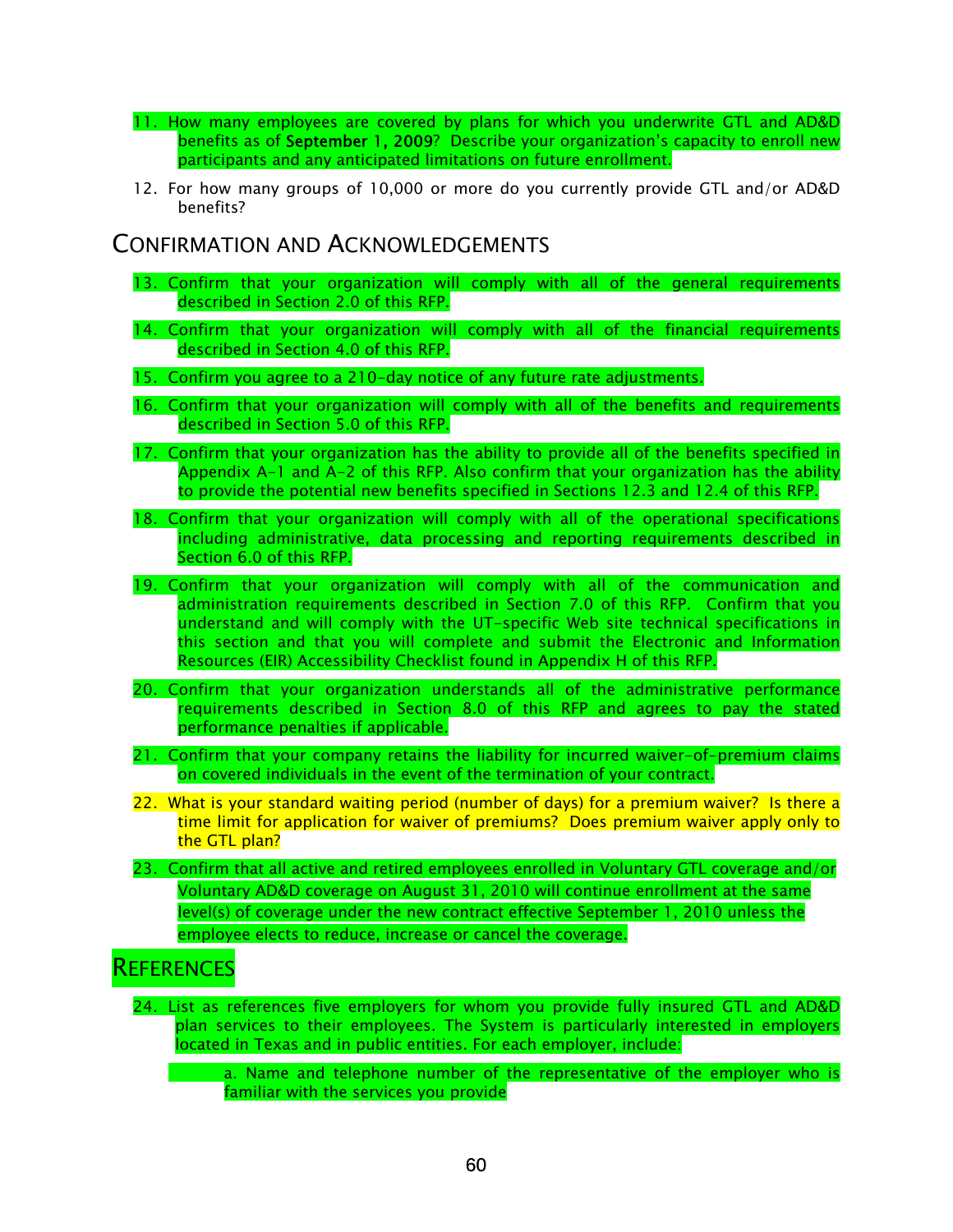b. Nature of your relationship with the employer, i.e., insurer, administrator, reinsurer, manager of provider network

c. The number of employees enrolled and the annual claims paid

Note: Your response to this request officially authorizes the System to contact these employers to discuss the services that you have provided for their employees and authorizes the employers to provide such information to the System.

### VENDOR FINANCIAL INFORMATION

- 25. ADDED TO 2015 RFP Provide a statement regarding your organization's capacity to enroll new participants and the likelihood of any future limitations on enrollment.
- 26. Describe your organization's risk retention process including the use of a reinsurer. If a reinsurer is employed, provide the name and amount of risk assumed and any involvement the reinsurer has in the claims approval process.
- 27. State the name and address of any sponsoring or parent corporation or others who provide financial support to your organization. Provide an indication of the type of such support, i.e., guarantees, letters of credit, etc. What are the maximum limits of additional financial support? Provide a copy of the sponsoring organization's most recent audited financial statement. Confirm that you will provide a copy of the audited financial statement for each year during the term of this contract.
- 28. Is your organization presently actively considering or subject to any mergers with and/or acquisitions of or by other organizations? If so, provide specifics. Affirm your organization's agreement to notify the System immediately upon reaching any form of binding agreement in connection with any reorganization of your organization's management or ownership. Disclose any contractual relationships with affiliates that could present a conflict of interest with your role as the contracted vendor for the System GTL and AD&D plans.

### HUB PARTICIPATION PROGRAM

29. Confirm that you have read the HUB requirements in Section 2.9 and Appendix F of this RFP and have provided three (3) originals of the HUB subcontracting plan with your proposal. Include all applicable HUB materials in a separate envelope from the other proposal materials.

#### **BENEFITS**

- 30. Explain your previous experience in providing GTL and AD&D benefits, as applicable, to groups of 10,000 or more.
- 31. Indicate the overall percentage of covered individuals filing claims during the last year.
- 32. Explain the process followed when Evidence of Insurability (EOI) is required. What is the average decision time on an EOI application form? What factors determine the need for a medical report? If a medical report is required, does your organization decide which medical professional completes the form? If so, who pays for the medical report and what is the average cost? How is approval or declination reported to the individual applicant?
- 33. Describe the services you will provide in compliance with this RFP as described in Section 5, as well as the specific services you will render in connection with the installation of the plan, education of benefit staffs, printing of booklets, forms, etc.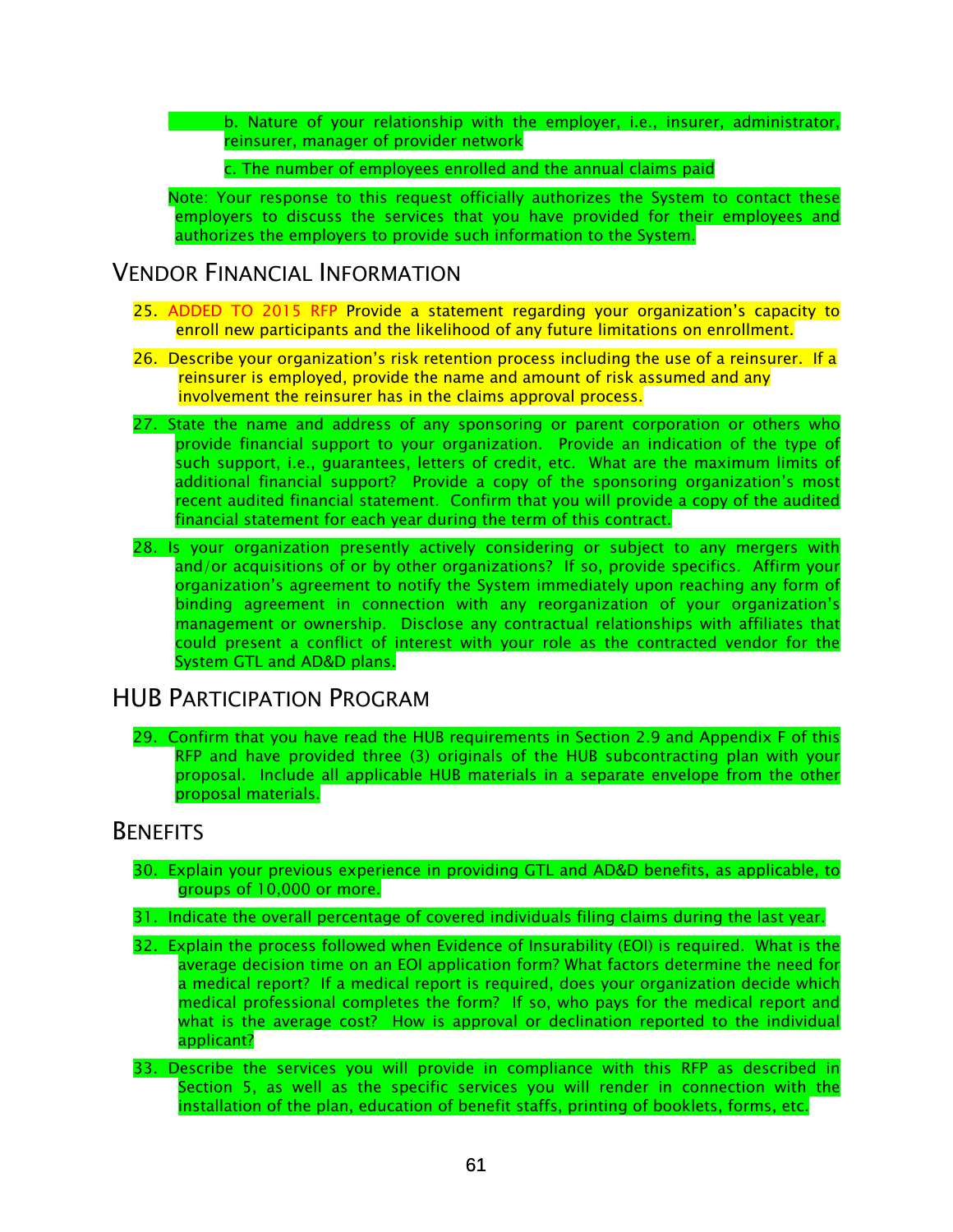- 34. Describe all plan limitations, exclusions, and pre-existing condition clauses included in your organization's proposal.
- 35. In addition to the GTL and AD&D summaries found in Appendix A, provide the System with a description of any additional benefits and definitions to be considered in evaluating the product(s) your organization is proposing in response to this RFP.
- 36. Confirm your organization understands that a limited number of employees, mostly physicians, are enrolled in a separate Medical Practice Plan benefit and that in the event of loss of this coverage, your organization will treat this group of employees as newly eligible in regards to EOI requirements for the System's GTL plan.
- 37. The System's abeyance policy permits faculty and staff to hold coverage in abeyance (freeze coverage) prior to a leave or sabbatical commencing. Upon return to active employment, the staff or faculty member is eligible to pick up coverage without Evidence of Insurability. Is your company willing to accept the System's abeyance provision?

### ADMINISTRATION AND CUSTOMER SERVICE

- 38. Briefly outline your organization's account management philosophy. Include an outline of how the team members are compensated by your organization.
- 39. Describe the organization, location and structure of the account service team that shall (1) initially implement the System GTL and AD&D plans; and (2) provide ongoing program support for the System plans. Provide a resume of each team member, including vendor-related duties and length of time with your organization. Describe any other duties these personnel will be performing related to non-System responsibilities.
- 40. Describe the coordination and collaboration between the account management team and underwriting for the EOI process.
- 41. Provide a list of individuals who will comprise your implementation team should you be selected as the vendor. Include individuals for the following categories:
	- a. Enrollment reporting
	- b. Benefit processing
	- c. Communication materials
	- d. Grievance process
	- e. EOI Processing
	- f. Claims processing
	- f. Payments and reconciliation
- 42. Where would the person responsible for the account and client management be located?
- 43. What are your organization's contingency plans and procedures for providing back-up service in the event of strike, natural disaster, backlog, or other events that might interrupt or delay service? Provide a copy of your disaster recovery plan and/or business resumption plan, including the results of your most recent test of the plan.
- 44. Are all administrative services performed internally? If not, where is the administrative service facility located? If your organization contracts with a management company for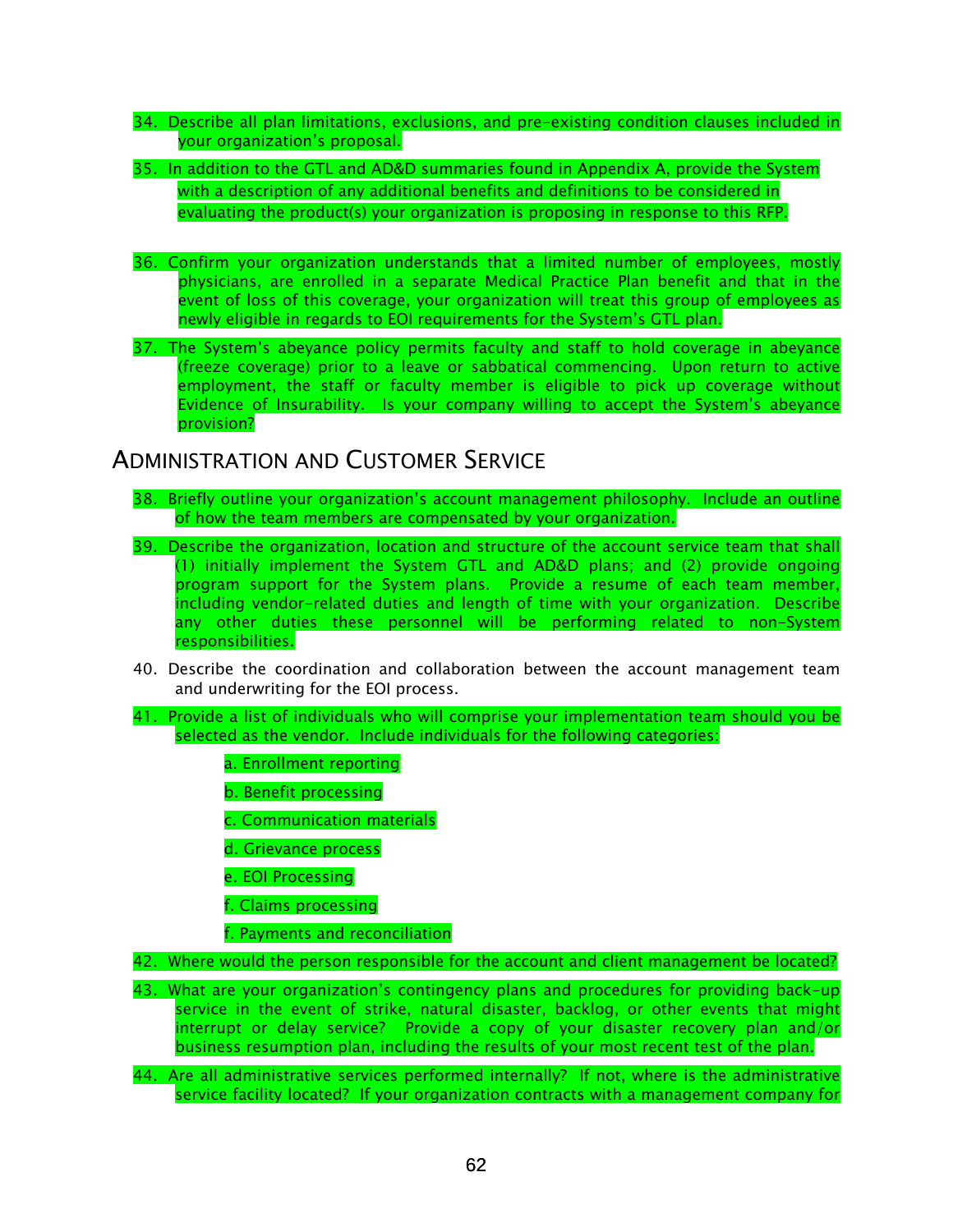some or all of your administrative services, specify the name of the company, the services provided and the method of reimbursement.

- 45. Provide the names, positions, and locations of the vendor's support staff (including numbers of full-time equivalent employees), which shall administer the System GTL and AD&D plans. What is the turnover rate among this administrative staff for the past two (2) years?
- 46. Describe your customer services unit, the manner in which it is accessed, its hours of operation and its handling of complaints.
- 47. What are your organization's current response time standards with respect to questions requiring written communication?
- 48. Describe your organization's procedures for handling customer service complaints.
- 49. What customer complaint tracking system does your organization utilize? How long has this system been operational?
- 50. Briefly outline any recent system changes. Include any plans or timelines for scheduled future changes to the existing system.
- 51. Briefly describe the training that each vendor employee or representative receives to provide customer services? Include length of time it takes to go from training to a qualified Customer Service Representative (CSR).
- 52. Are there any scheduled changes of the CSR system support? If so, include description of the old and new systems, along with a timeline of when the changes will be implemented.
- 53. How will the customer service unit be staffed? What is the turnover rate for your organization's non-management call center staff?
- 54. How does your organization handle after-hours customer service calls?
- 55. How does your organization track and monitor phone service on an account-specific basis?
- 56. Does your organization have the ability to allow the System to listen to customer service calls remotely from Austin?
- 57. Does your organization record phone calls? If so, how many and what criteria are used for selecting the calls for recording?
- 58. Does your organization's CSR system support TTY, also known as a TDD (Telecommunications Device for the Deaf), technologies?
- 59. Does your organization currently conduct participant satisfaction surveys? Provide a copy of the latest results of the vendor's most current survey. Does an outside organization perform the survey? The survey should provide the percentage of participants who indicated that they were "satisfied" or "very satisfied" with the overall program.
- 60. Does your organization's CSR system support Spanish-speaking participants?
- 61. Does your organization expect to make major changes to its service organization or facilities (e.g., moving to a different location, reorganizing or merging units)? If so, please describe.
- 62. Will you be willing to provide personnel who will attend employee/retired employee meetings during annual enrollment on a statewide basis? Although on a very limited basis, will your organization provide personnel for meetings at times other than from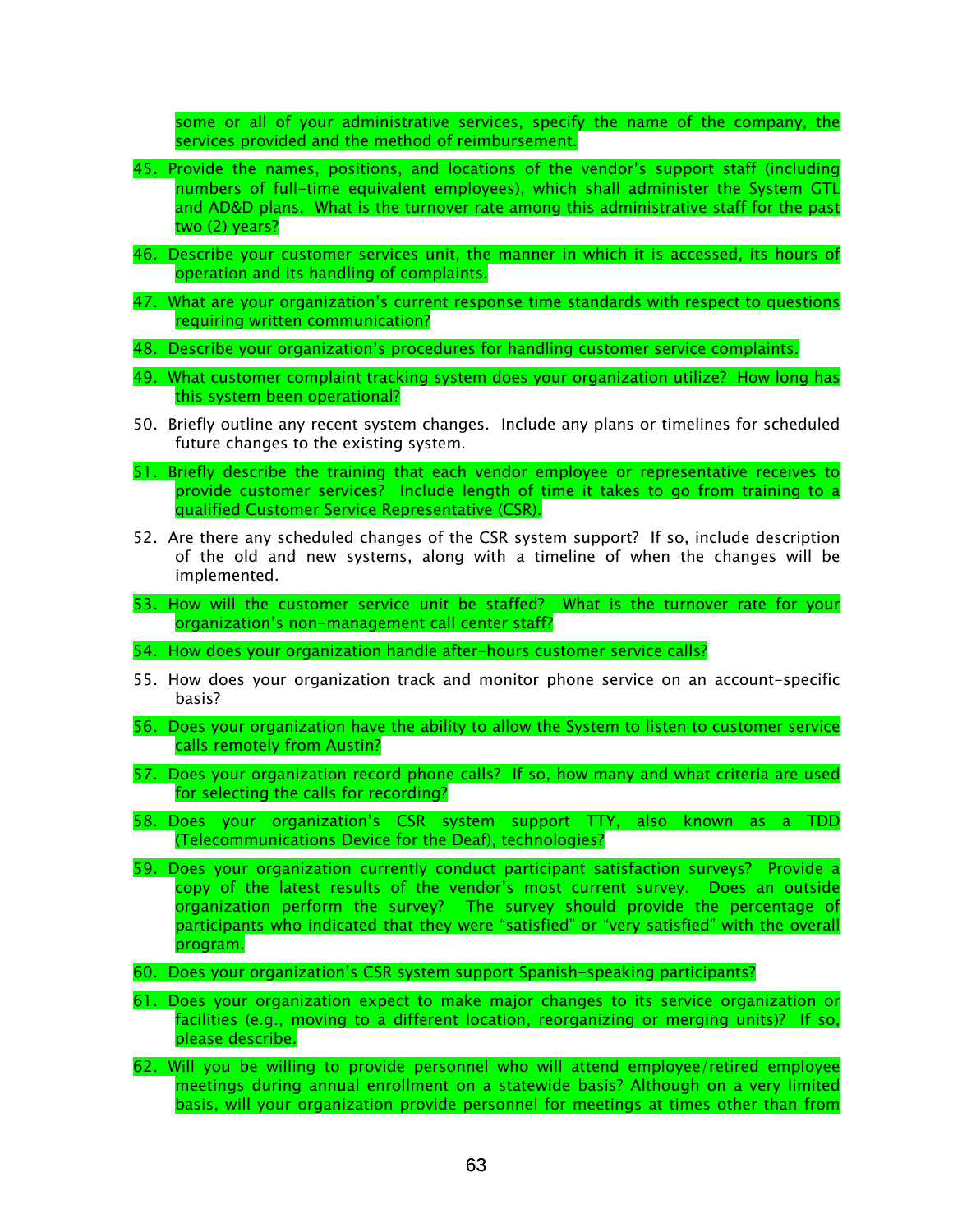8:00 a.m. to 5:00 p.m. on regular business days to accommodate the System institutions that have 24-hour facilities?

- 63. Will your organization provide toll-free telephone access for System participants for both customer service and claims access? How many lines will be available? During what hours will it be operated? Will any dedicated customer service lines be provided for System participants? What was your telephone customer service performance for the last year?
- 64. Provide a copy of all written materials to be used in administering the System GTL and AD&D plan coverage. As a minimum, your response should include the following:

a. Annual Enrollment/Marketing Packets: Include copies of proposed marketing materials. Include all plan exclusions or limitations. Also include all proposed newspaper, billboard, television, and radio advertisements for Annual Enrollment.

b. Post enrollment member packets: Include a copy of the proposed benefits books, including a complete description of benefits provided, limitations, and exclusions. Note that the benefits provided must be those presented in this RFP. No deviations from these required benefits shall be allowed, with the exception of any additional optional benefits specifically stated in this RFP.

- 65. Provide a complete description of the resources and procedures that you intend to apply to the program in connection with the communication of the plan as described in this RFP.
- 66. Describe your organization's problem resolution policies.
- 67. Provide a complete description of the resources and procedures, which your organization intends to apply to the program in connection with those services required in the communication of the Plan, as described in Section 7 of this RFP.
- 68. Provide a detailed description of the manner in which you propose to administer services to System GTL and AD&D plan subscribers. Include responses to the following:

a. Are all administrative services performed internally? Where is the administrative service facility located? If you contract with a management company for some or all of your administrative services, please specify the name of the company, the services provided and the method of reimbursement.

b. How many telephone lines and support staff are dedicated to customer service and claims processing? What is the average number of customer service inquiries handled with these resources on a weekly basis?

### CLAIMS PROCESSING

69. Describe in detail the claims processing facilities and procedures you will use if you are selected to administer the System GTL and AD&D plans. This response should include the following:

> a. Where will your organization process claims? What are your hours of operation?

> b. Describe the size and composition of the staff that you will assign to the processing of System GTL and AD&D claims.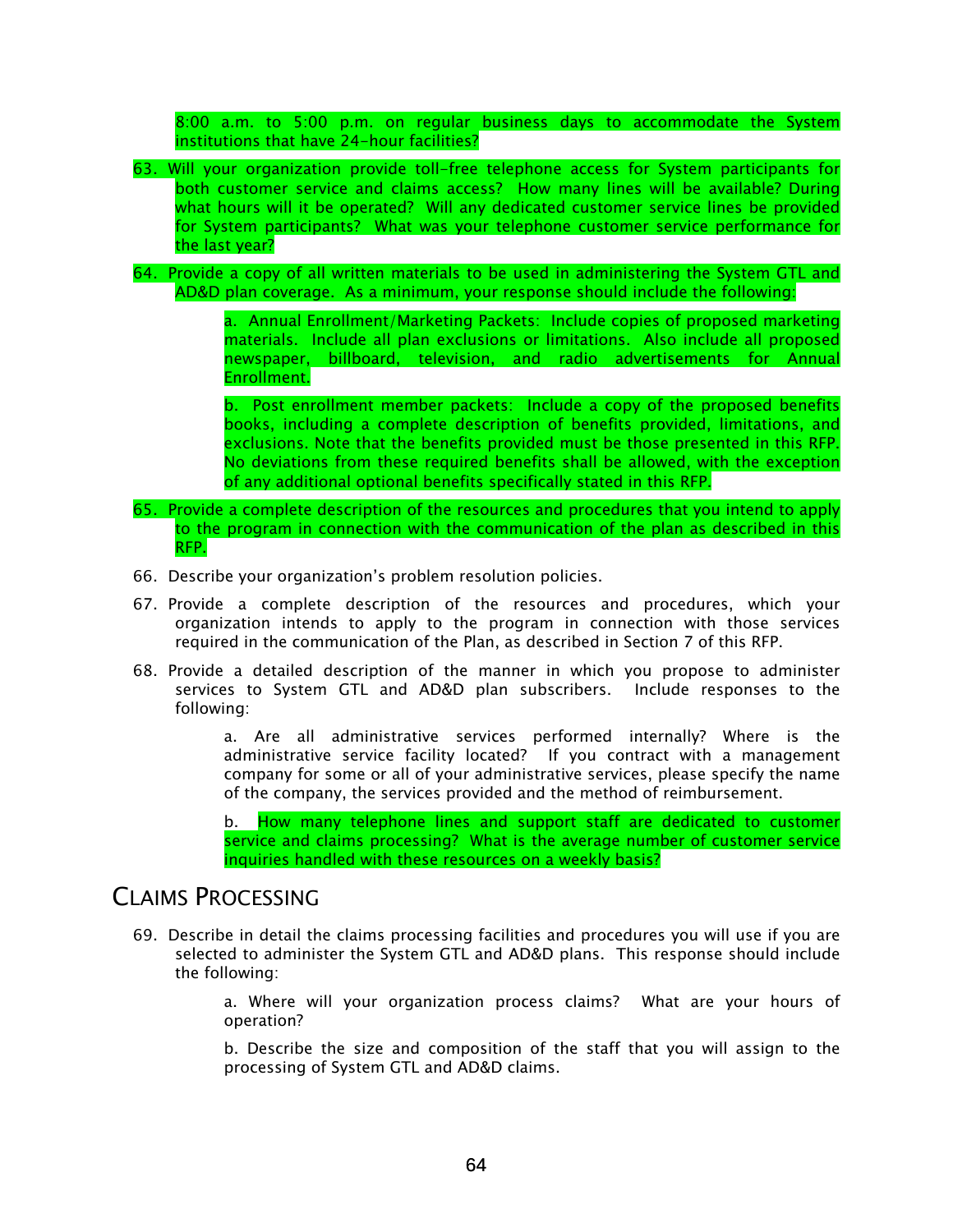c. Describe your hiring and training practices with respect to claims examiners, processors and data entry operators.

d. Describe the claims processing system that you would utilize in processing claims. How long has this system been operational?

e. If applicable, are GTL or AD&D claims filed telephonically or by paper? If telephonic, describe the experience of the staff handling these calls.

f. Describe any other aspect of the claims processing that you believe would be beneficial in the review of this proposal.

70. For the claims office that would be processing claims for System participants, please provide the following statistics for all claims processed and paid by your organization during the most recent 12-month period:

|                                   | Company Standard | Actual |
|-----------------------------------|------------------|--------|
| <b>Claims Payment Accuracy</b>    |                  |        |
| <b>Claims Processing Accuracy</b> |                  |        |
| <b>Financial Accuracy</b>         |                  |        |
| Average Turnaround Time           |                  |        |

- 71. Describe your organization's process regarding the evidence of insurability applications for underwriting, tracking and notification of approval or denial to the applicant. In addition, describe the process for notifying the System and its respective locations of evidence of insurability application results.
- 72. Confirm your organization's ability to provide the System with a process for evidence of insurability application review that will guarantee efficiency and accountability for applications that are submitted. Once confirmed, please explain what this process will be.
- 73. Confirm that the System will be provided with a specific contact regarding evidence of insurability applications. State where this contact person will be located.
- 74. How do your claims processing system interact with enrollment information?
- 75. Does your organization have the ability to match the System enrollment against EOI/underwriting files to determine if the person 1) entered the program during their initial period of eligibility (first 31 days of benefits eligible employment), or 2) through an EOI approval? If no, describe how your organization handles a claim from an employee who has been covered and has paid premium and then presents a claim? Does the length of time covered and number of premium payments play a part in the decision to approve or decline the claim?
- 76. Describe the nature and extent of claims processing quality assurance review procedures, including review work performed to ensure that data is accurate and complete. Is the quality review conducted on a prospective or retrospective basis? What is the frequency of such reviews?
- 77. Will you have a dedicated team to process claims for System GTL and AD&D plan participants? If so, describe their location, number and experience of dedicated staff.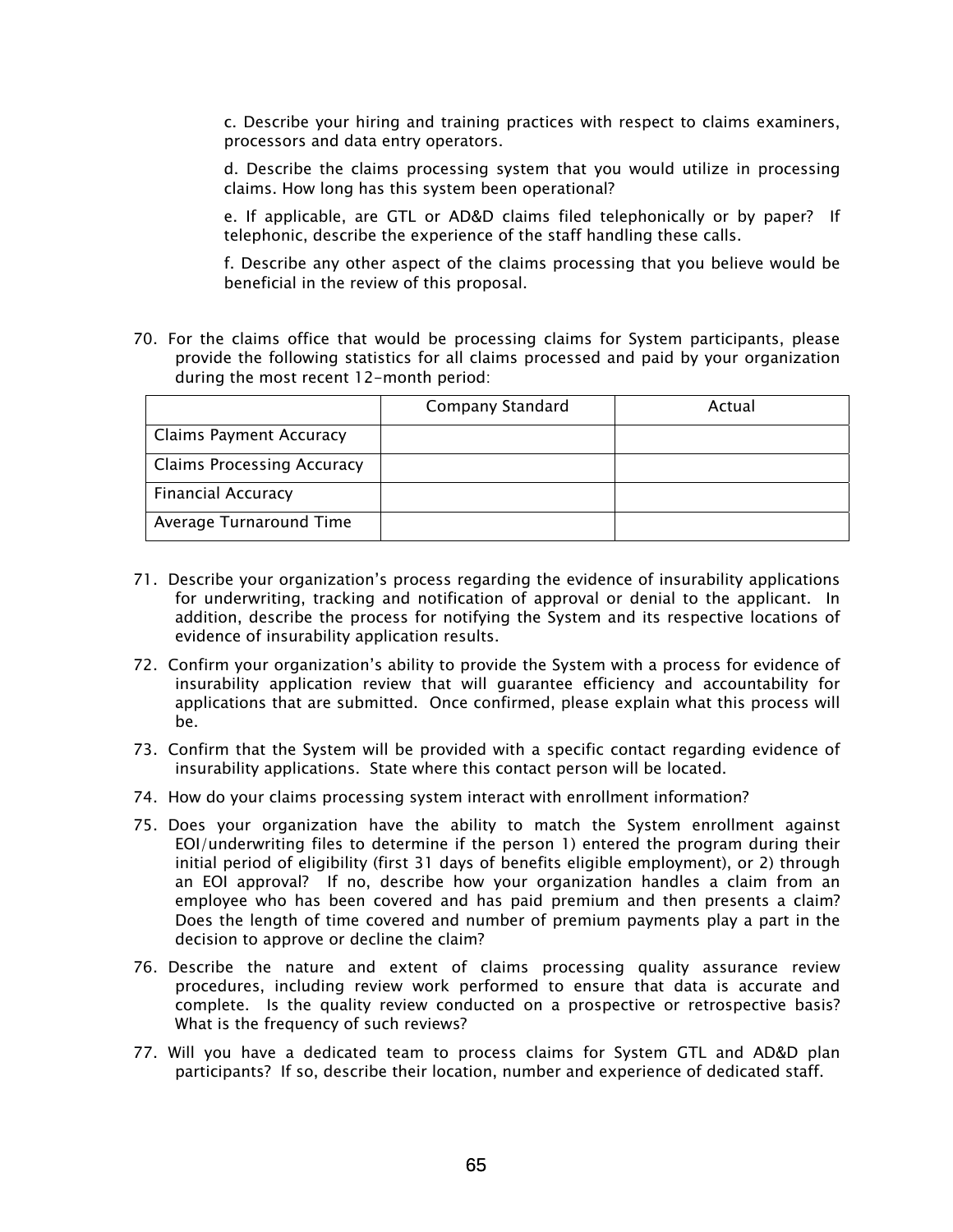- 78. Can a claims processor or customer service representative view historical claims information and beneficiary designation information online? Can a participant view their claims and designated beneficiary or beneficiaries online? Can OEB have access to an online claims and beneficiary designation information system in the event we need to review claims or request reports? Can a participant change their beneficiary designation online?
- 79. Confirm that your proposal has no provision for "binding arbitration" in a complaint procedure and that no such provision shall be utilized with regard to System employees.
- 80. Describe your organization's GTL, AD&D and waiver of premium claims filing process.
- 81. Explain the process for obtaining medical records required to pay a claim. If records are needed, state who is responsible for the cost of the records.
- 82. Provide the average time involved in approving or denying a GTL, AD&D and waiver of premium claim.
- 83. After a GTL or AD&D claim has been approved for payment of benefits, state the time period in which your organization will release payment of funds.
- 84. Describe the payment of fund options available for the beneficiary of GTL and AD&D claims, once your organization has notified them a claim will be eligible for payment. State the time period in which these payment options will be made available to the beneficiary.
- 85. With regard to GTL and AD&D claims, state the time period in which a beneficiary must submit a claim following the death of the participant.
- 86. With regard to GTL and AD&D claims, state how long claim records will be maintained.
- 87. After a waiver of premium claim has been approved, state when a waiver of premium becomes effective following an approval by your claims department.
- 88. With regard to waiver of premium claims, describe any programs designed to assist a disabled employee to return to work.
- 89. Do you have a process to expedite the life insurance premium waiver? If so, please describe.

### CLAIMS APPEAL PROCEDURES

90. Provide a detailed description of the grievance and appeals process for benefits provided by your organization.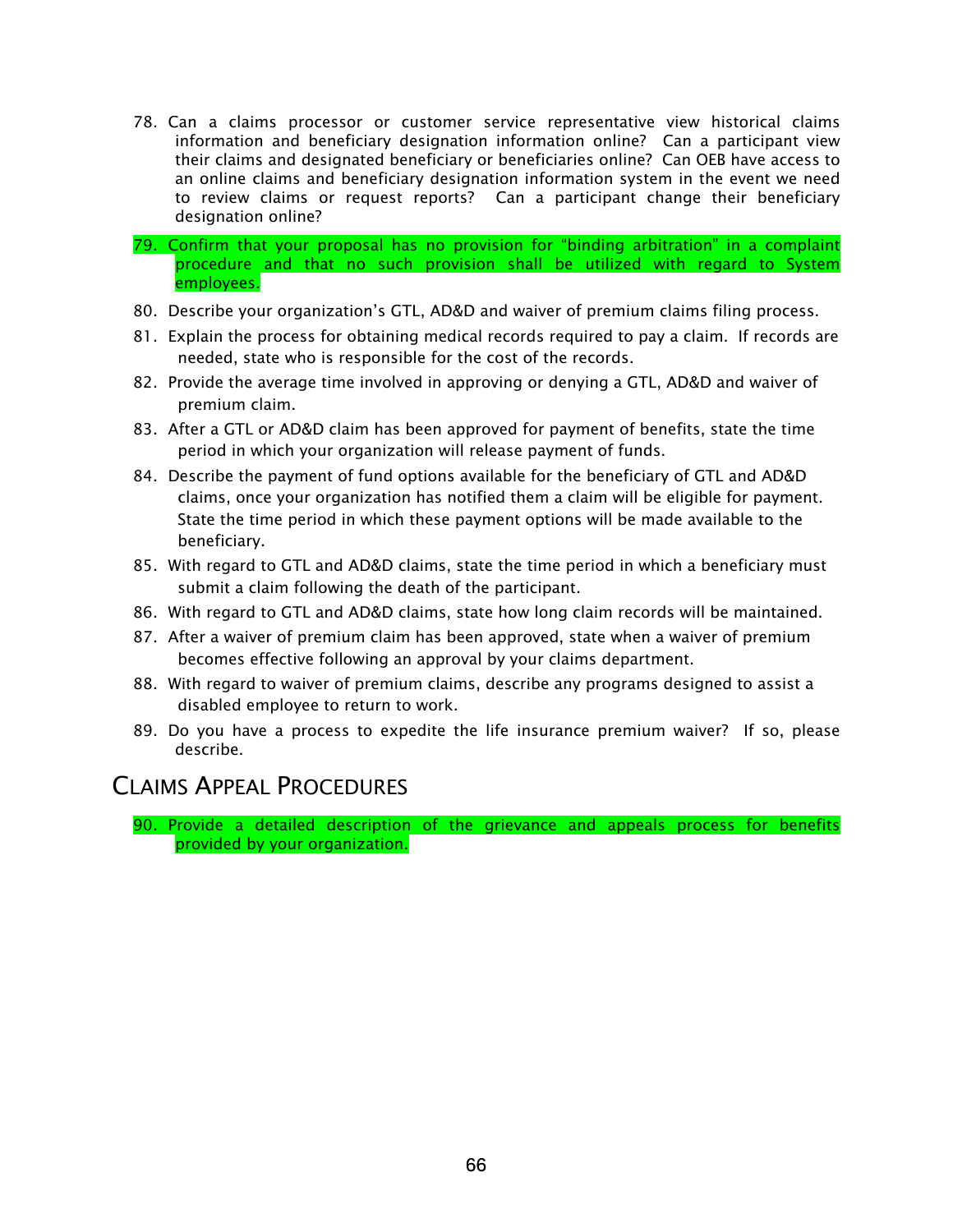## DATA SECURITY REQUIREMENTS

- 91. Describe your organization's data security system and processes including breach notification.
- 92. Confirm that the vendor will contract to maintain all System data collected from or on behalf of System at least as securely as your organization's own data.
- 93. Confirm that the vendor can comply with all of the data security requirements listed in the Sample Contract.

### DATA PROCESSING REQUIREMENTS

- 94. Confirm that your organization has the ability to provide the required dataset layouts as described in this RFP.
- 95. Confirm that your organization has the capability to accept enrollment data via SFTP on a real time basis.
- 96. Confirm that your organization has the ability to comply with the web user access requirements as described in Section 6.2.6 of this RFP.
- 97. Describe the vendor's experience with automated enrollment systems. What automated systems have been used?
- 98. Explain how data is entered into your eligibility system. Provide a data flow diagram of the process to receive, audit, and load eligibility datasets including indication of whether the diagram refers to a current or proposed system. If proposed, the proposed implementation date should be included.
- 99. Where is the computer that maintains your eligibility system? Do you use a third-party application for entering data into your eligibility system or software developed inhouse?
- 100.Can your system produce an error report that indicates records which have been accepted and those that have been rejected? Will you provide such reports following each eligibility transmission?
- 101.Discuss the staffing and capabilities of your information systems team that would be responsible for managing data for the proposed plan.
- 102.How soon after receiving eligibility data from the System would any updates be reflected in your eligibility system?
- 103.What quality assurance processes are provided in the vendor's system to ensure accurate programming of benefits?
- 104.Describe the vendor's process for implementing plan design benefit changes. How much advance notice is required for a change to be placed in the system? What quality assurance measures are provided to improve accuracy of programming?

### PREMIUM RATES

105.Confirm that the rates submitted in your organization's proposal are guaranteed for a minimum of three years, beginning September 1, 2010 through August 31, 2013.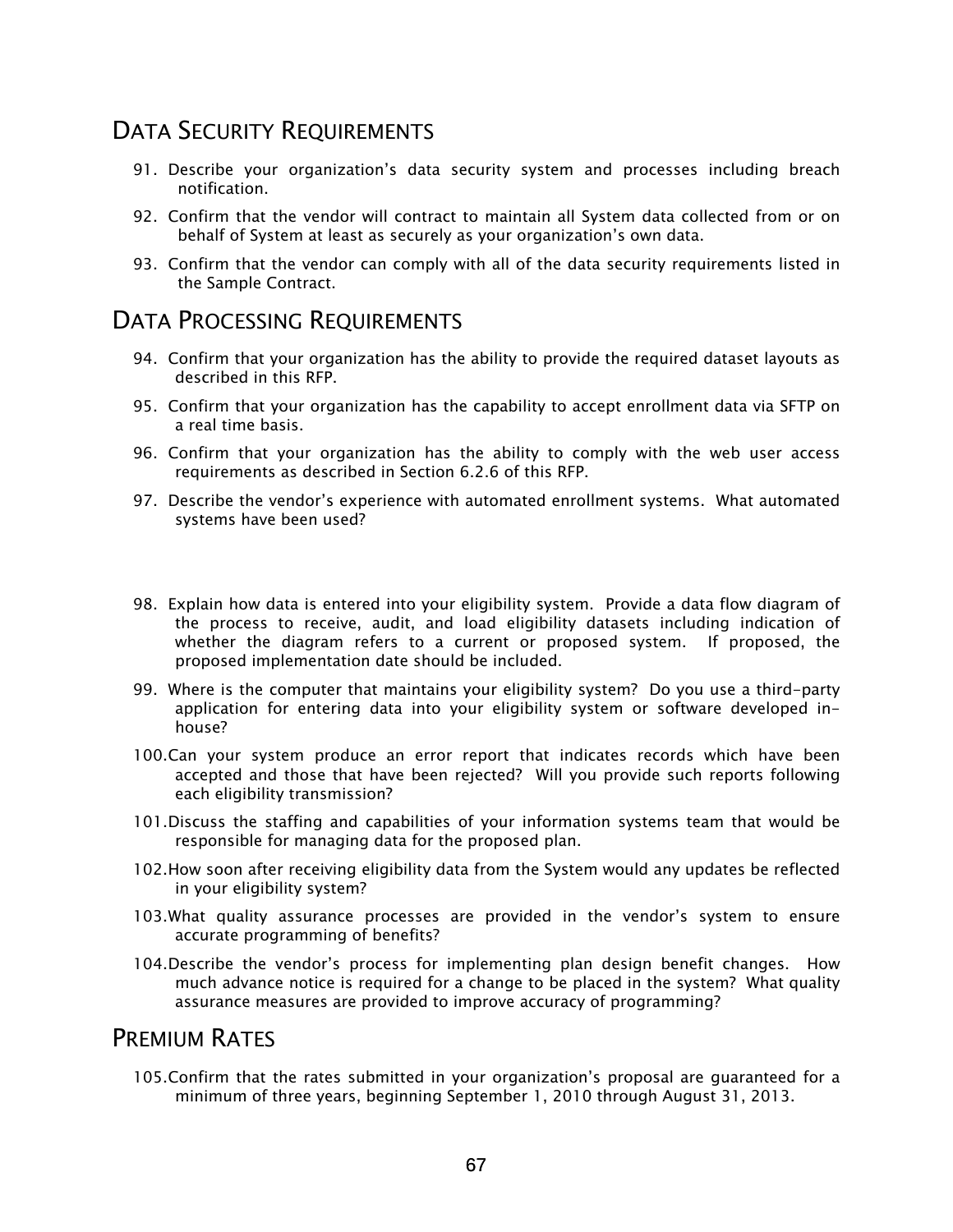- 106.Will your organization offer any guarantee of maximum increases for future years? If so, what are the guarantees?
- 107.Are there any minimum participation requirements for the rates quoted in your proposal?
- 108.Describe any services contained in your organization's proposal that will not be covered by the premium rates quoted by your organization. Does your organization have special start-up fees?
- 109.Provide your organization's conversion of coverage options and the associated rates for an individual whose coverage ends or decreases due to lose of eligibility.

#### REPORTING REQUIREMENTS

- 110.Describe your reporting capability. Provide current samples of utilization and administrative performance reports available. How often are these reports prepared? Describe the method that you would use to determine the cost of any special reports that the System might request.
- 111.Confirm that you are able to provide the quarterly Administrative Performance Requirements Report as specified in Appendix G.
- 112.If your organization is unable to provide the information requested in the Administrative Performance Requirements Report, please describe in detail any information that cannot be provided and explain why it cannot be provided.
- 113.Describe your organization's procedures for conducting fraud detection. Provide a copy of your organization's comprehensive fraud procedures with your response to this RFP. If none, describe the steps you are taking to provide your comprehensive plan to prevent fraud and abuse, as required by the sample contract.
- 114.Provide copies of sample reports (e.g., quarterly, semi-annual and/or annual utilization reports) you would provide System during the contract period.

#### **MISCELLANEOUS**

- 115.Indicate the interest rate or the basis for determining the interest rate that will be used for annual accounting purposes for the GTL coverage(s).
- 116.Describe any litigation, regulatory proceedings and/or investigations completed, pending or threatened directed against your organization and/or any person or subcontractor performing any part of the services in connection with the Contract within the past five (5) years. Identify the full style of each suit, proceeding or investigation including county and state, regulatory body and/or federal district and provide a brief summary of the matters in dispute, current status and resolution if any.
- 117.Describe any investigations, proceedings or disciplinary actions by any state regulatory agency against your organization and/or any of its related affiliates, officers, directors and any person or subcontractor performing any part of the services in connection with the Contract during the past five (5) years. Identify the full style of each suit, proceeding or investigation including county and state, regulatory body and/or federal district, and provide a brief summary of the matters in dispute, current status and resolution, if any.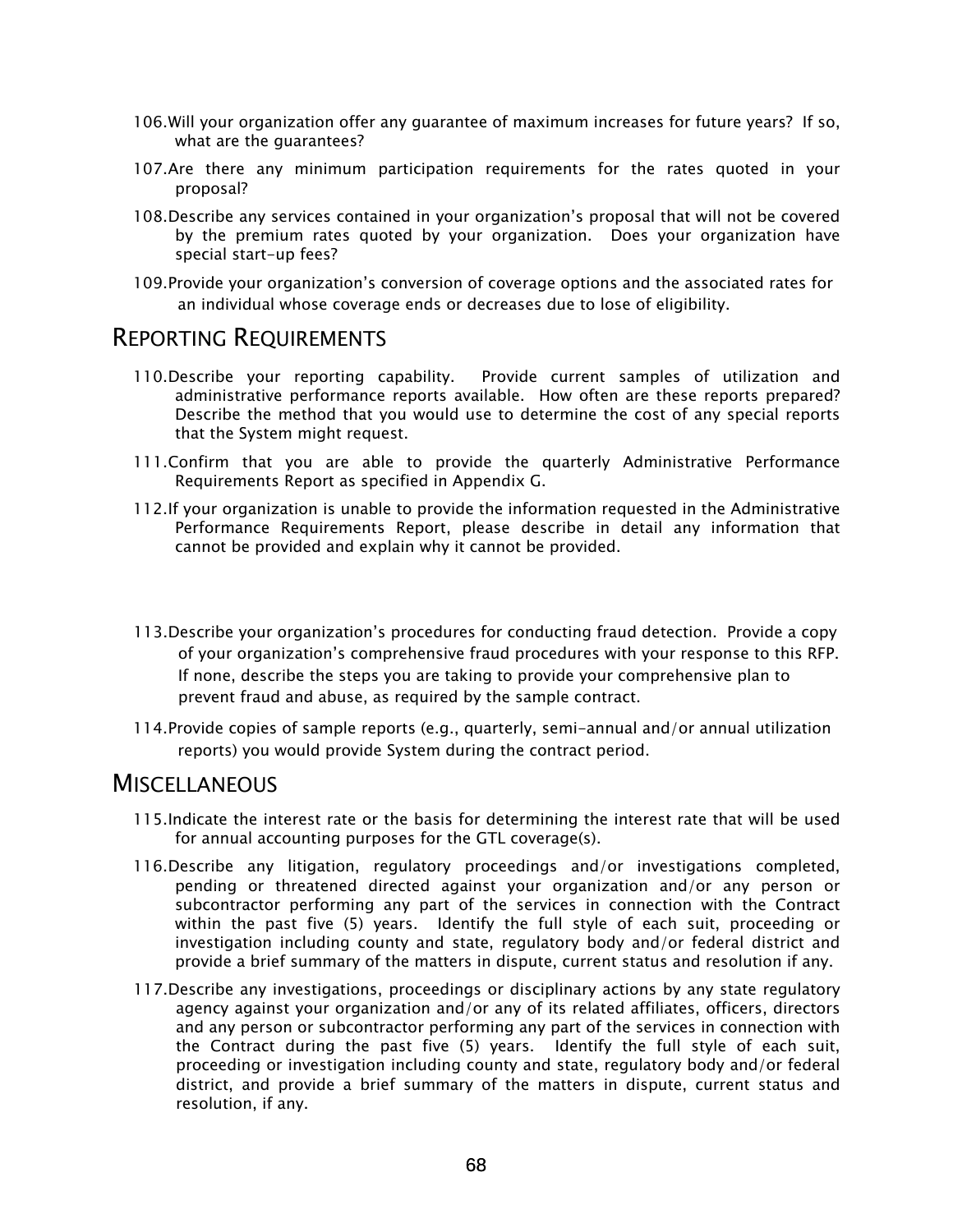- 118.The System is interested in your organization's experience in working with clients to improve the cost efficiency of their GTL and AD&D benefits programs. Describe your experience in providing cost containment enhancements to former and current clients.
- 119.Provide the System with a sample GTL and AD&D Claim form, Evidence of Insurability (EOI) application, Waiver of Premium application, Beneficiary Designation form, and Conversion application. In addition, please provide a copy of any additional forms necessary to complete a transaction involving any additional benefit or definition being proposed.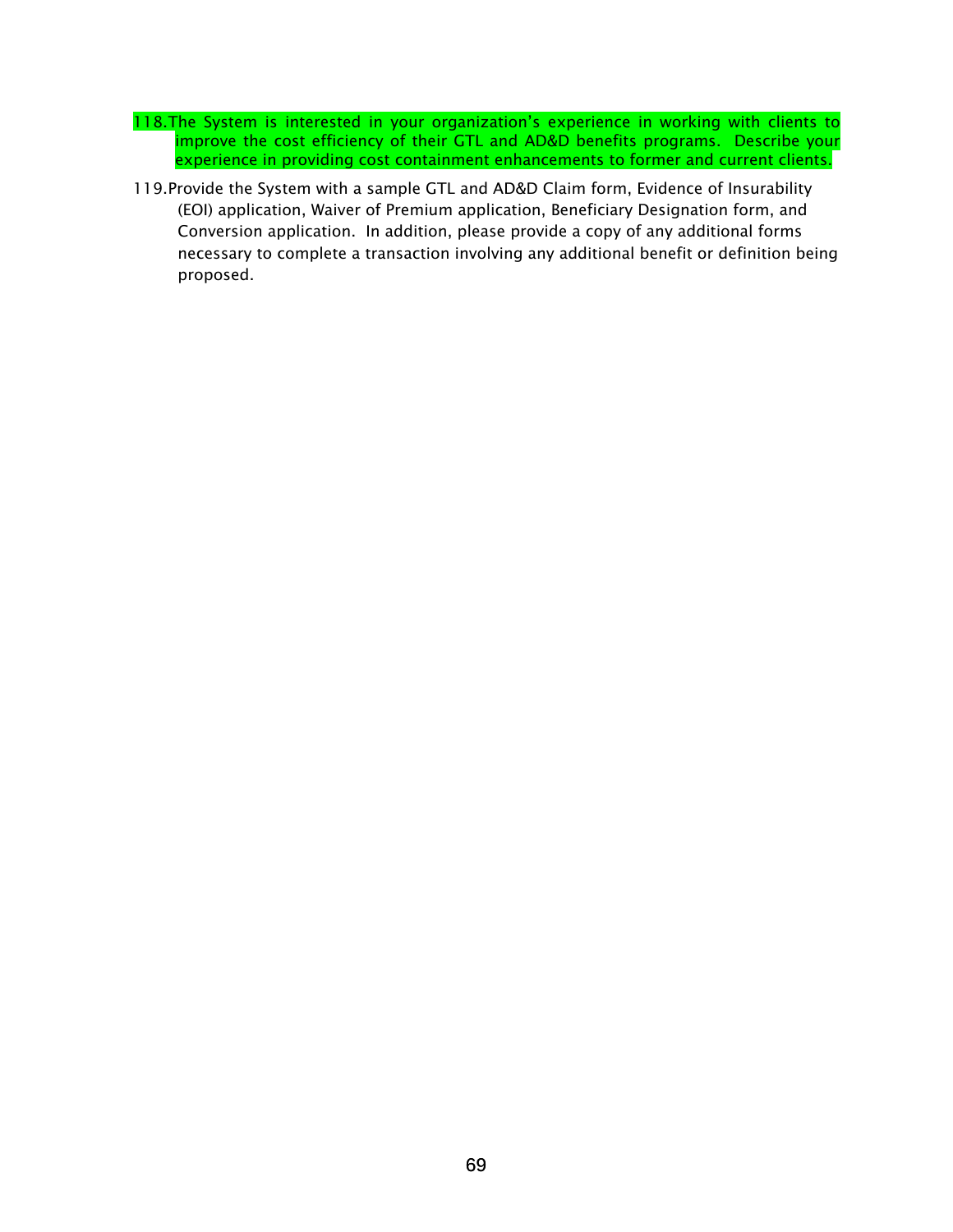# 12.0 PROPOSAL RESPONSE FORMAT

This section includes the formats a vendor must use in presenting the proposed monthly premium rates for each plan of coverage.

### 12.1 GENERAL INFORMATION

#### 12.1.1 Enrollment

The enrollment assumptions shown in Appendix C will be utilized by the System in comparing and analyzing the proposed premium rates. While these enrollment assumptions are the System's best estimate of plan year 2010-2011 enrollment and will be utilized to facilitate proposal analysis, the vendor must recognize that a variety of factors will influence actual enrollment. These factors include, but are not limited to, increases in employee salary, changes in other payroll deduction amounts, etc. In addition, the System will not guarantee a minimum participation rate for these plans.

#### 12.1.2 Premium Taxes

In accordance with the Texas Insurance Code, no premium, maintenance or administrative service taxes will be levied on the vendor selected to underwrite and administer the coverages described herein.

#### 12.1.3 Premium Rate Guarantees and Adjustments

In rating the proposed program, it is required that the rates contained in your response be guaranteed for a three-year period commencing on September 1, 2010 through August 31, 2013.

#### 12.1.4 Responses Required for All Plans

To be eligible for consideration, a vendor must submit a proposal for both the GTL and AD&D plans. A response that excludes one of the coverages will not be considered.

#### 12.1.5 No Loss/No Gain

The vendor must certify that no person currently covered by the System plan will experience a loss of benefits or a loss of coverage as a result of a change of vendor. An employee or retired employee must be able to maintain all coverage(s) in effect as of August 31, 2010 during the 2010-2011 plan year without being required to fulfill any evidence of insurability, active service, or preexisting condition requirements.

#### 12.1.6 Legislative Mandate

If, subsequent to the submission of a response prepared in accordance with these specifications, Federal or State legislation or regulation is enacted or interpreted in a manner which materially impacts the coverages which are the subject of this RFP, the System shall enter into good faith negotiations with the vendor selected to underwrite and administer the program to arrive at mutually agreeable adjustments to the rates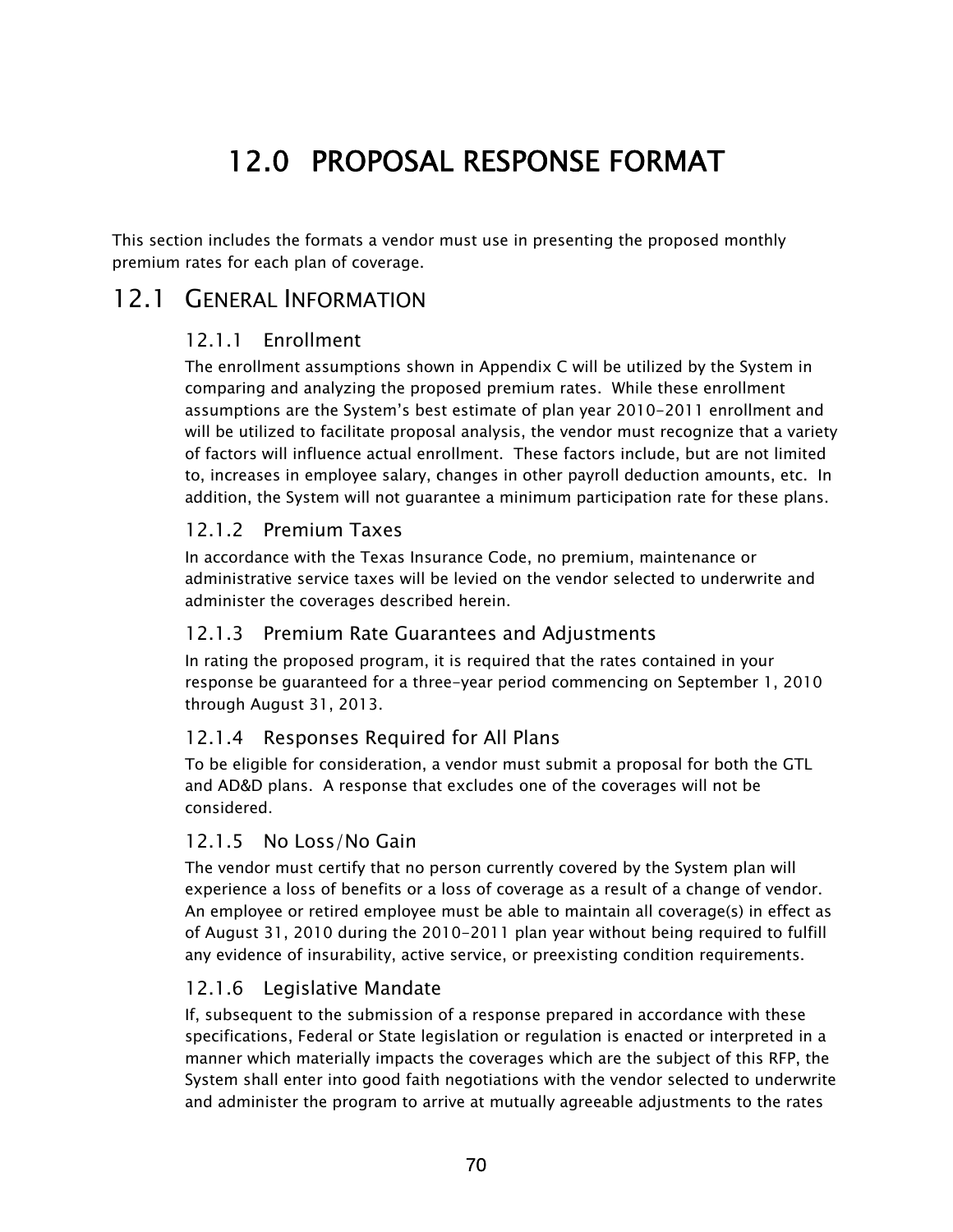submitted in response to these specifications so as to appropriately reflect the anticipated impact of such legislation.

#### 12.1.7 Premium Rate Format

All proposed monthly premium rates in the charts in Sections 12.3 and 12.4 of this RFP must be submitted with three (3) digits to the right of the decimal point.

#### 12.1.8 Special Contingency Reserve

It is the System's intent that no special contingency reserve will transfer to the new contract. Each vendor's proposal should assume that the reserve has a balance of \$0 effective September 1, 2010.

(Rate Proposal begins on the next page.)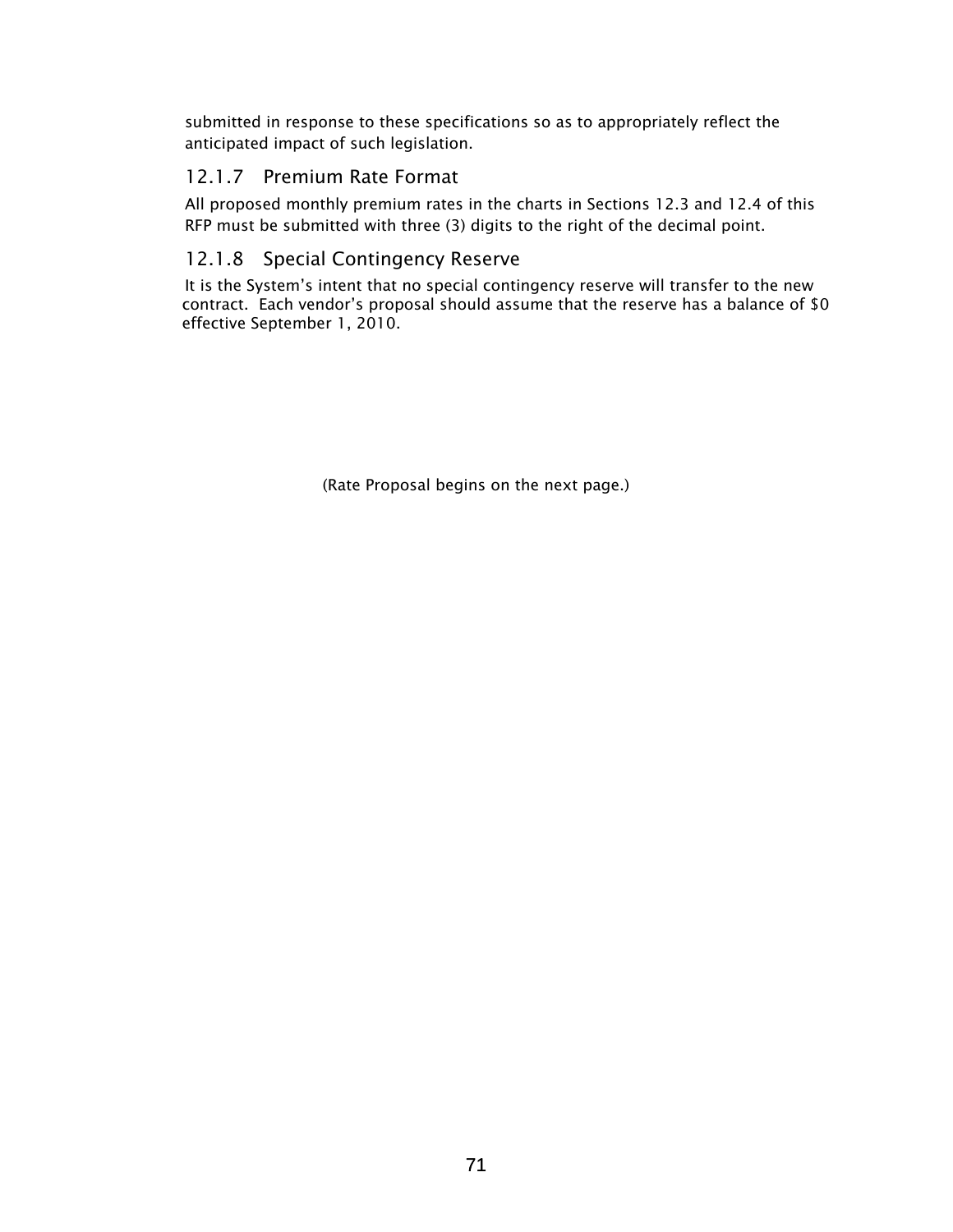# 12.2 PROPOSED MONTHLY PREMIUM RATES FOR CURRENT BENEFITS DESCRIBED IN APPENDIX A-1 AND A-2

# 12.2.1 Basic Group Term Life Premium Rates

For

Active Employees and Retired Employees

| <b>BASIC GROUP TERM LIFE</b><br>effective September 1, 2010 through August 31, 2013<br>Active Employee: \$10,000 Basic GTL<br>Retired Employee: \$3,000 Basic GTL |        |                         |                                                             |  |  |  |
|-------------------------------------------------------------------------------------------------------------------------------------------------------------------|--------|-------------------------|-------------------------------------------------------------|--|--|--|
| Category                                                                                                                                                          | Claims | <b>Vendor Retention</b> | Proposed<br><b>Monthly Rate</b><br>(to 3 decimal<br>places) |  |  |  |
| <b>Active Employee</b>                                                                                                                                            |        |                         |                                                             |  |  |  |
| <b>Retired Employee</b>                                                                                                                                           |        |                         |                                                             |  |  |  |

Company Name

Authorized Signature  $\qquad \qquad$  Date

Title of Signer

Continued on next page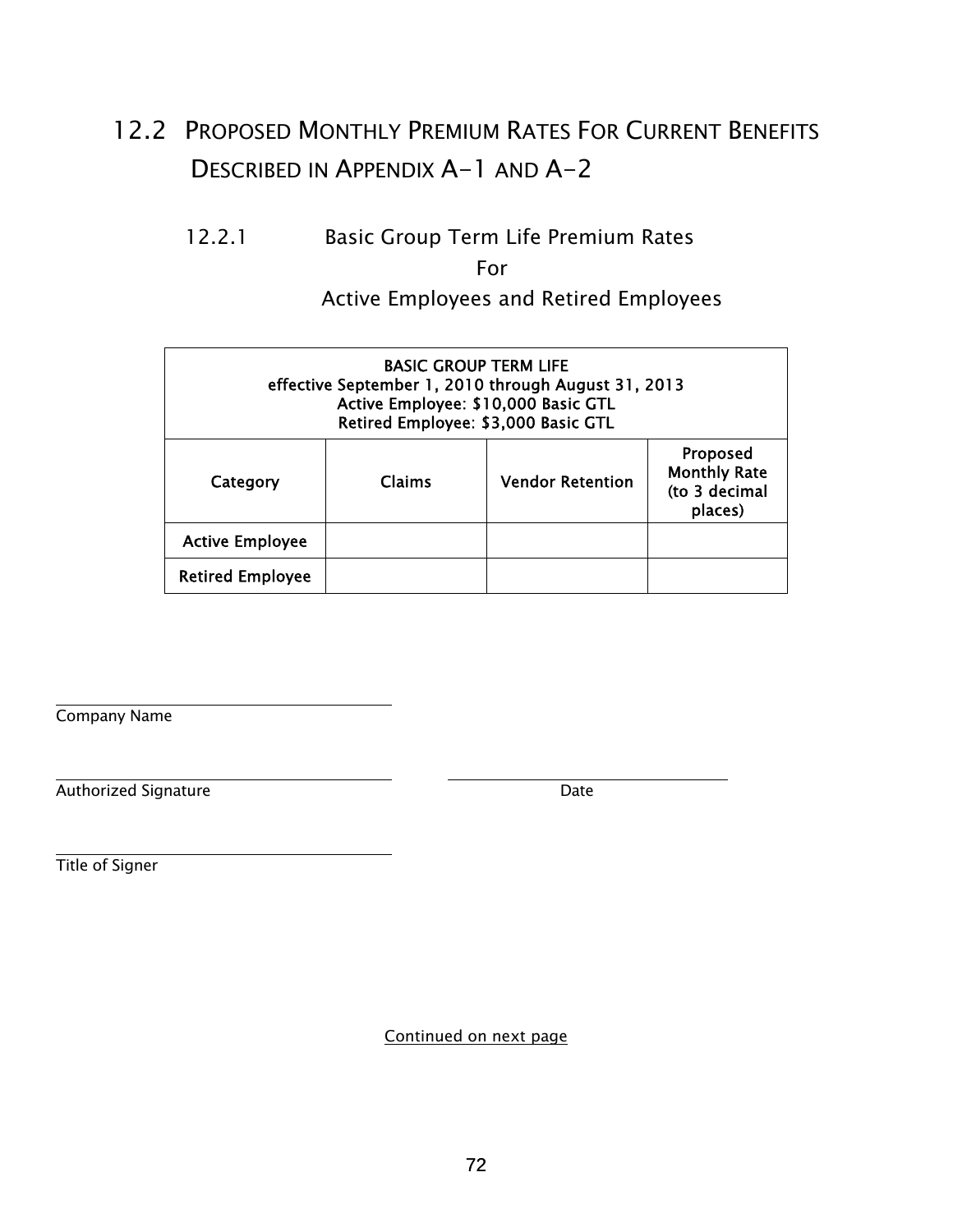### 12.2.2 Voluntary Group Term Life Rates

For

#### Active Employees and Retired Employees

|                     | <b>VOLUNTARY GROUP TERM LIFE*</b> |                                                     |                                                                                                  |
|---------------------|-----------------------------------|-----------------------------------------------------|--------------------------------------------------------------------------------------------------|
|                     |                                   | effective September 1, 2010 through August 31, 2013 |                                                                                                  |
|                     |                                   |                                                     | Active Employee: 1 to 6 times annual earnings to maximum of \$1.5 million                        |
|                     |                                   | Retired Employee: \$7,000; \$10,000; or \$50,000    |                                                                                                  |
| <b>Employee Age</b> | Claims**                          | Vendor<br>Retention                                 | <b>Total Proposed</b><br><b>Monthly Rate Per</b><br>\$1,000 of Coverage<br>(to 3 decimal places) |
| $15 - 19$           |                                   |                                                     |                                                                                                  |
| $20 - 24$           |                                   |                                                     |                                                                                                  |
| $25 - 29$           |                                   |                                                     |                                                                                                  |
| $30 - 34$           |                                   |                                                     |                                                                                                  |
| $35 - 39$           |                                   |                                                     |                                                                                                  |
| $40 - 44$           |                                   |                                                     |                                                                                                  |
| $45 - 49$           |                                   |                                                     |                                                                                                  |
| $50 - 54$           |                                   |                                                     |                                                                                                  |
| $55 - 59$           |                                   |                                                     |                                                                                                  |
| $60 - 64$           |                                   |                                                     |                                                                                                  |
| $65 - 69$           |                                   |                                                     |                                                                                                  |
| $70 - 74$           |                                   |                                                     |                                                                                                  |
| $75 - 79$           |                                   |                                                     |                                                                                                  |
| $80 - 84$           |                                   |                                                     |                                                                                                  |
| $85 - 90$           |                                   |                                                     |                                                                                                  |
| 90 & Over           |                                   |                                                     |                                                                                                  |

\*The claims rate will serve as the pooling charge applicable to coverage amounts in excess of \$750,000 per individual.

Company Name

 $\overline{a}$ 

Authorized Signature  $\qquad \qquad$  Date

Title of Signer

(Continued on next page)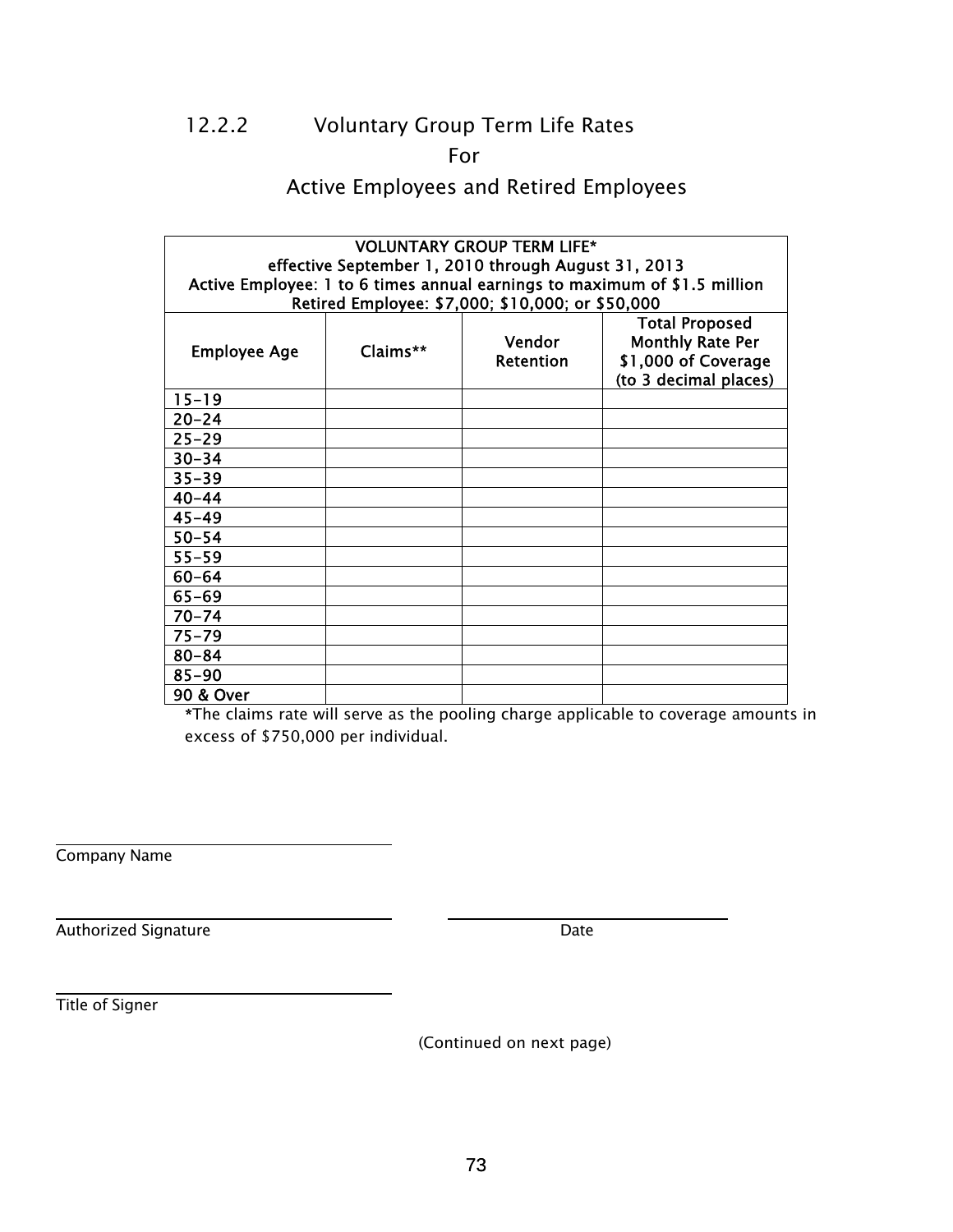### 12.2.3 Voluntary Group Term Life Rates for Spouse of Active Employee

|                     | <b>SPOUSE VOLUNTARY GROUP TERM LIFE</b> | effective September 1, 2010 through August 31, 2013<br>Spouse of Employee: Coverage Equal to Either \$15,000 or \$40,000 |                                                                                                        |
|---------------------|-----------------------------------------|--------------------------------------------------------------------------------------------------------------------------|--------------------------------------------------------------------------------------------------------|
| <b>Employee Age</b> | <b>Claims</b>                           | <b>Vendor Retention</b>                                                                                                  | <b>Total Proposed</b><br><b>Monthly Rate</b><br>Per \$1,000 of<br>Coverage<br>(to 3 decimal<br>places) |
| $15 - 19$           |                                         |                                                                                                                          |                                                                                                        |
| $20 - 24$           |                                         |                                                                                                                          |                                                                                                        |
| $25 - 29$           |                                         |                                                                                                                          |                                                                                                        |
| $30 - 34$           |                                         |                                                                                                                          |                                                                                                        |
| $35 - 39$           |                                         |                                                                                                                          |                                                                                                        |
| $40 - 44$           |                                         |                                                                                                                          |                                                                                                        |
| $45 - 49$           |                                         |                                                                                                                          |                                                                                                        |
| $50 - 54$           |                                         |                                                                                                                          |                                                                                                        |
| $55 - 59$           |                                         |                                                                                                                          |                                                                                                        |
| $60 - 64$           |                                         |                                                                                                                          |                                                                                                        |
| $65 - 69$           |                                         |                                                                                                                          |                                                                                                        |
| $70 - 74$           |                                         |                                                                                                                          |                                                                                                        |
| $75 - 79$           |                                         |                                                                                                                          |                                                                                                        |
| $80 - 84$           |                                         |                                                                                                                          |                                                                                                        |
| $85 - 90$           |                                         |                                                                                                                          |                                                                                                        |
| 90 & Over           |                                         |                                                                                                                          |                                                                                                        |

Company Name

Authorized Signature  $\qquad \qquad$  Date

Title of Signer

(Continued on next page)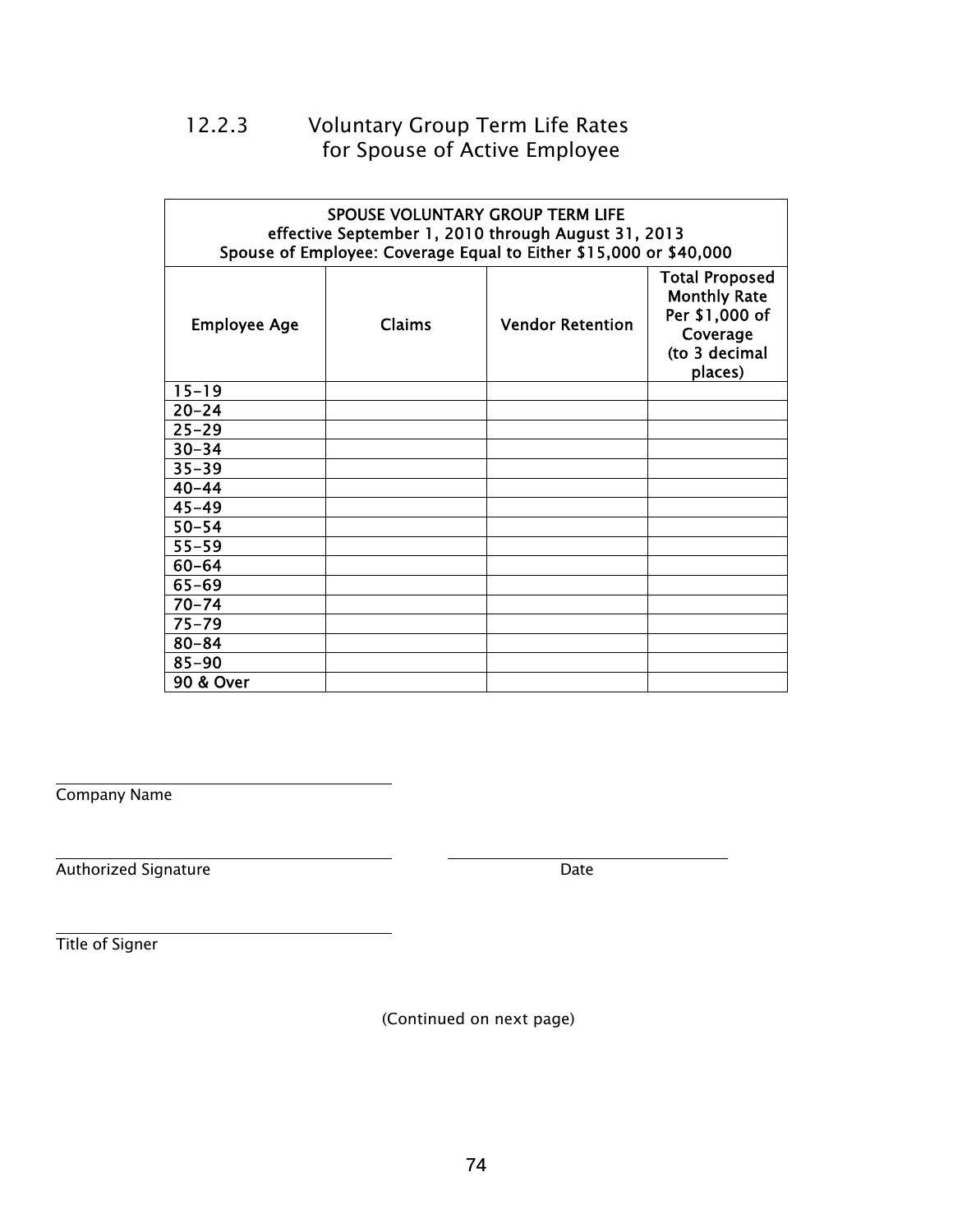## 12.2.4 Voluntary Group Term Life Dependent Rider for Spouse and Dependent Children of

Active Employee

|        | <b>DEPENDENT RIDER</b>                                               |                                                                          |
|--------|----------------------------------------------------------------------|--------------------------------------------------------------------------|
|        | effective September 1, 2010 through August 31, 2013                  |                                                                          |
|        | For Spouse and Dependent Children of<br><b>Active Employee</b>       |                                                                          |
|        | Spouse Coverage: \$10,000<br>Each Dependent Child Coverage: \$10,000 |                                                                          |
| Claims | <b>Vendor Retention</b>                                              | <b>Total Proposed</b><br><b>Monthly Rate</b><br>(to 3 decimal<br>places) |
|        |                                                                      |                                                                          |

Company Name

Authorized Signature  $\qquad \qquad$  Date

Title of Signer

(Continued on next page)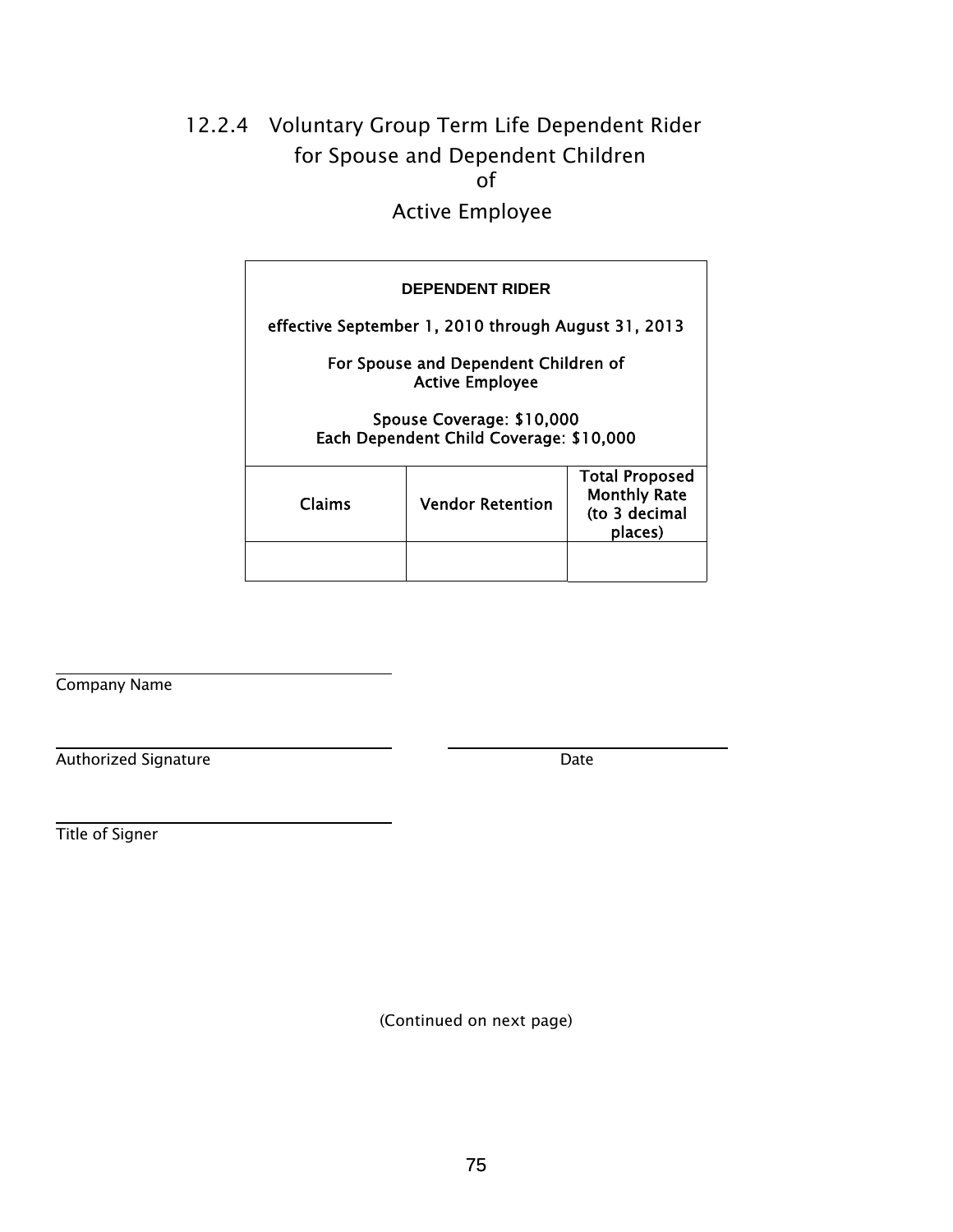### 12.2.5 AD&D Monthly Premium Rates

#### For

#### Active Employees and Their Dependents

|                                                | <b>AD&amp;D Monthly Premium Rates</b>                                                  |
|------------------------------------------------|----------------------------------------------------------------------------------------|
|                                                | effective September 1, 2010 through August 31, 2013                                    |
|                                                | <b>Total Proposed Monthly Rate</b><br>Per \$1,000 of Coverage<br>(to 3 decimal places) |
| <b>Basic and Voluntary AD&amp;D</b>            |                                                                                        |
| <b>Spouse and Dependent</b><br>Child(ren) AD&D |                                                                                        |

Company Name

Authorized Signature Date

Title of Signer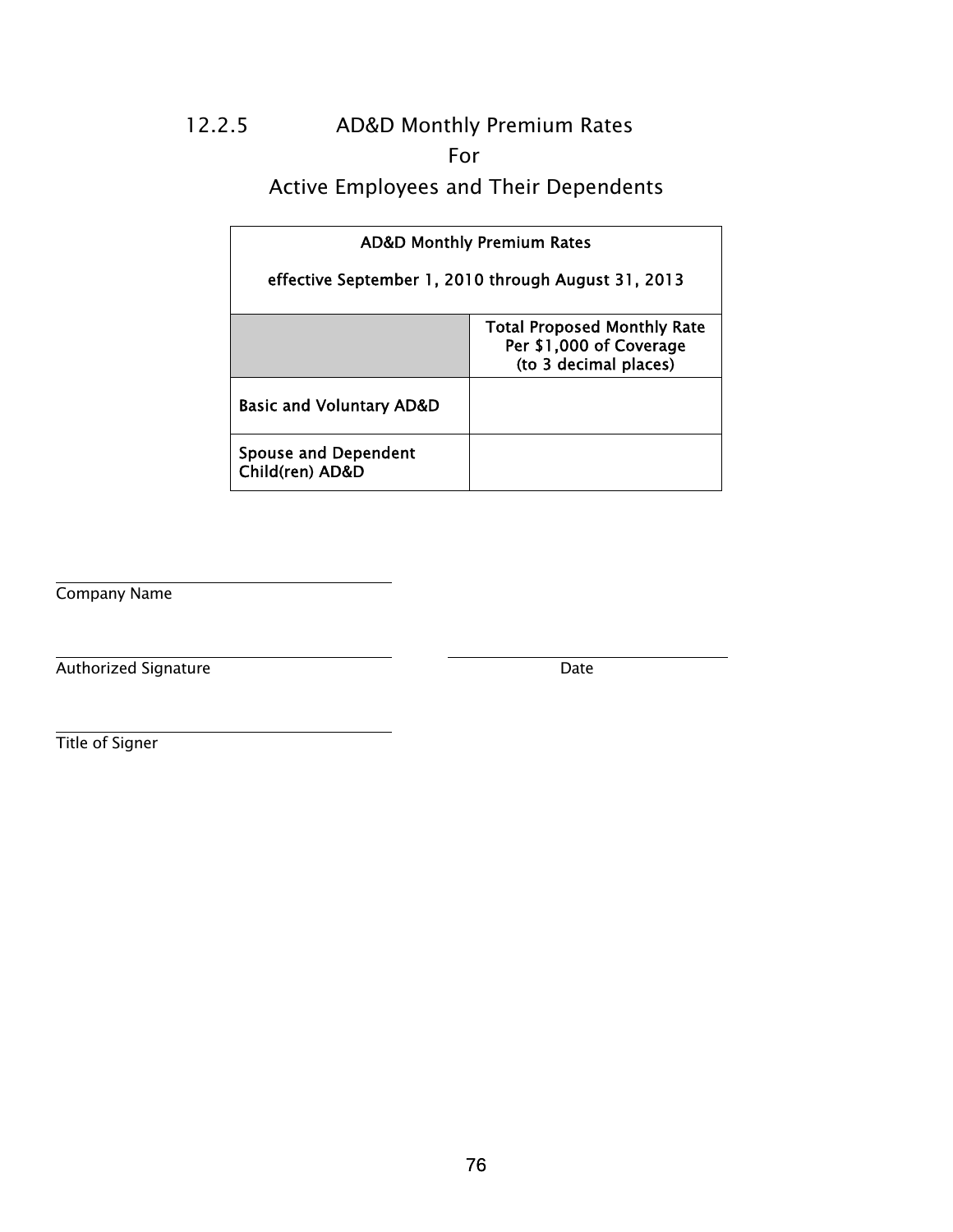## 12.3 PROPOSED ALTERNATIVE BASIC GROUP TERM LIFE PREMIUM RATES FOR ACTIVE EMPLOYEES AND RETIRED EMPLOYEES

|                                                         | <b>BASIC GROUP TERM LIFE</b> | effective September 1, 2010 through August 31, 2013 |                                                                          |
|---------------------------------------------------------|------------------------------|-----------------------------------------------------|--------------------------------------------------------------------------|
| Category                                                | Claims                       | <b>Vendor Retention</b>                             | <b>Total Proposed</b><br><b>Monthly Rate</b><br>(to 3 decimal<br>places) |
| <b>Active Employee</b><br>(per \$10,000 of<br>coverage) |                              |                                                     |                                                                          |
| <b>Retired Employee</b><br>(per \$3,000 of<br>coverage) |                              |                                                     |                                                                          |

Company Name

Authorized Signature  $\blacksquare$ 

Title of Signer

Continued on next page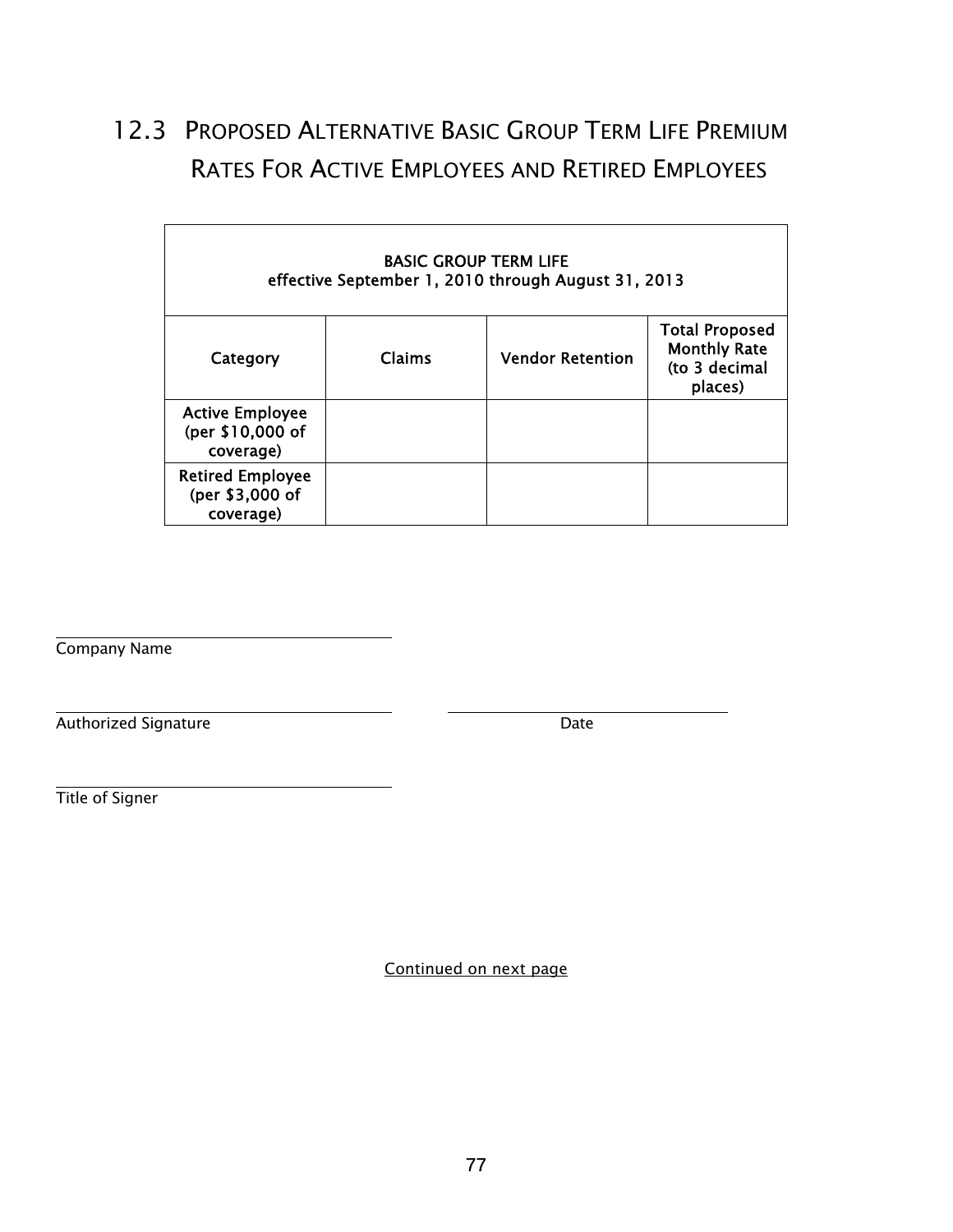## 12.4 PROPOSED POTENTIAL NEW DEPENDENT RIDER FOR SPOUSE OF RETIRED EMPLOYEE

|        | <b>DEPENDENT RIDER</b>                              |                                                                          |
|--------|-----------------------------------------------------|--------------------------------------------------------------------------|
|        | effective September 1, 2010 through August 31, 2013 |                                                                          |
|        | For Spouse of Retired Employee                      |                                                                          |
|        | Spouse Coverage: \$3,000                            |                                                                          |
| Claims | <b>Vendor Retention</b>                             | <b>Total Proposed</b><br><b>Monthly Rate</b><br>(to 3 decimal<br>places) |
|        | the state of the control                            | $F \cap F$                                                               |

\*EOI is required for enrollment. Exception: EOI is not required if when an Employee retires, the Retired Employee may reduce the spouse Voluntary GTL coverage to \$3,000 if at least that amount of coverage was in effect on the day immediately prior to the effective date of retirement.

Company Name

 $\overline{a}$ 

Authorized Signature Date

Title of Signer